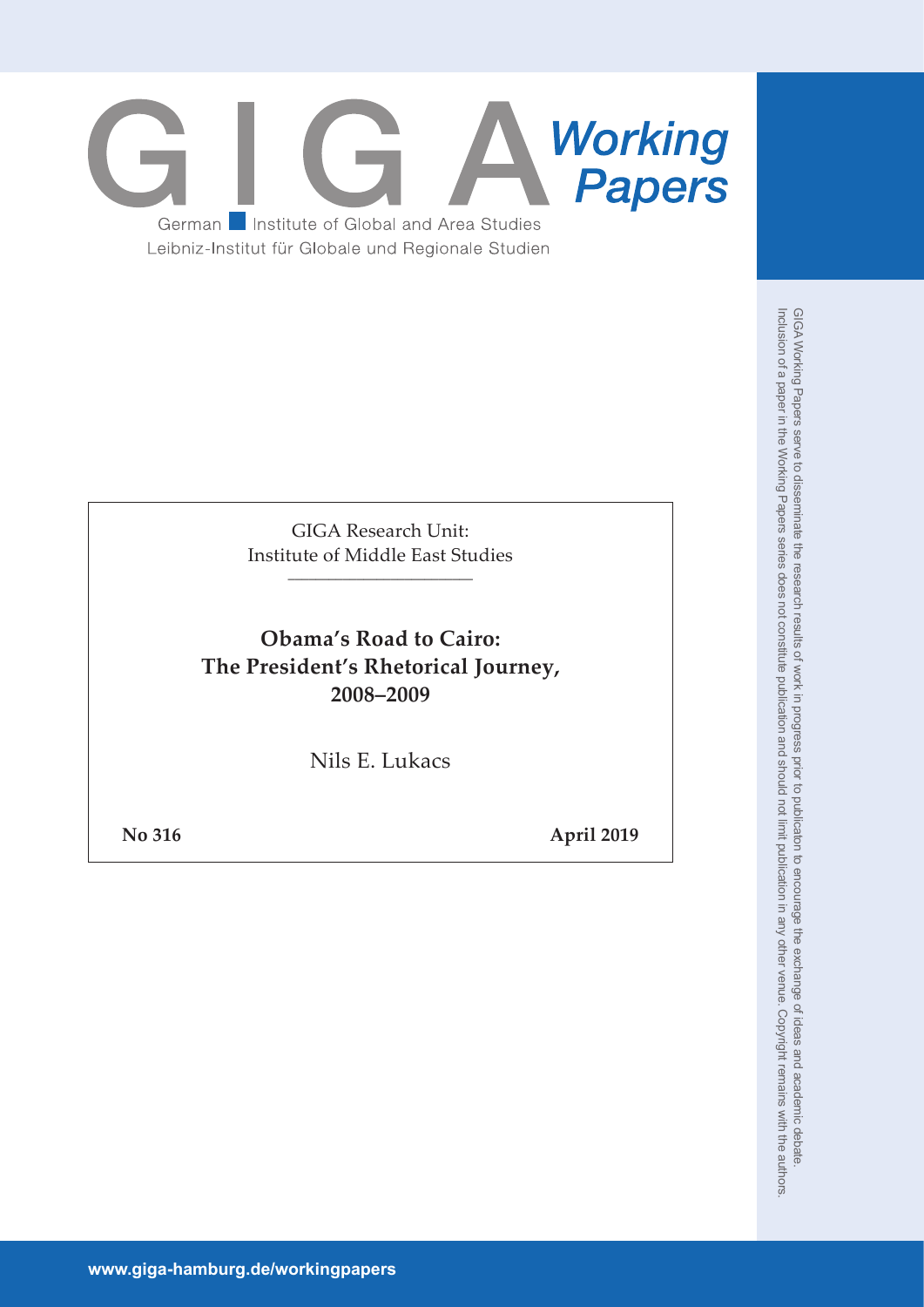## **GIGA Working Papers 316/2019**

Edited by the GIGA German Institute of Global and Area Studies Leibniz-Institut für Globale und Regionale Studien

The GIGA Working Papers series serves to disseminate the research results of work in progress prior to publication in order to encourage the exchange of ideas and academic debate. An objective of the series is to get the findings out quickly, even if the presentations are less than fully polished. Inclusion of a paper in the GIGA Working Papers series does not constitute publication and should not limit publication in any other venue. Copyright remains with the authors.

GIGA research unit responsible for this issue: Institute of Middle East Studies Copyright for this issue: © Nils E. Lukacs

WP Coordination and English-language Copyediting: Melissa Nelson Editorial Assistance and Production: Silvia Bücke

All GIGA Working Papers are available online and free of charge on the website <www.giga-hamburg.de/workingpapers>. For any requests please contact: <workingpapers@giga-hamburg.de>

The GIGA German Institute of Global and Area Studies cannot be held responsible for errors or any consequences arising from the use of information contained in this Working Paper; the views and opinions expressed are solely those of the author or authors and do not necessarily reflect those of the Institute.

GIGA German Institute of Global and Area Studies Leibniz-Institut für Globale und Regionale Studien Neuer Jungfernstieg 21 20354 Hamburg Germany <info@giga-hamburg.de> <www.giga-hamburg.de>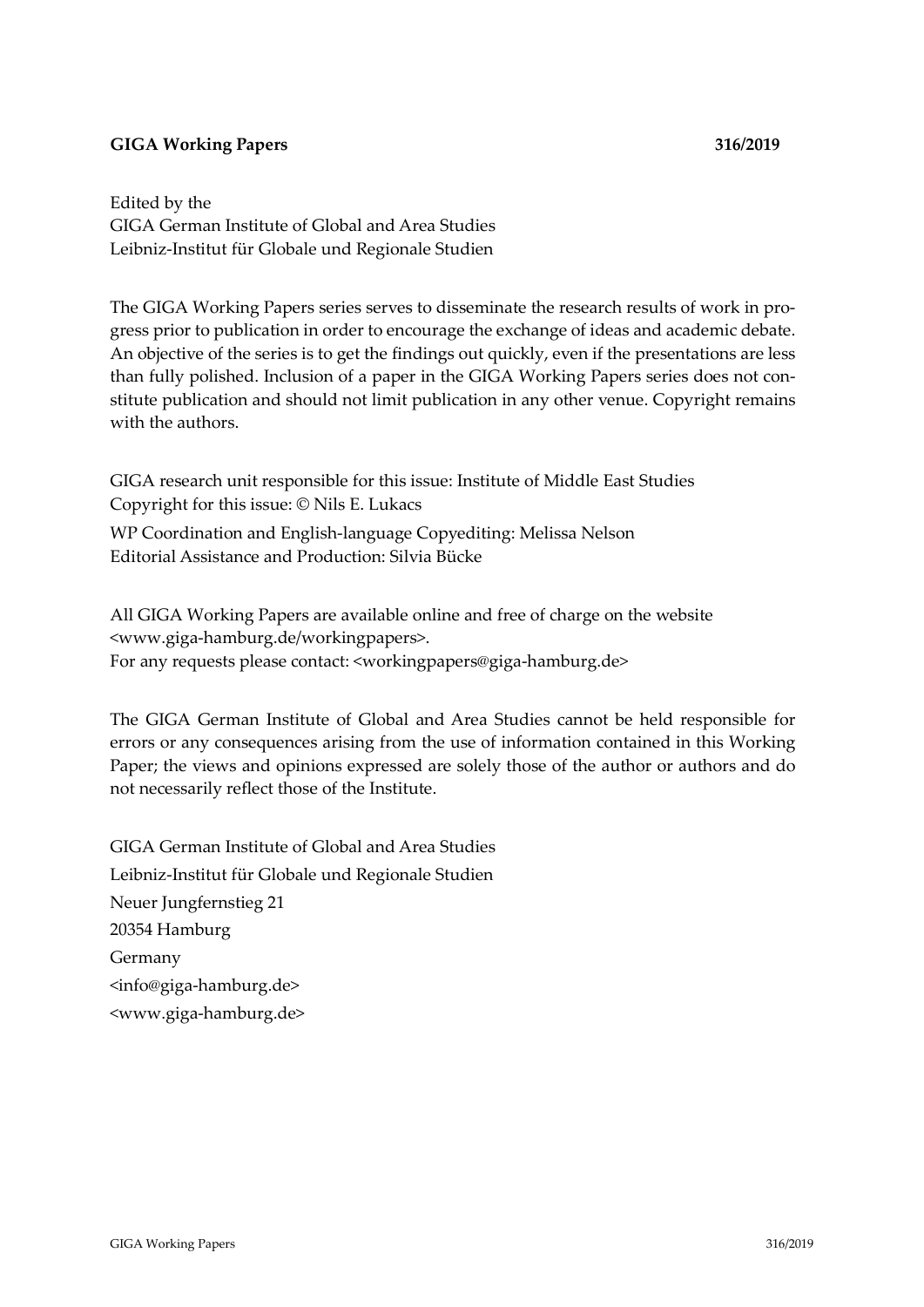# **Obama's Road to Cairo: The President's Rhetorical Journey, 2008–2009**

### **Abstract**

Ten years ago, President Barack Obama's unprecedented address to the Muslim world from Cairo was hailed as a landmark in US–Middle Eastern relations and described by contemporary observers as a historical break in US foreign policy in the region. Yet it soon became clear that the president's vision for a "new beginning based on mutual interest and mutual respect" would face many practical constraints. Analysing the thematic and rhetorical development of Obama's speeches during the formative period between summer 2008 and 2009, as well as the public and academic perception of and reaction to these moments, the paper examines the underlying interests and motivations for the president's foreign policy approach in the Middle East. It argues that despite the low priority given to foreign policy issues during the economic crisis occurring at the time, the key pillars of Obama's ambitious vision for the Middle East were rooted in pronounced US interests as well as the president's personal convictions, rather than opportunistic calculations. It thus counters retrospective post-2011 criticism which argues that Obama's words were never meant to be put into practice. The study contributes to the establishment of a solid empirical and conceptual base for further research on the United States' foreign policy in the Middle East under the Obama administration.

Keywords: US foreign policy, Barack Obama, Middle East, New Beginning, Cairo, rhetoric

#### **Nils E. Lukacs, MA**

is a doctoral researcher at the GIGA Institute of Middle East Studies and in the History Department at the University of Hamburg.

[<nils.Lukacs@studium.uni-hamburg.de>](mailto:nils.Lukacs@studium.uni-hamburg.de)

<www.geschichte.uni-hamburg.de/arbeitsbereiche/globalgeschichte/forschung/doktoranden/lukacs>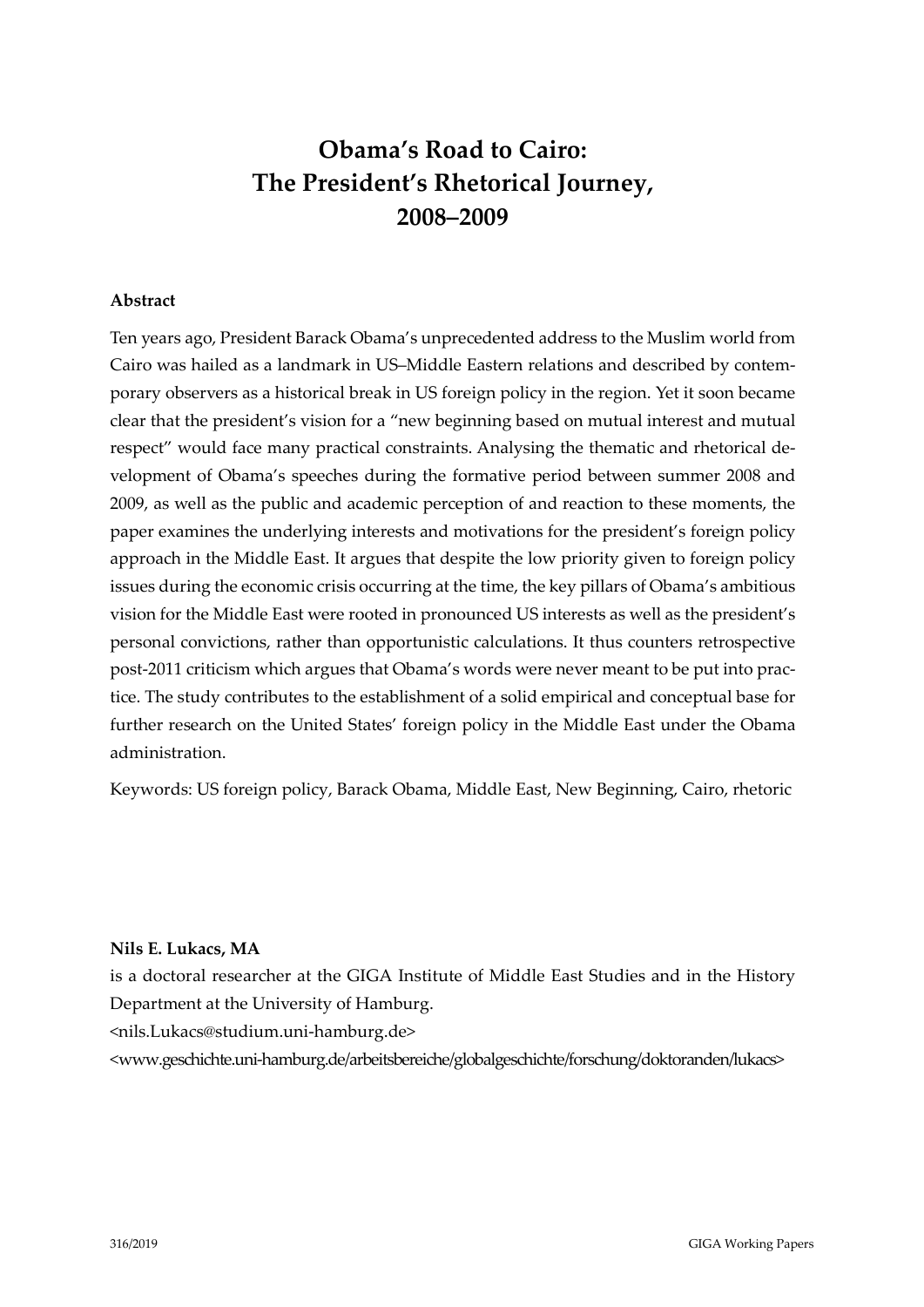## Obama's Road to Cairo: The President's Rhetorical Journey, 2008–2009

Nils E. Lukacs

## **Article Outline**

- 1 [Introduction](#page-3-0)
- 2 [Quantitative Analysis: The Formative Period of Obama's Middle East Policy](#page-7-0)
- 3 [Qualitative Analysis: Milestones on Obama's Road to Cairo](#page-9-0)
- 4 [Obama: Idealist, Pragmatist, or Opportunist?](#page-24-0)
- 5 [Conclusion](#page-29-0)
- [Appendix I: Sources](#page-31-0)

## <span id="page-3-0"></span>**1 Introduction**

This year marks the 10-year anniversary of President Barack Obama's landmark trip to Cairo. On 4 June 2009, he delivered a key campaign promise with regard to his administration's foreign policy: an address to the Muslim world from a major Arab capital. The unprecedented symbolic move has often been interpreted as a logical continuation of his (domestic) campaign slogan of "change" into sphere of foreign policy, and described as a historical break in US– Middle Eastern relations.<sup>[1](#page-3-1)</sup> However, when the president finished his hour-long speech, in

<span id="page-3-1"></span><sup>1</sup> I would like to thank the IMES team at the GIGA – especially Henner Fürtig, André Bank, Hakkı Taş, Thomas Richter, Christiane Fröhlich, and Zoltan Pall – for their extensive feedback and comments on earlier drafts. An earlier version of this paper was presented at Politicologenetmaal, Leiden, on 7 June 2018, and at the Pan-European Conference on International Relations, Prague, on 13 September 2018.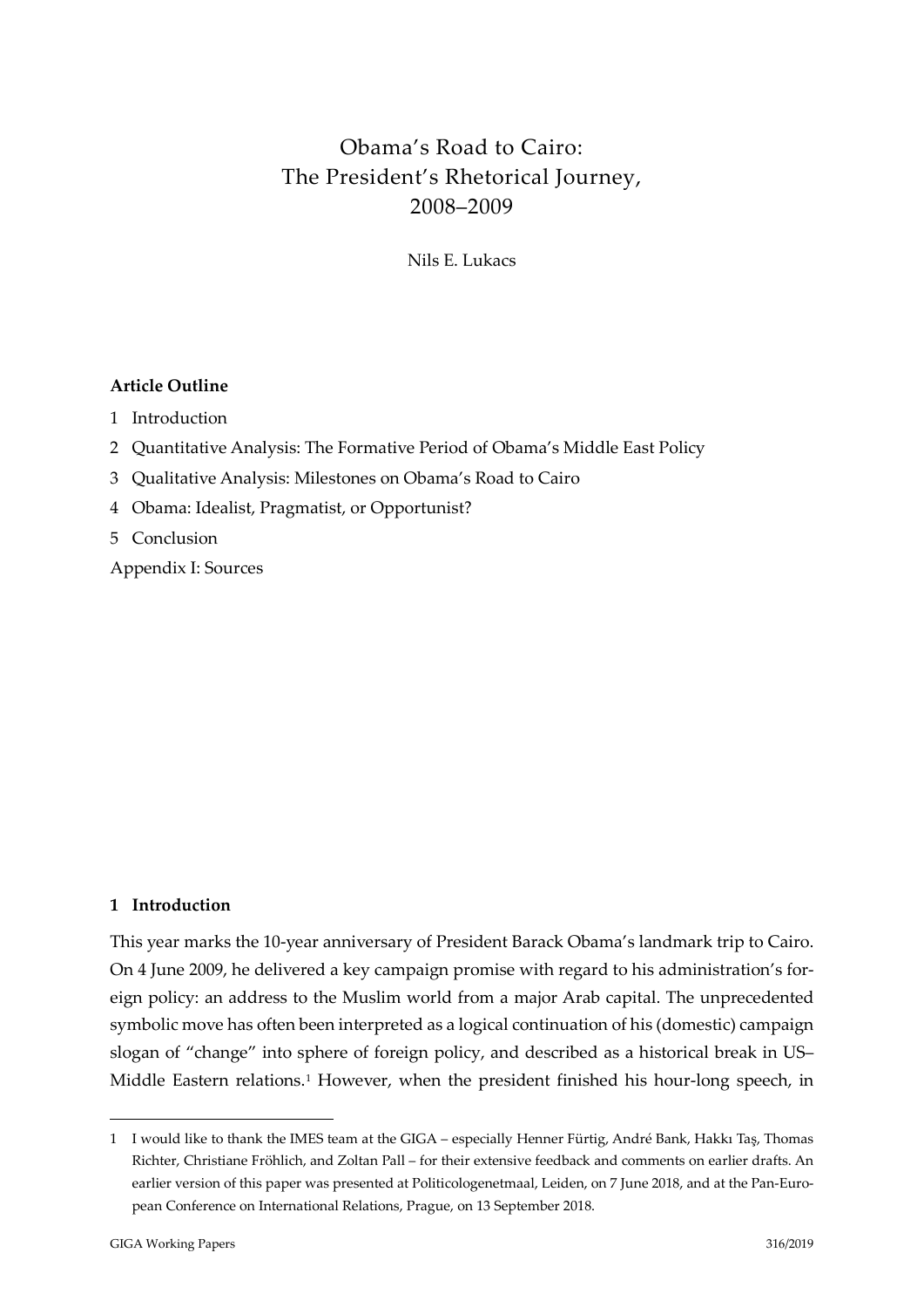which he pledged his personal and his administration's commitment to a "new beginning" in the relationship between the United States and Muslims around the world based on "mutual interests and mutual respect," an essential question remained in the room: Would Obama's words be followed by actions?

When the high hopes were inevitably followed by some disappointments, however, few took the time to ask *why* the president had committed himself to the idea of a "new beginning" between the United States and the Middle East in the first place. After all, the economic crisis necessitated attention at home, and Obama's "pivot to Asia" envisioned a refocusing of international engagement, two developments that did not favour more comprehensive engagement in the Middle East. These seemingly contradictory circumstances raised a number of questions. Was it the president's genuine conviction that drove him to stress the necessity of addressing the various issues that had troubled the Middle East for decades, from the Iraq war to the Palestinian question? Or was his reorientation of priorities in Washington's foreign policy in the region, and therefore his approach to the various issues, based on a pragmatic calculation of US interests? Or, alternatively, was Obama vowing to address certain issues mainly for political expedience?

This study argues that Obama's commitment to translating his political vision into political action was based on personal conviction and his perception of US interests in the Middle East; it thereby counters retrospective criticism which argues that the president opportunistically withdrew from his pledge to address the many Middle Eastern issues once he was confronted with the realities on the ground, an argument that received heightened attention once the Arab Uprisings and the Syrian civil war considerably altered the geopolitical situation in the region towards the end of his first term.[2](#page-4-0) The paper therefore re-evaluates the main criticism levelled against Obama's foreign policy in the Middle East – namely, that he missed the opportunity to translate his ambitious programme into action and abandoned some aspects of it entirely.<sup>[3](#page-4-1)</sup> Furthermore, it also calls into question the evaluation of the ambitious vision based on its flawed execution, which was dependent as much on the administration's resolve as on factors beyond its control.

Indeed, the decade since Obama's landmark speech has seen much research focused on the execution of his ambitious vision for the Middle East. In this context, numerous valuable

<span id="page-4-0"></span><sup>2</sup> Daniel S. Morey, Clayton L. Thyne, Sarah L. Hayden, and Michael B. Senters, "Leader, Follower, or Spectator? The Role of President Obama in the Arab Spring Uprisings," *Social Science Quarterly* 93, no. 5 (2012): 1185-1201. Fawaz A. Gerges, "The Obama Approach to the Middle East: The End of America's Moment?" *International Affairs* 89, no. 2 (2013): 299-323.

Bret Stephen, "What Obama Gets Wrong: No Retreat, No Surrender," *Foreign Affairs* 94, no. 5 (2015): 13-16. March Lynch, "Obama and the Middle East: Rightsizing the U.S. Role," *Foreign Affairs* 94, no. 5 (2015): 21.

<span id="page-4-1"></span><sup>3</sup> Shadi Hamid, "Obama's Good Intentions in the Middle East Meant Nothing," *Foreign Policy,* 19 January 2017. Ronald Gardner, "Action Not Words: Obama's Opportunity to Transform U.S.-Muslim Relations," Social Sciences, 18 February 2018.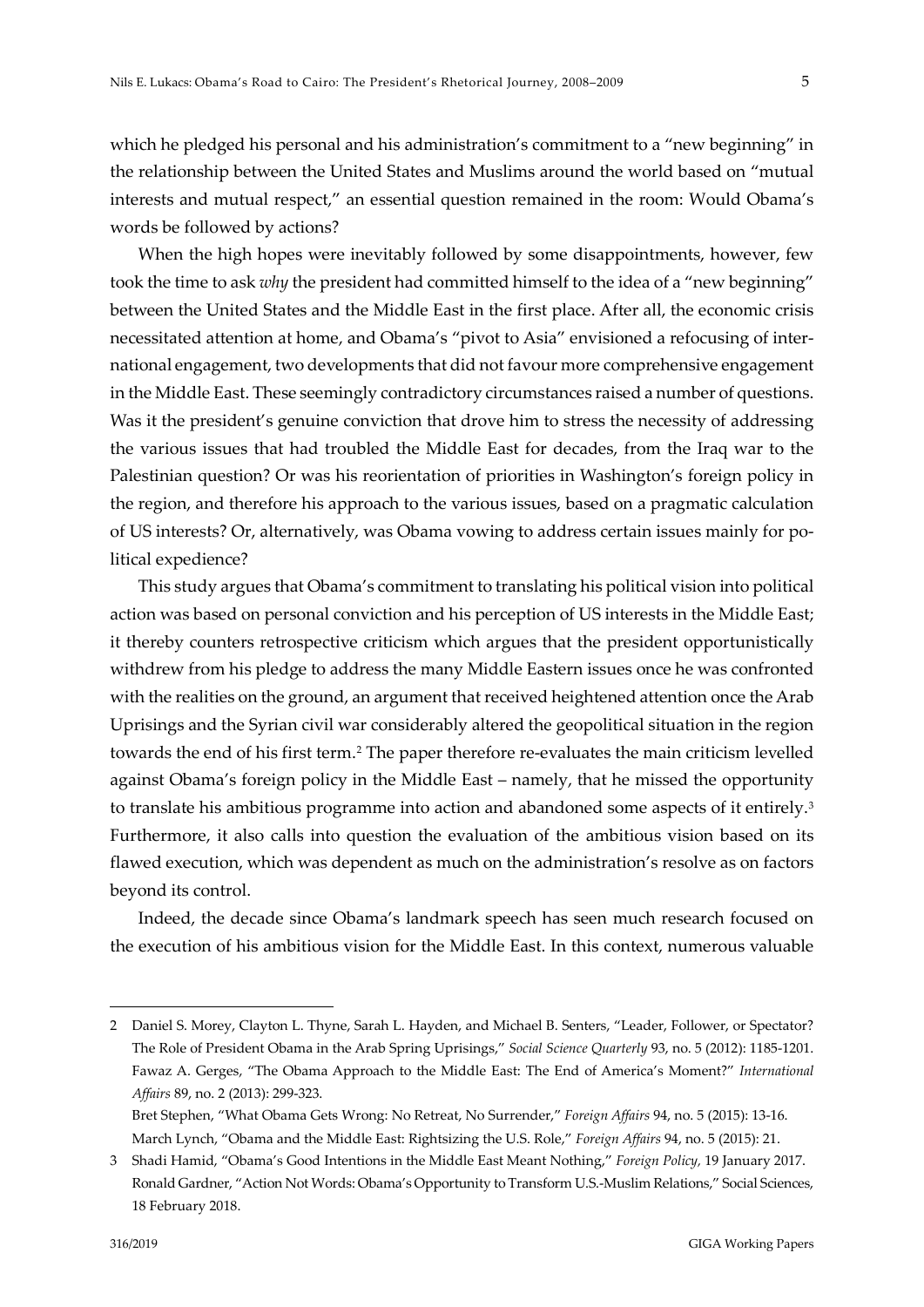contributions have been made to critically contextualising, assessing, and evaluating Obama's particular foreign policy approach towards the region.

Insightful attempts have been made to situate the forty-fourth president in the grand narrative of US foreign policy traditions. The sharp contrast which Obama's foreign policy in the Middle East offered to the expansionist legacy of previous president George W. Bush led some to investigate the reasoning behind a more cautious approach.[4](#page-5-0) Others have readily incorporated Obama's presidency in the realist US foreign policy paradigm, which has been dominant in US foreign policy since World War II, and dismissed President Bush's first term as an ide-alist, and less prudent, exception to the rule.<sup>[5](#page-5-1)</sup>

Most analysts, however, have focused on one or several key issues of Obama's foreign policy in the Middle East, be it the planned US troop withdrawal from Iraq; terrorism; Iran's nuclear programme; the Israeli–Palestinian conflict; or later, the Libyan intervention, the infamous "Syrian red line," and the emergence of the Islamic State (ISIS). In these analyses, a lion's share of the criticism has targeted the administration's follow-up in addressing the Israeli– Palestinian conflict after Obama's initial promise of wholehearted engagement with the issue. Analysts have argued that there was neither real change nor real progress in comparison to the previous administrations.<sup>6</sup> Obama's take on the Iraq war and his support for the timely withdrawal of US troops, the most salient foreign policy issue during the 2008 elections, received only sporadic attention after the withdrawal was completed at the end of 2011. The academic discourse on violent extremism, on the other hand, gradually shifted away from Obama's initial framing of the issue, which was heavily focused on the war against the Taliban in Afghanistan, hitherto seen as the main source of terrorism. Still, the gradual (yet less spectacular) withdrawal of US troops from Afghanistan between 2013 and 2014 also called for some evaluations and prognosis.<sup>[7](#page-5-3)</sup> The emergence of ISIS, as well as the proliferation of lone-wolf attacks in Europe and the United States, however, led to a discursive shift on the topic of terrorism, both in the public and academic discourse. What has drawn the most attention, though, is the Obama administration's (successful) diplomatic approach towards Iran's nuclear programme. While critical contemplations on Obama's resort to a realist containment-like policy after the failed initial outreach to Teheran dominated the pre-2015 literature,<sup>[8](#page-5-4)</sup> those which were

<span id="page-5-0"></span><sup>4</sup> Michael Clarke, and Anthony Ricketts. "Shielding the Republic: Barack Obama and the Jeffersonian Tradition of American Foreign Policy," *Diplomacy & Statecraft* 28, no. 3 (2017): 494-517.

<span id="page-5-1"></span><sup>5</sup> Steven Simon, and Jonathan Stevenson. "The End of Pax Americana. Why Washington's Middle East Pullback Makes Sense," *Foreign Affairs* 94, no. 6. (2015): 2-10. John G. Ikenberry, Anne-Marie Slaughter, Thomas J. Knock, and Tony Smith, *The Crisis of American Foreign Policy: Wilsonianism in the Twenty-first Century.* (Princeton: Princeton University Press, 2009).

<span id="page-5-2"></span><sup>6</sup> Asaf Siniver, "Change Nobody Believes In: Obama and the Israeli–Palestinian Conflict," *Diplomacy & Statecraft* 22, no. 4 (2011).

<span id="page-5-3"></span><sup>7</sup> Juergen Kleiner, "How Many Lives Do the Taliban Have?" *Diplomacy & Statecraft* 25, no. 4 (2014).

<span id="page-5-4"></span><sup>8</sup> Bernd Kaussler, and Anthony B. Newkirk, "Diplomacy in Bad Faith: American–Iranian Relations Today," *Diplomacy & Statecraft* 23, no. 2 (2012).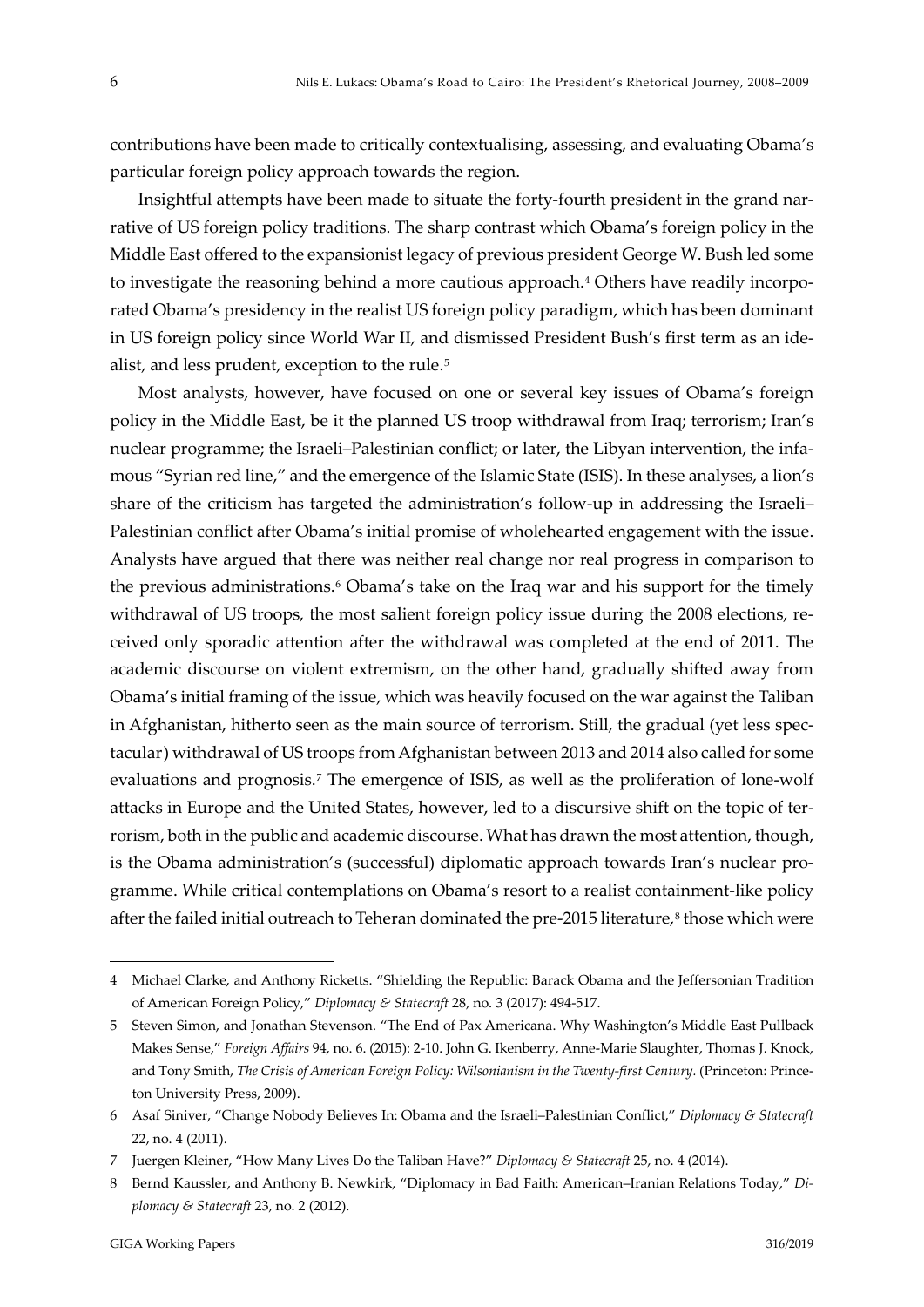written in the aftermath of the landmark agreement focused on the merits of Obama's twotrack diplomacy, even mandating historical inquiries into the values of US diplomacy[.9](#page-6-0) Steven Hurst, for example, reflected on the importance of domestic constituencies' interests in both Iran and the United States during the negotiations for a nuclear agreement.<sup>[10](#page-6-1)</sup>

Convinced of the value of Hurst's core argument, which was published in the wake of the U.S. Congress's close vote to pass the Joint Comprehensive Plan of Action (JCPOA), this paper expands Hurst's thematic reach and takes on the domestic environment behind Obama's foreign policy in the Middle East as a whole, albeit with a focus on the conditions at the beginning of his presidency. As most inquiries into the topic have been inspired by the short- and midterm results of Obama's Middle East policy (or the lack thereof), there is an argumentative gap in the assessment of the president's legacy in the region. The retrospective view on the initial domestic conditions underlying Obama's approach to the Middle East may have been obstructed by the tumultuous dynamics in the region during Obama's two terms in office; from a historical perspective, however, an assessment of these conditions is certainly a worthwhile endeavour as it provides an analytical foundation for Obama's controversial "new beginning."

Accurately assessing the initial conditions behind Obama's controversial Middle East policy is therefore imperative to analysing its subsequent course. This primary-source-based account is thus less inclined to establish a theoretical framework to analyse Obama's foreign policy in general, but rather aims to provide an empirical background to the debates on the topic. It does so by looking at the interplay between idealistic, pragmatic, and opportunistic motivations behind the president's ambitious vision during the formative period of his foreign policy towards the Middle East. During this time – roughly mid-2008 to mid-2009 – the basic principles of his approach to the region were defined and presented to the American and international public, and eventually led to the establishment of the conditions for the execution of the various policy outlines. Thus, the two-part quantitative and qualitative analysis of Obama's public speeches, as well as of the public sources representing the public and academic discourse related to the respective speeches, looks at the dynamics between the message and its perception in order to identify indicators of the underlying motivations. The message is analysed based on Obama's speeches, and the perceptions of it are identified via news outlets, opinion polls, and think tank publications. This historical account is thus based on an extensive selection of the currently available and publicly accessible primary sources.<sup>[11](#page-6-2)</sup>

<span id="page-6-0"></span><sup>9</sup> Jeffrey R. Fields, "Engaging Adversaries: Myths and Realities in American Foreign Policy," *Diplomacy & Statecraft* 26, no. 2 (2015).

<span id="page-6-1"></span><sup>10</sup> Steven Hurst, "The Iranian Nuclear Negotiations as a Two-Level Game: The Importance of Domestic Politics," *Diplomacy & Statecraft* 27, no. 3 (2016).

<span id="page-6-2"></span><sup>11</sup> The public perception is based on a selection of US-based print media and polling station reports, most notably *The New York Times, The Washington Post (Eastern Edition),* Gallup Poll*,* PEW Research Center, YouGov, and Survey USA*.* The expert discourse is based on publications by the most influential US think tanks that regularly publish on the issues in question, most notably *Foreign Affairs, Foreign Policy, International Security, The Washington Quarterly, Wilson Quarterly, Policy Review*, as well as publications from the Center for American Progress and the American Enterprise Institute.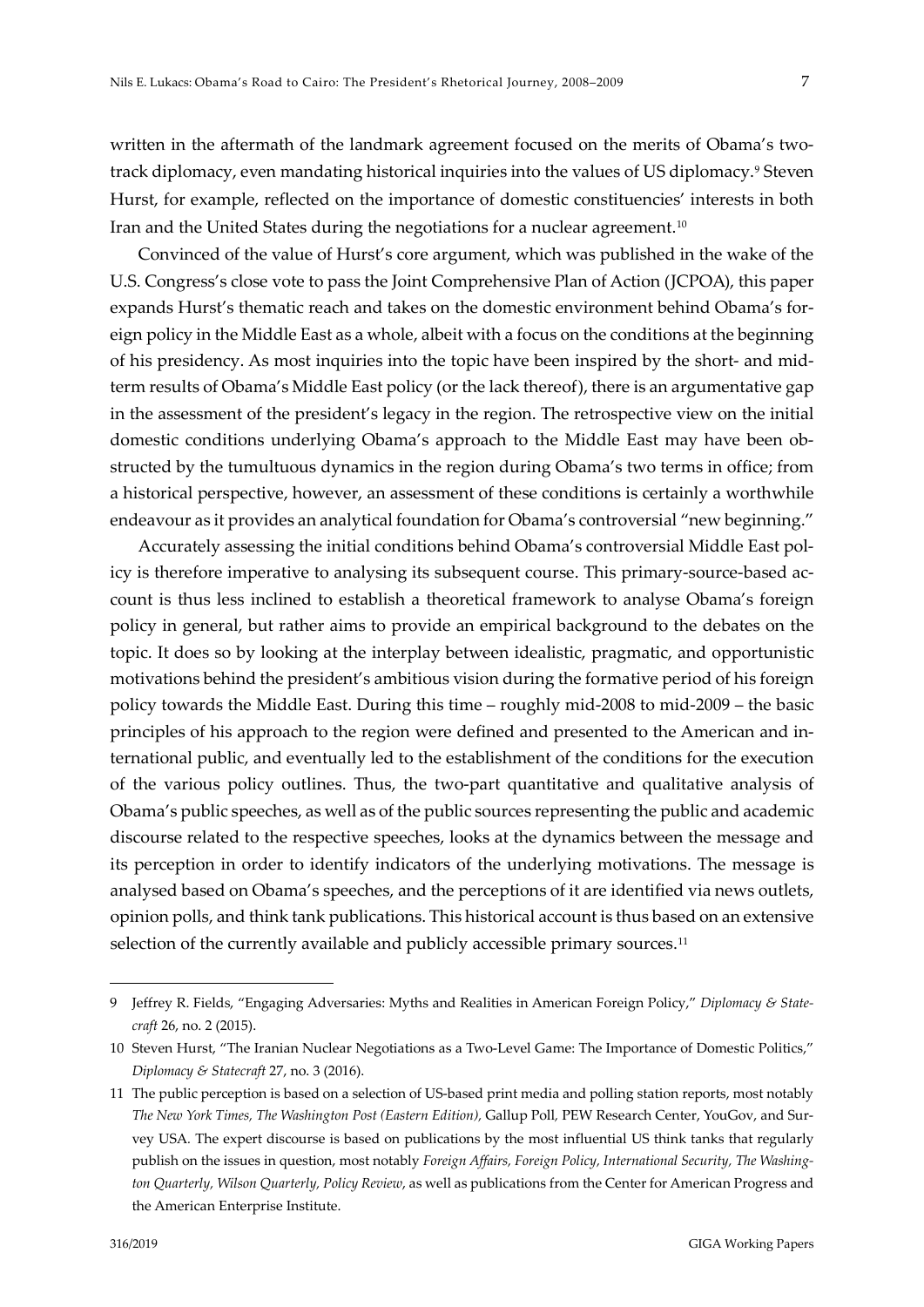#### <span id="page-7-0"></span>**2 Quantitative Analysis: The Formative Period of Obama's Middle East Policy**

Between summer 2008, when the primaries merged into the general presidential election, and the Cairo address in June 2009, Obama held over 20 high-profile public speeches on varying occasions and for various purposes. Taking a quantitative look at the content of these speeches, some general patterns and developments are worth noting.

Naturally, Obama's tone adapted to the respective settings of the speeches, developing from the more aggressive speeches during the election period to more subdued patterns when trying to unite the country behind him after the inauguration or to reconcile US and Middle Eastern interests in Cairo. However, while the tone of the speeches followed this gradual development, other aspects showed notable consistencies. This was the case with the topics Obama addressed during this period, as well as the rhetorical themes he used to convey his message; thus, the juxtaposition of the different rhetorical moments analysed here describes a rather continuous discourse over a one-year time period.

Although Obama was mostly concerned with domestic issues (i.e. the financial crisis and healthcare reform), most of his speeches also featured his approach to US foreign policy in the Middle East. Based on both the frequency with which they appear in the different speeches and the overall amount of time Obama spent discussing them, the four most salient Middle East issues (in descending order) were the scheduled withdrawal from Iraq, the continuous threat of violent extremism to the United States, Washington's position on Iran's nuclear programme, and the ongoing Israeli–Palestinian conflict. However, although all of these issues received notable (though varying) attention in Obama's speeches, they were not perceived as equally important in the United States. While the continuous presence of US troops in Iraq had received considerable political and public attention, none of the other issues was equally newsworthy. The perceived danger of terrorist attacks, although collectively remembered on an annual basis around Ground Zero, had lost some of its prominence since 9/11. The Iranian nuclear programme was a continuous concern of the State Department but only occasionally made it into the headlines. The Middle East peace process, meanwhile, had become more of a token issue in the domestic politics of the United States. Additionally, the economic crisis sidelined all foreign policy issues from autumn 2008 onwards. While Obama was certainly aware of this pattern, he nevertheless addressed all four topics with a degree of consistency that allows their classification as the cornerstones of his foreign policy approach towards the Middle East during the formative period.

Perhaps even more consistent, however, was Obama's use of rhetorical themes to underline his messages, two of which – responsibility and inclusiveness – were especially prominent during the period from summer 2008 to summer 2009 (and beyond).

Obama's idea of responsibility permeated his speeches during this period, though with some occasion-specific variations. During the campaign, responsibility was to be restored to the US government, hence the need for "change" and the departure from the policies of the Bush administration. During the transition period, Obama was set to unify the country behind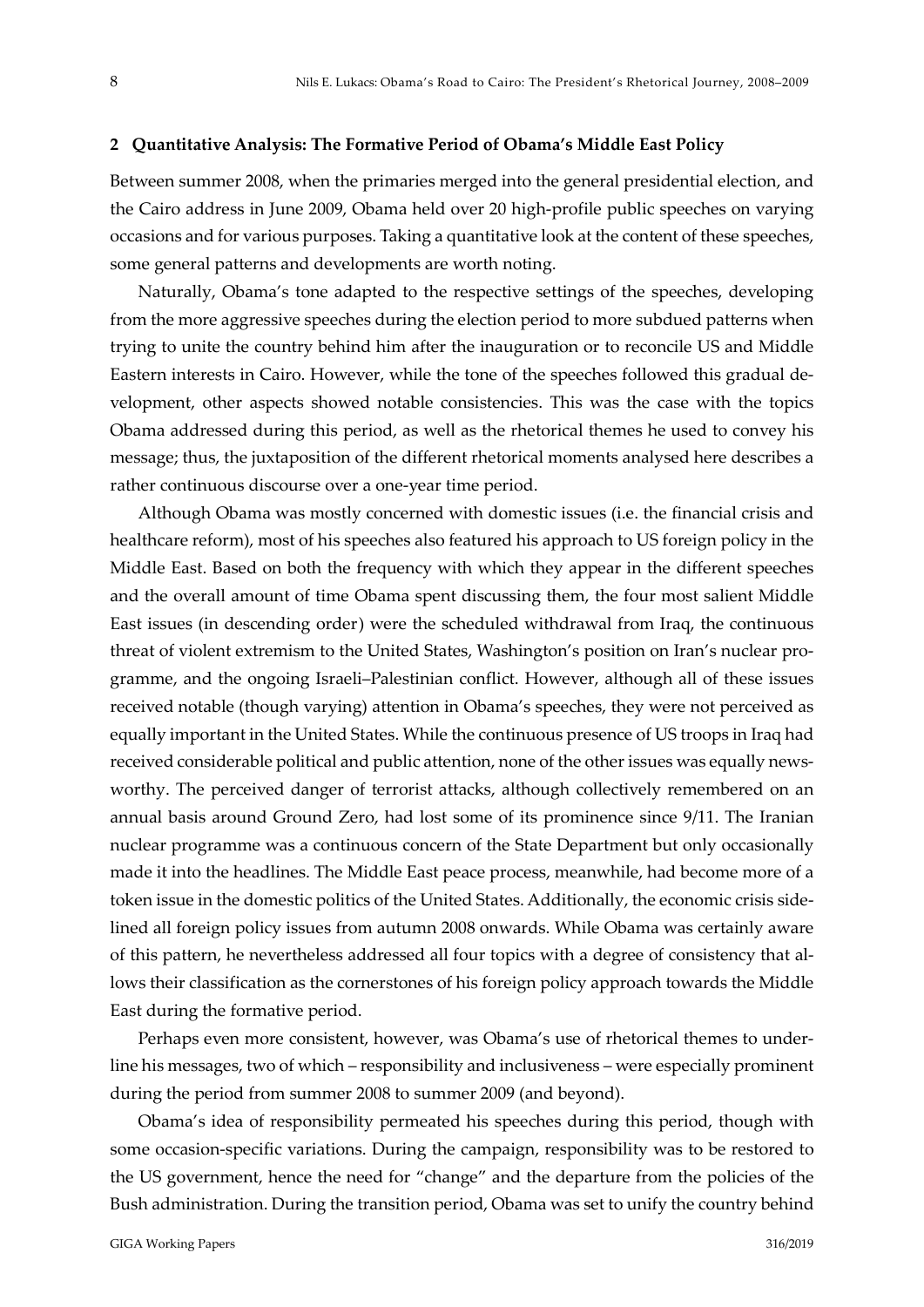him by stressing the responsibilities it had to take on as a nation. In Cairo, addressing the various issues in the Middle East based on "mutual interests and mutual respect" was framed as a responsibility not only of the United States and the regional parties involved; Obama's "new beginning" was to be the responsibility of the global community. Meanwhile, he repeatedly framed the different Middle East foreign policy issues using variations of the responsibility theme. In his view, it was not only a moral and fiscal responsibility to withdraw US troops from Iraq, but it was also imperative to pass the responsibility for Iraq's future to the Iraqi people. Combating global terrorism, on the other hand, was framed as a global responsibility held by all nations. Concerning Iran's nuclear programme, the Iranian government was offered a path to become a responsible member of the international community and urged to responsibly represent the interests of the Iranian people. Meanwhile, Israelis, Palestinians, and Arabs were all responsible for contributing to a comprehensive resolution of the conflict.

The concepts of unity and inclusiveness, which constituted Obama's second major rhetorical theme, can at times be seen as complementary to or a logical extension of the responsibility theme, given their close connection to it. Early on, Obama had advocated the need to overcome Washington's political culture of partisanship, which he saw as running counter to America's interests; the theme became especially prominent after he had won the election and tried to prepare the nation to face the challenges ahead.[12](#page-8-0) The concepts of unity and inclusiveness were also transferred to the issues at hand in Obama's Middle East policy. Particularly during his Cairo speech, Obama was eager to frame his approach not as (unilateral) US foreign policy but as challenges to be addressed in regional and global partnerships.

Having defined the general developments of Obama's speeches during the one-year period in terms of thematic content and rhetorical themes, it is now necessary to focus on some defining moments of this development in preparation for a further in-depth analysis aimed at unearthing the underlying motivations behind the president's approach to the Middle East. Three subsequent stages of Obama's road to Cairo can be discerned: During the 2008 electoral campaign, Obama presented his ideas and position on US foreign policy in the Middle East to a broad American public for the first time. With his inauguration as the forty-fourth president of the United States in January 2009, Obama's vision had to be translated into the foreign policy programme of the world's most powerful county. Finally, during the address from Cairo University in June 2009, the president presented his vision directly to the Muslim world and sought its partnership in addressing the upcoming challenges.

During each of these stages, which are understood as part of a larger development rather than historical snapshots, the relationship between Barack Obama as a public official, the issues he addressed, and his speeches as the main means of communication on the one hand, and the domestic (and international) audiences on the other was redefined. By analysing this dynamic relationship – according to rather constant thematic and rhetorical parameters – the

<span id="page-8-0"></span><sup>12</sup> Barack Obama, "Presidential Inaugural Address," *American Rhetoric,* 20 January 2009.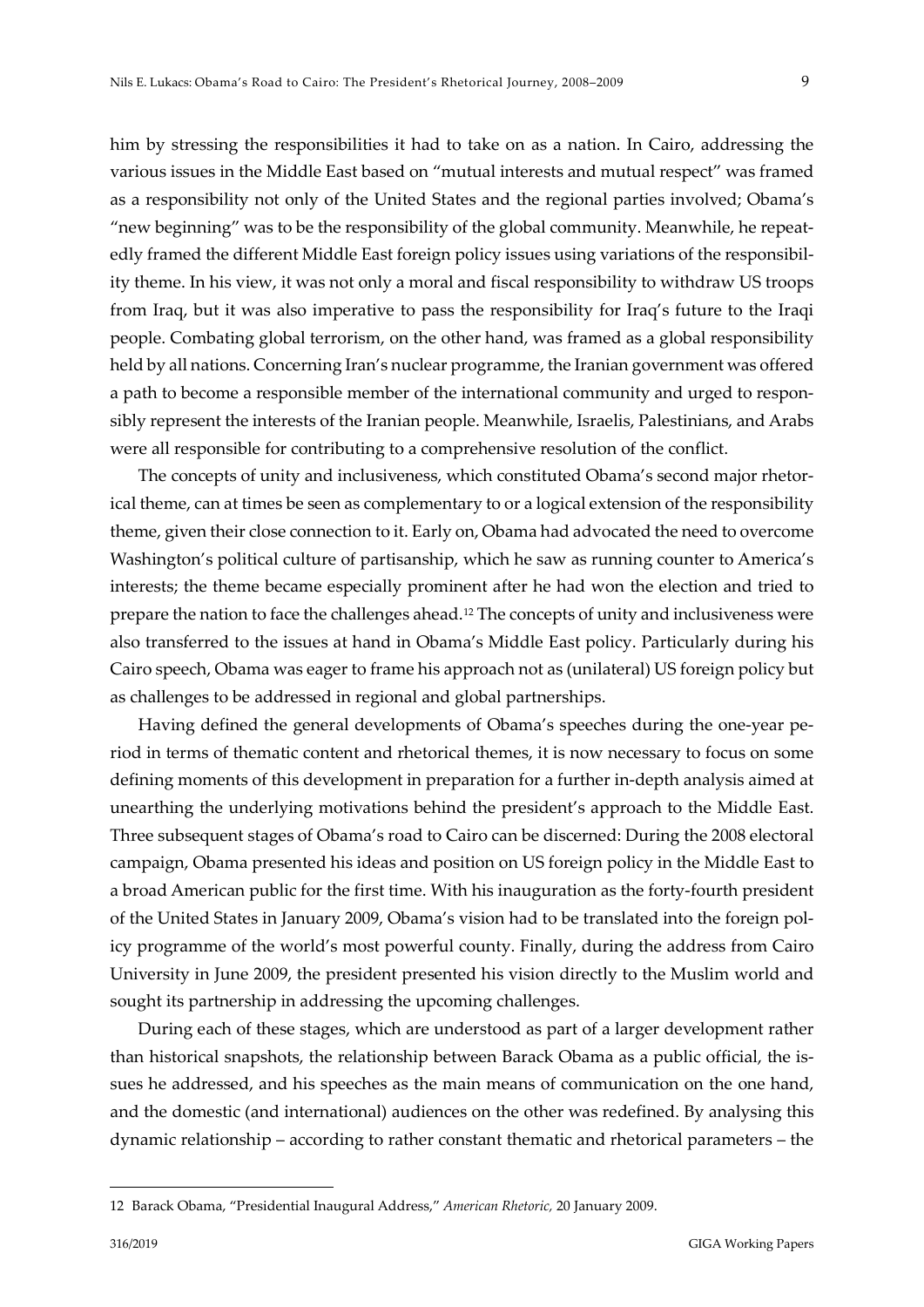underlying patterns of the president's foreign policy approach can be made visible. The following qualitative analysis of the three main stages outlined above thus focuses on selected sources that represent both sides of the relationship. Obama's speeches are used as the main frame of reference on the one hand, while related US media publications, opinion poll reports, and think-thank publications on the respective topics provide insights into public and academic reception on the other.

#### <span id="page-9-0"></span>**3 Qualitative Analysis: Milestones on Obama's Road to Cairo**

#### *3.1 The Electoral Campaign – Change We Can Believe In*

The first moment where the relationship between the American public and Obama's message regarding his approach to the Middle East was redefined was in summer 2008, when the primaries merged into the general election and the prospect of the relatively young and charismatic senator from Illinois becoming the first African-American president moved within reach. While "change" became Obama's most memorable slogan, the discursive battle of the campaign was fought around the concept of experience. Both of his opponents, Senator Hillary Clinton during the primaries and Senator John McCain during the general elections, were seen as more experienced candidates. Thus, it is important to determine why Obama presented himself as the candidate of "change." Was it his personal conviction that the incumbent administration had gone off track and America needed to adjust its course? Did his platform represent specific interests with regard to the foreign policy issues analysed here? Or did the constellation of the campaign leave him with no choice but the opportunistic embrace of the best alternative to the politically more experienced candidates? In retrospect, the most salient issue of autumn 2008, the financial crisis, certaily favoured a candidate of change; however, how Obama addressed foreign policy issues and how he was perceived also deserve a closer look.

The essence of Obama's message during the campaign – not only with regard to his foreign policy approach to the Middle East – is captured in the Democratic nomination victory speech of 3 June 2008 and the nomination acceptance speech of 28 August 2008, two speeches that were structurally and thematically very similar.<sup>[13](#page-9-1)</sup>

The main thematic concern was the economic crisis, where Obama felt confident vis-à-vis his opponent John McCain. Concerning US foreign policy in the Middle East, however, the information Obama gave was sparse, and in both speeches he focused almost exclusively on the war in Iraq and the need for a break from the Bush presidency (Victory Speech 13:00; Acceptance Speech 29:05). Obama stressed that responsibility would be handed over to the Iraqi

<span id="page-9-1"></span><sup>13</sup> Barack Obama, "Democratic Nomination Victory Speech," *American Rhetoric,* 3 June 2008. Barack Obama, "Democratic Convention Presidential Nomination Acceptance Address," *American Rhetoric*, 28 August 2008.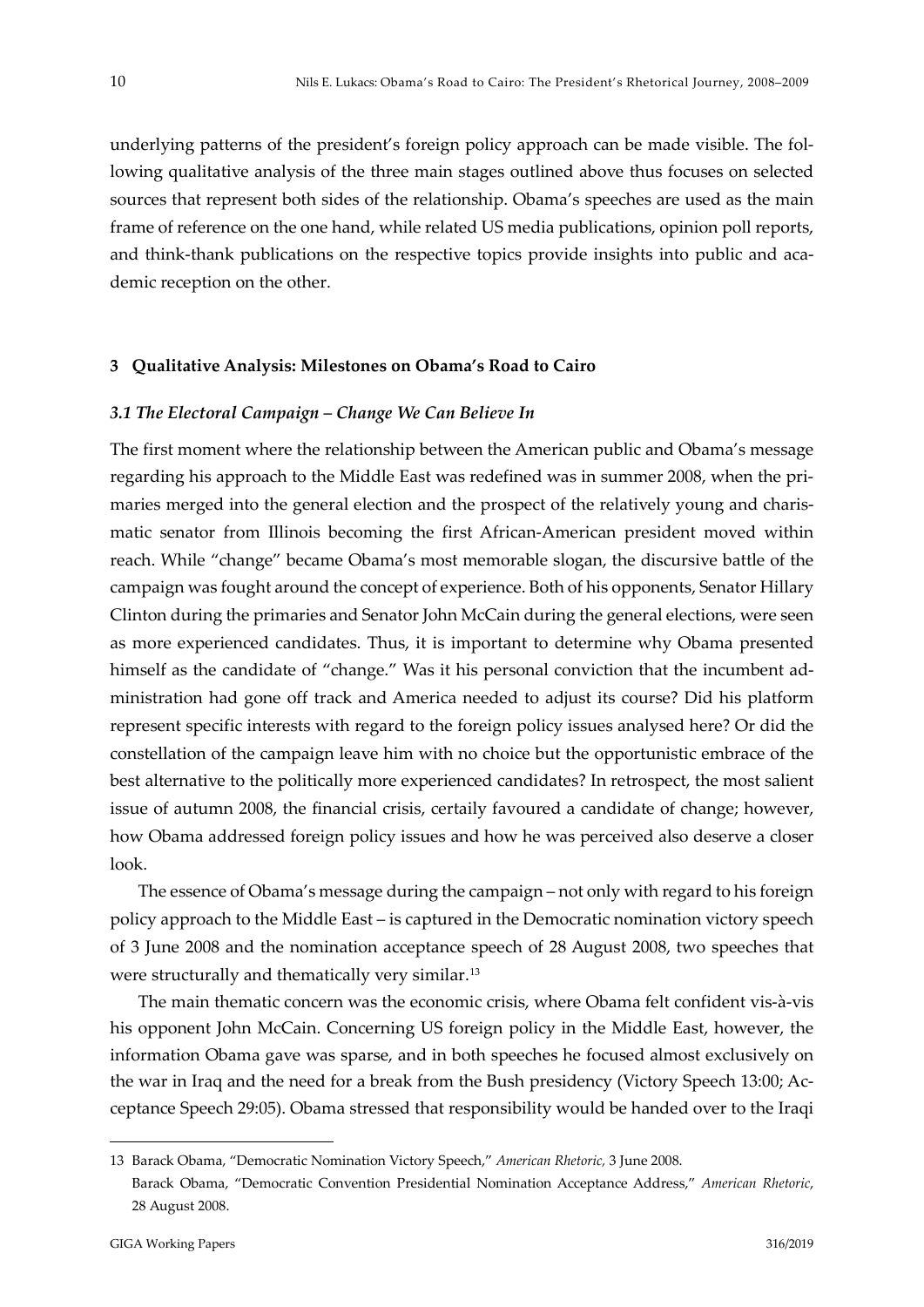government and the Iraqi people. Consequently, US military resources and troops would be shifted to Afghanistan to combat the terrorist threat there (Victory Speech 15:25; Acceptance Speech 29:40). However, this second part was only mentioned in passing, as was Iran's nuclear programme, which Obama linked to a renewal of efficient diplomacy and, therefore, to his discourse of "change" (Acceptance Speech 33:30). The Palestinian question, which would later complete Obama's Middle Eastern foreign policy quartet, did not receive any mention.

It could be argued that although Obama must have felt the need to define his position visà-vis his opponent McCain (a decorated war hero) with regard to the war in Iraq and other Middle Eastern issues, there was little need to further define "change." Where it mattered, the economic crisis, anything was better than the status quo; with secondary issues, which foreign policy certainly was, it appealed to those generally unhappy with the incumbent Bush administration. There was no need to present equally unpopular alternatives.

In terms of public perception, the "change" versus "experience" theme certainly caught on, as evident from both mass media coverage and polling reports on the campaign. As both candidates focused on this dichotomy by emphasising their respective strengths and playing down their presumable weaknesses, reporters and analysts were eager to elaborate on the strategies each side derived from this constellation.

"Experience" was attributed to Senator McCain, who defined his position on key issues such as the Iraq war, terrorism, and Iran's nuclear programme early on. Newspapers were eager to report when he questioned his opponent's political skills on these matters.<sup>[14](#page-10-0)</sup> Meanwhile, the political newcomer Obama did not appear to convince the public in this regard and was seen as struggling to define himself on several issues, as well as to translate his praised rhetorical skills into credible policy outlines that would appeal to voters.[15](#page-10-1) "Change," on the other hand, was Obama's main asset and he often used the term in his favour while discrediting his opponent by associating him with the unpopular Bush presidency.[16](#page-10-2) McCain sought to counter this argument by distancing himself from President Bush on certain issues.[17](#page-10-3)

The implications of this constellation for assessing the foundation of Obama's approach to the Middle East, however, are somewhat counterintuitive. Taking into consideration the warweary American public, one might assume that Obama's clear stance against war in Iraq, which separated him from the Bush presidency, and by association from his competitor John McCain, would turn out to be a valuable asset for Obama in the campaign. However, data

<span id="page-10-2"></span>16 Laura Meckler, "Campaign '08: McCain, Obama Kick Off Groundbreaking Battle; Amid War in Iraq And Economic Woes, Promises of Change," *The Wall Street Journal (Eastern Edition),* 4 June 2008. Nick Timiraos, "Democratic Convention: Obama to Emphasize His Contrast to McCain, Bush; Acceptance Speech Will Try to Portray Out-of-Touch Rival," *The Wall Street Journal (Eastern Edition),* 28 August 2008. Adam Nagourney, and Jeff Zeleny, "Framing Goals, Obama Takes the Fight to McCain," *The New York Times*. 29 August 2008.

<span id="page-10-3"></span>17 Michael Cooper, "McCain Distances Himself from Bush and Jabs Obama," *The New York Times,* 4 June 2008.

<span id="page-10-0"></span><sup>14</sup> Michael Cooper, "McCain sharpens his foreign policy attacks on Obama," *The New York Times*, 3 June 2008.

<span id="page-10-1"></span><sup>15</sup> Jackie Calmes, "For Obama, a Challenge to Clarify his Message and Define Himself," *The New York Times,* 27 August 2008.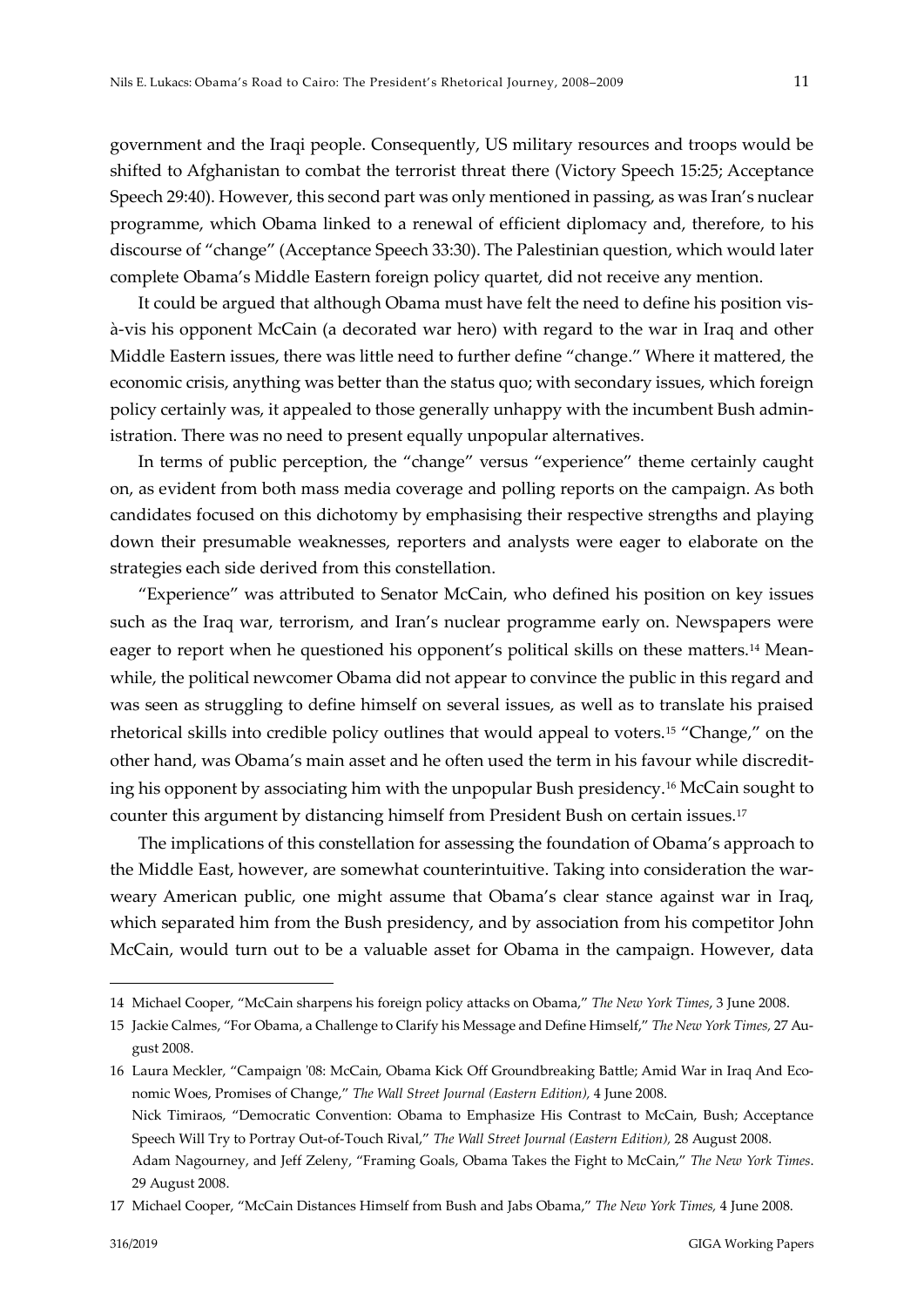from media publications and related opinion polls suggest otherwise. A majority of Americans preferred McCain when it came to the country's foreign policy.[18](#page-11-0)

With regard to the economy, the American people were certainly ready for "change," a factor that ultimately carried the Democratic candidate to victory in November 2008. The implications of his disassociation strategy in the field of foreign policy, which he used to describe the departure from an unpleasant status quo but rarely where the process of change was supposed to lead, however, would reach far into Obama's presidency. He won the election with a mandate on the economy, not on foreign policy. Even if he had had strong opinions on issues like the Iraq war and Washington's approach to diplomacy, there was no incentive to leap ahead in this regard and present concrete (unpopular) alternative policies for the departments of state and defense.[19](#page-11-1)

When we look at how Obama's Middle East approach was perceived by experts in the field, the assessment is naturally more nuanced and it thus makes sense to look individually at the key issues identified above. The US foreign policy priorities in mid-2008 regarding the Middle East can be summarised as follows: As the US mission in Iraq, President Bush's controversial foreign policy signature venture, had become increasingly unpopular in and outside the United States, a phased withdrawal had been initiated after the so-called surge in 2007. The topic clearly dominated the foreign policy agenda, and also limited the USA's political and financial resources in other areas[.20](#page-11-2) However, while the situation in Iraq had arguably improved, experts warned that the situation in Afghanistan, at the time closely associated with international terrorism concerns, was deteriorating and needed attention.[21](#page-11-3) Interestingly, though, the growing discourse on the internationalisation, decentralisation, and digitalisation of terrorism had not yet detached the salient issue of terrorism from US involvement in Afghanistan.[22](#page-11-4) Meanwhile, the negotiations regarding Iran's nuclear programme had reached a

<span id="page-11-0"></span><sup>18</sup> The leaning towards one candidate/party in a specific state either softens or enhances this trend, reflecting voters' tendency to trust "their" candidate more. The following regional polls have been averaged by the author, "SurveyUSA Election Poll [#14236-#14250]," *SurveyUSA,* 15 August 2008.

<span id="page-11-1"></span><sup>19</sup> The observation that Obama's running mate Joe Biden's controversial plan to divide Iraq into a Kurdish, Sunni, and Shi'a state was dropped in favour of a unspecified "responsibly ending the war in Iraq" (Acceptance Speech 33:15) is an illustrative example of these kinds of calculations, Dan Senor, "Biden Wanted to Break Up Iraq," *The Wall Street Journal (Eastern Edition),* 29 August 2008.

<span id="page-11-2"></span><sup>20</sup> Michèle A. Flournoy, and Shawn Brimley, "The Defense Inheritance: Challenges and Choices for the Next Pentagon Team," *The Washington Quarterly* 31. no. 4. (2008): 60.

<span id="page-11-3"></span><sup>21</sup> "Terrorism Index," *Foreign Policy,* no. 168. (2008): 78. Seth G. Jones, "The Rise of Afghanistan's Insurgency: State Failure and Jihad," *International Security* 32, no. 4. (2008): 7-40.

<span id="page-11-4"></span><sup>22</sup> Malcom Nance, "How (Not) to Spot a Terrorist," *Foreign Policy,* no. 166 (2008): 74-76. Mette Eilstrup-Sangiovanni, and Culvert Jones, "Assessing the Dangers of Illicit Networks: Why Al-Qaida May Be Less Threatening than Many Think," International Security 33, no. 2. (2008): 7-44. Max Abrahms, "What Terrorists Really Want: Terrorist Motives and Counterterrorism Strategy," International Security 32, no. 4 (2008): 78-105. Marc Sageman, and Bruce Hoffman, "Does Osama Still Call the Shots?" *Foreign Affairs* 87, no. 4 (2008): 163-167.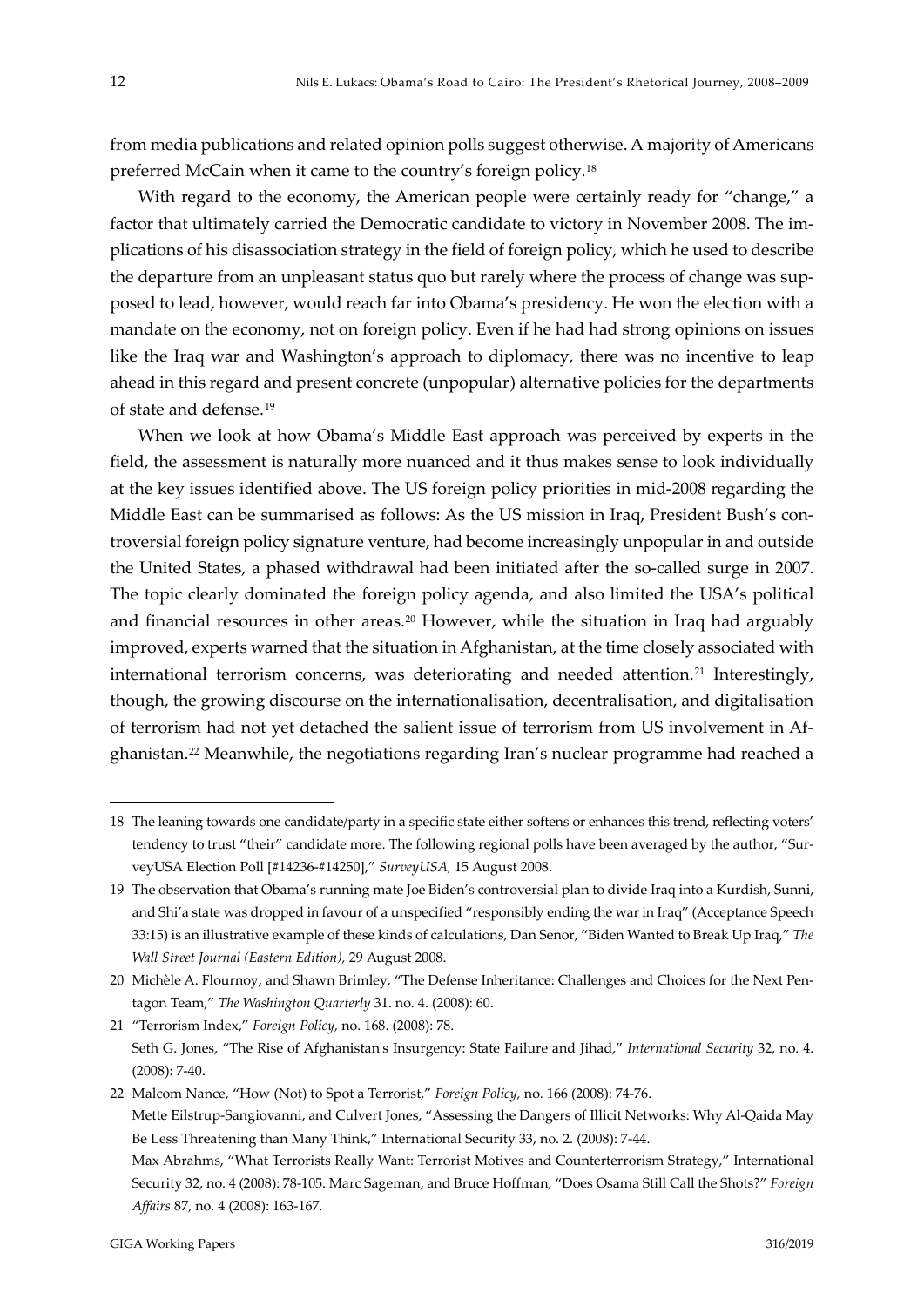deadlock and the presidential candidates were expected to address the impasse. Regardless of whether they favoured a negotiated "grand bargain" or the military option, acquiescence to an Iranian bomb was untenable. The international sanctions, the hitherto go-to solution, were seen as increasingly ineffective,<sup>[23](#page-12-0)</sup> not least because a 2007 National Intelligence Estimate (NIE) had concluded that no weapons-related activities could be identified in Iran's nuclear programme, which considerably weakened the case for sanctions.[24](#page-12-1) The Israeli–Palestinian peace process, the last item on the list of US foreign policy concerns in the Middle East in mid-2008, had again been moved to the back burner after an attempt to jumpstart the stalled process at the 2007 Annapolis Conference. Generally, an upcoming administration change in Washington, Israel's most important backer, is seen as an opportunity for a fresh start. Among experts on the conflict, however, long-term and consistent bipartisan policies were favoured to legacycreating breakthrough attempts[.25](#page-12-2)

It is understandable that both presidential candidates focused first and foremost on the war in Iraq, while vowing to also pay more attention to the "other war" in Afghanistan,<sup>[26](#page-12-3)</sup> as well as addressing the security concerns in connection with Iran's nuclear programme. In this context, Obama was able to benefit from his early opposition to the Iraq war. While McCain argued that a precipitous withdrawal would forfeit the gains made so far, Obama repeatedly stressed that McCain's (and President Bush's) definition of victory was impossible to achieve. His main argument was that a timely withdrawal of US troops would pressure the Iraqi government and regional players to take responsibility for the country's stability. According to Obama, the freed-up resources could then be transferred to Afghanistan to implement a simi-lar "surge" there.<sup>[27](#page-12-4)</sup> Regarding the Iranian nuclear programme, Obama also preferred a diplomatic solution over a military one. While both candidates made it clear that acquiescence to an Iranian nuclear bomb was not an option,<sup>[28](#page-12-5)</sup> Obama was prepared to negotiate directly with Teheran while McCain was reluctant to do so.<sup>[29](#page-12-6)</sup> Lastly, without concrete references from the candidates on how to address the Palestinian question, experts expected that the bilateral (or trilateral) efforts of the Bush era policy would likely continue under McCain while Obama

<span id="page-12-0"></span><sup>23</sup> For the arguments emphasising the effectiveness of the sanctions, see Michael Jacobson, "Sanctions against Iran: A Promising Struggle," *The Washington Quarterly* 31, no. 3 (2008): 69-88. For a more critical voice, see Dingli Shen, "Can Sanctions Stop Proliferation?" *The Washington Quarterly* 31, no. 3 (2008): 89-100.

<span id="page-12-1"></span><sup>24</sup> Dennis Ross, "Statecraft in the Middle East," *The Washington Quarterly* 31, no. 3 (2008): 7-22.

<span id="page-12-2"></span><sup>25</sup> Aaron D. Miller, "The Long Dance: Searching for Arab-Israeli Peace," *Wilson Quarterly* 32, no. 2 (2008): 44. Ross, "Statecraft in the Middle East," 16-19.

<span id="page-12-3"></span><sup>26</sup> Richard Holbrooke, "The Next President," *Foreign Affairs* 87, no. 5 (2008): 18-20.

<span id="page-12-4"></span><sup>27</sup> Jones, "The Rise of Afghanistan's Insurgency," 21.

<span id="page-12-5"></span><sup>28</sup> Holbrooke, "The Next President," 16-18. Among experts, however, there were voices that would favour the third option followed by Cold War-like deterrence over the second (military) scenario, due to the limitation of a pre-emptive (air) strike in barring Iran from developing nuclear weapons, and the underestimated military and economic consequences of such a strike, see Pecastaing 2008.

<span id="page-12-6"></span><sup>29</sup> Holbrooke, "The Next President," 16.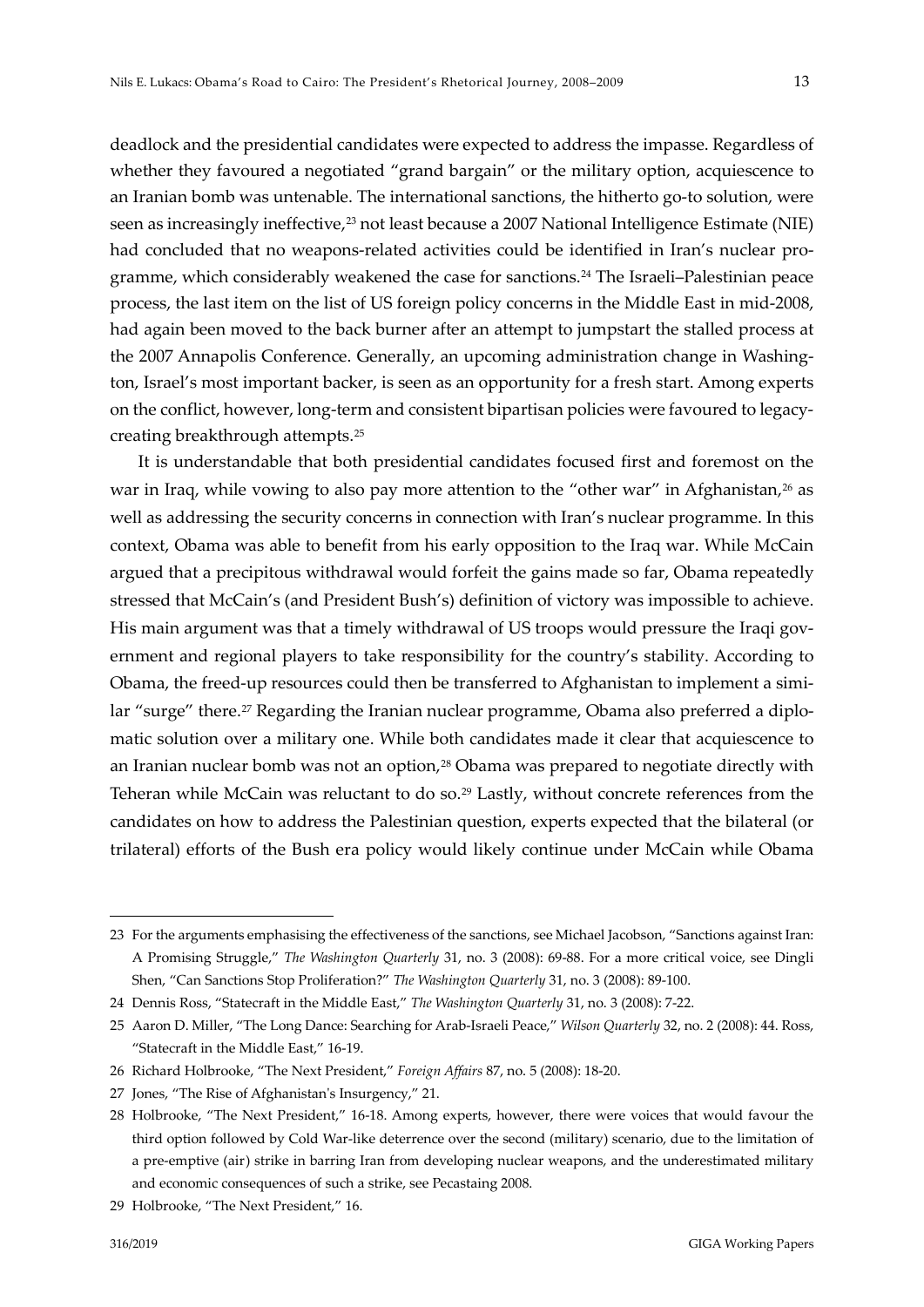would probably promote broader US engagement in the region, which would allow Washing-ton to draw other regional players into the peace process.<sup>[30](#page-13-0)</sup>

While this shortlist of Obama's approaches to the different issues certainly looks good on paper, some contextualisation is necessary. Firstly, in autumn 2008, Obama's core foreign policy agenda, the withdrawal from Iraq, was hardly a novelty. The late Bush administration had already negotiated the US troop withdrawal with the Iraqi government and the questions that concerned experts in mid-2008 were when and how Iraq was to be left.[31](#page-13-1) Nevertheless, Obama's early opposition to the war left few experts in doubt that he genuinely stood behind his position. That it set his platform apart from the unpopular Bush administration, however, can be seen more as a welcome by-product than an opportunistic calculation. On the other hand, one is keen to ask how he justified escalating a similar engagement in Afghanistan. With few direct US interests at stake in renewed nation-building in the Hindu Kush beyond bringing the instigators of 9/11 to justice, the issue had to be framed as a concern for the safety of US citizens. However, this argument hardly withstands scientific scrutiny, which in turn calls into question Obama's frequently used war-of-necessity versus war-of-choice dichotomy. Regarding the Iranian nuclear programme, on the other hand, Obama's position again lined up with his general approach of favouring diplomacy over military solutions. He argued that exhausting all options before starting another war in the Middle East would best serve US interests. Using sanctions to provide incentives for future negotiation thus became Obama's trademark policy on Iran. Lastly, the question arises as to why the Israeli–Palestinian conflict, an issue that became very prominent during Obama's early presidency, was not brought up during the campaign. It certainly was not a salient issue with the American public, although some experts saw value in a genuine effort to address the conflict. During the campaign, however, expending political capital on an issue that concerned few Americans and only slightly impacted US interests was of no strategic value, possibly explaining why addressing it was postponed until after the inauguration.

#### *3.2 The Inauguration – Yes We Can*

The second defining moment of Obama's rhetorical road to Cairo can be located around his inauguration as the forty-fourth president of the United States in January 2009. The impact of his official change in status ought not to be underestimated. Henceforth, there was a high probability that Obama's ideas and opinions would be translated into the policies of the world's most powerful country; thus, a discursive shift from the competitive environment of the campaign to a more conciliatory approach appears intuitive. Indeed, it was the focus on inclusiveness and on the ability to face challenges as a united nation – true to Obama's "Yes We Can" campaign slogan – that characterised this particular period. The question was thus

<span id="page-13-0"></span><sup>30</sup> Ibid 18.

<span id="page-13-1"></span><sup>31</sup> "Unmasking the Surge," *Wilson Quarterly* 32, no. 3 (2008): 70-71.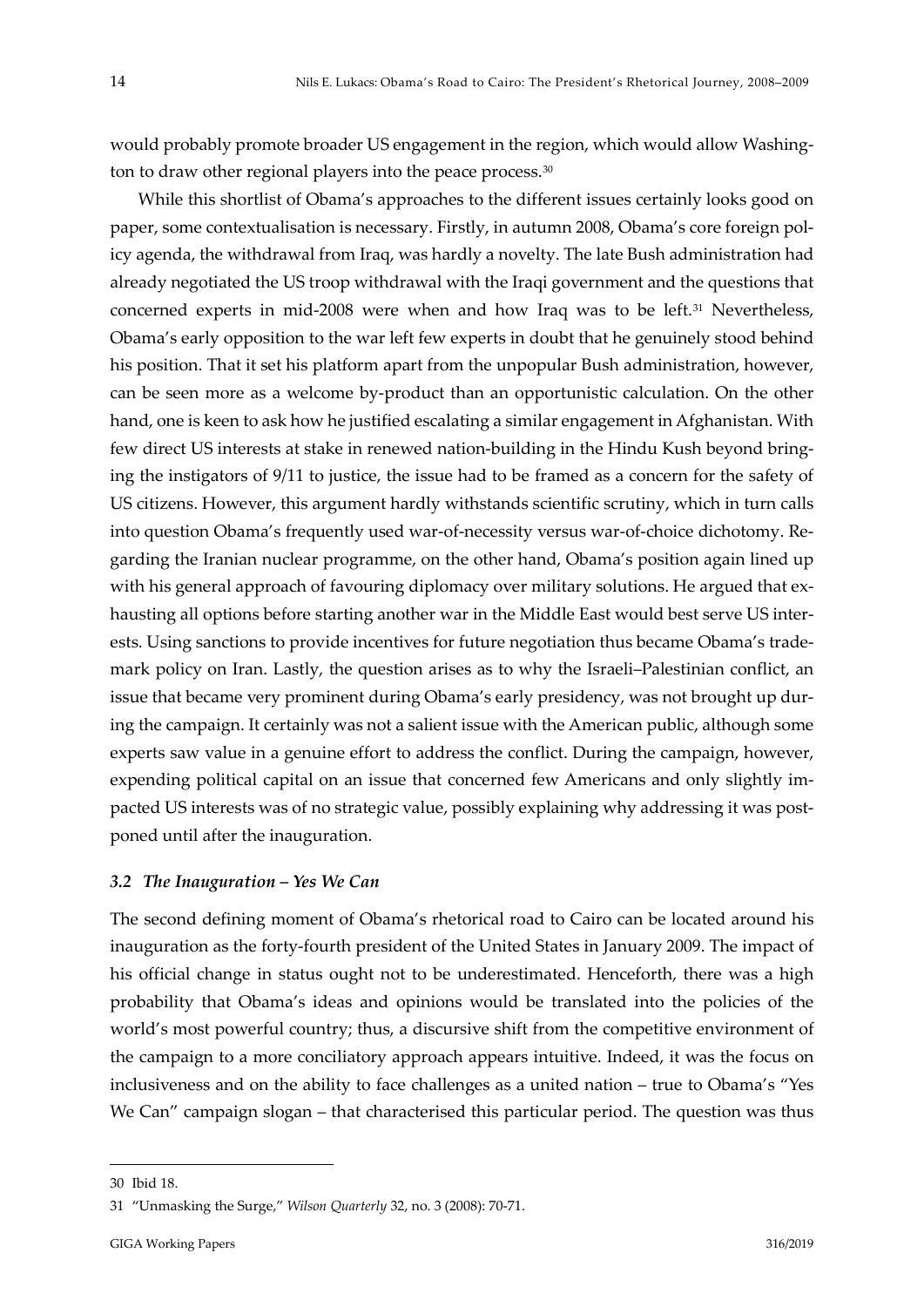which issues would make the transition from the rhetorical battles of the campaign into the actual political agenda of the new administration, and which would be dropped from or added to the catalogue. It can be proposed that themes and issues rooted in personal conviction or broad interest would make this transition more seamlessly.

The main theme of the inaugural address itself was the restoration of responsibility and trust between the American people and their government.[32](#page-14-0) Obama did not hesitate to mention the challenges that would have to be faced during the coming years. He urged his fellow citizens not to lose faith in American values – a recurring theme of the speech – and to take on the tasks of the twenty-first century as a united people.

Although general in nature and mostly focused on social and economic issues at home, the speech referenced the USA's relationship with the Middle East on several occasions. A short acknowledgement of the nation's state of war in its fight against global terrorism at the beginning of the speech was followed by more explicit references later on. They included a general reaching out to the Muslim world and a challenge to authoritarian rulers (13:25), a tough stance against terrorism (12:15), an indirect reference to Iran's nuclear programme (12:05), and the pledge to withdraw US troops from Iraq and Afghanistan (11:55). The foreign policy themes mentioned thus mostly paralleled those of the campaign, although the tone had become more prudent.

Given the occasion and the relative compactness of the speech, it is noteworthy that it featured a direct appeal to the Muslim world. Although the president must have been well aware that it was the economic crisis that most concerned US citizens, he did not miss the opportunity to send a message the world's 1.8 billion Muslims.

While the inaugural speech certainly held high symbolic value, it cannot be looked at in isolation. In this regard, information on the public context derived from media publications and polling reports is quite useful. The inauguration historically marks the peak in a US president's popularity.[33](#page-14-1) Additionally, Obama benefitted from the widespread perception of having inherited a particularly bad set of cards, including an economic crisis and two ongoing wars. An indulgent home constituency, $34$  the goodwill of many Republican voters, $35$  and a liberal budget with which to address the economy almost guaranteed a smooth start for the president's bipartisan approach[.36](#page-14-4)

<span id="page-14-0"></span><sup>32</sup> Barack Obama, "Presidential Inaugural Address," *American Rhetoric,* 20 January 2009.

<span id="page-14-1"></span><sup>33</sup> "Talking Transition: 63% Approve of Obama's Performance," *Marist Poll,* 17 December 2008. Lydia Saad, "Obama Starts With 68% Job Approval; One of the Better Initial Ratings of Post World War II Presidents," *Gallup Poll News Service,* 24 January 2009. Jeffrey, Jones, "What History Foretells for Obama's First Job Approval Rating; Gallup to track Obama's job approval rating daily," *Gallup Poll News Service,* 22 January 2009.

<span id="page-14-2"></span><sup>34</sup> Adam Nagourney, "How Long Will the Obama Honeymoon Last?" *The New York Times,* 20 January 2009.

<span id="page-14-3"></span><sup>35</sup> Kirk Johnson, "McCain Country Warms to its New President," *The New York Times,* 20 January 2009.

<span id="page-14-4"></span><sup>36</sup> David Brooks, "The Politics Of Cohesion," *The New York Times,* 20 January 2009.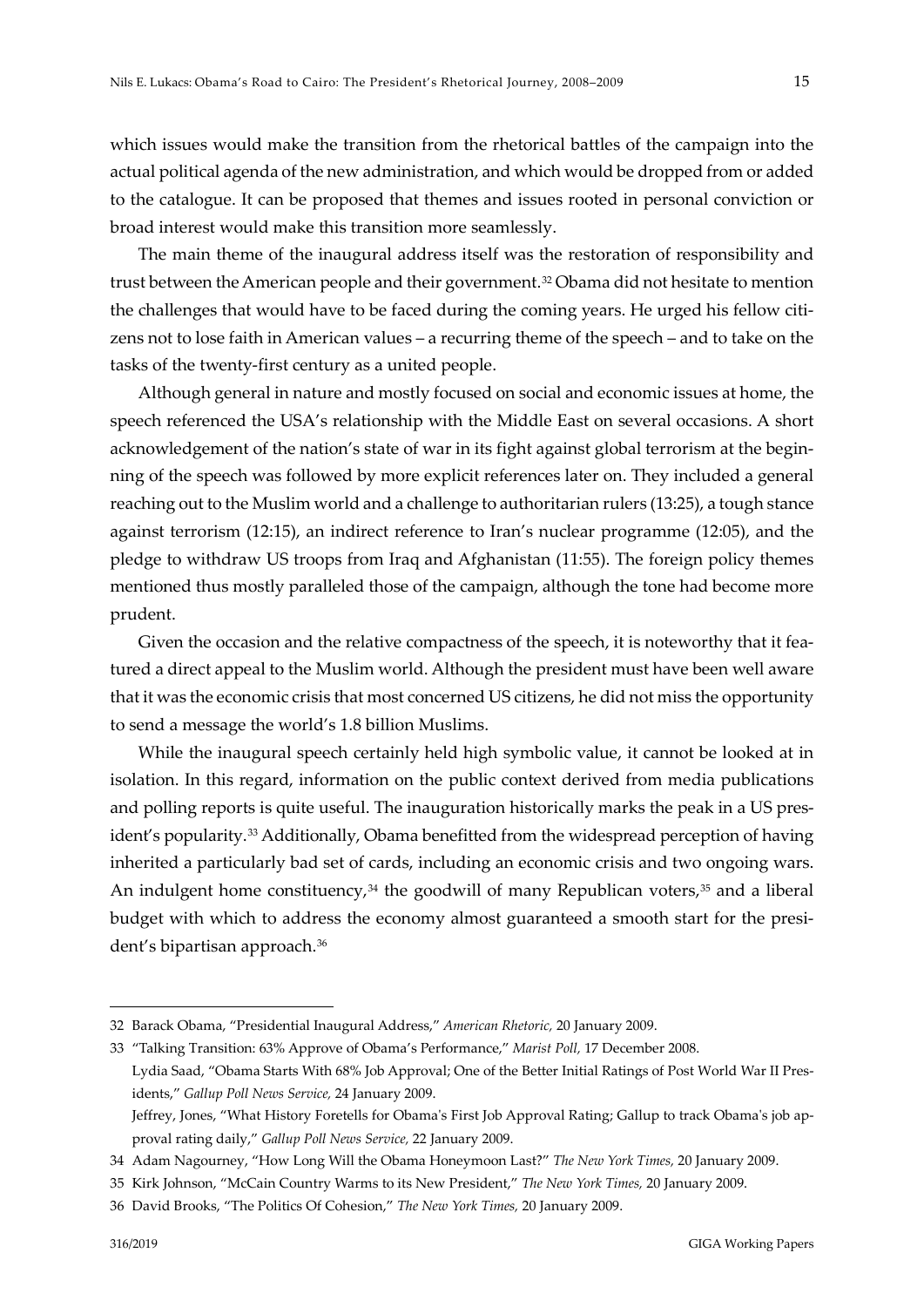With regard to translating the campaign's foreign policy vision into action, however, the domestic conditions were less favourable. Both the quantity and the quality of the public opinion sources on foreign policy issues indicated the low priority it was given. While the great majority of publications focused on the economy, the few that engaged with foreign policy stressed that a great majority of Americans (approximately two-thirds) wanted the president to focus on the economy, and how few (around 5 per cent) thought foreign policy – usually the Iraq war or terrorism – should be a priority.<sup>[37](#page-15-0)</sup> Still, observers expected Obama to eventually address the troop withdrawal from Iraq, one of his main campaign promises.<sup>[38](#page-15-1)</sup> At the time, though, concrete official information beyond the general vision presented during the campaign was scarce.[39](#page-15-2)

The significance of the domestic environment at the time of the inauguration – which can be characterised as generally indulgent but strictly prioritised with regard to specific issues – for Obama's approach towards the Middle East was somewhat ambiguous. On the one hand, he was not urged to concretise his vision, meaning that he attracted little criticism and observers gave him the benefit of the doubt. On the other, there was little public space to lay out foreign policy proposals as priorities clearly lay elsewhere, and the president – as was the case during the campaign – was expected to address domestic issues. The fact that Obama still made some remarks on foreign policy issues may hint at a certain degree of personal conviction, an argument that should be taken with a grain of salt as he did not seem eager to present any concrete policies until well into his first term.

If during the campaign experts were assessing each candidate based on his approach to different policy issues in the context of contemporary research, after the inauguration they contemplated how these approaches might be put into practice. Obama, a political newcomer who had provided little concrete information on his foreign policy programme beyond the

Gabriel Schoenfeld, "Will Obama Bring Home the Neocons?" *The Wall Street Journal (Eastern Edition),* 20 January 2009.

<span id="page-15-0"></span><sup>37</sup> For specific samples from Louisville, San Diego, Los Angeles, Portland, and San Francisco, see "SurveyUSA News Poll #15057," *SurveyUSA,* January 15, 2008; and "SurveyUSA News Poll [#15080, #15081, #15083, and #15084]," *SurveyUSA,* 20 January 2008. Polls from other polling stations show similar results.

*Gallup* also conducted a poll on the new president in the Middle East. There, the popular approval of "U.S. leadership in the region" was at a historic low of 15 per cent in 2009, but a large majority of the respondents thought a fast withdrawal from Iraq would improve US-Middle Eastern relations considerably. See Julie Ray, "Opinion Briefing: U.S. Image in Middle East/North Africa; Iraq Withdrawal Among Top Actions Residents Say Would Improve Opinions," *Gallup Poll News Service.* 27 January 2009.

<span id="page-15-1"></span><sup>38</sup> Laura Meckler, and Jonathan Weisman, "Obama to Call for a New Era of Responsibility. Huge Crowds Gather as First African- American President Takes Office; Aides Expect Steps on Iraq War, Bank Policy This Week," *The Wall Street Journal (Eastern Edition)*. 20 January 2009.

<span id="page-15-2"></span><sup>39</sup> Nagourney, "How Long Will the Obama Honeymoon Last?" 2009.

Laura Meckler, and Neil King Jr., "Deficits Restrict Obama as His Promises Come Due. Prioritizing Spending Pledges Will Be a Challenge for a New Administration With Ambitious Goals for Health Care, Energy," *The Wall Street Journal (Eastern Edition),* 20 January 2009.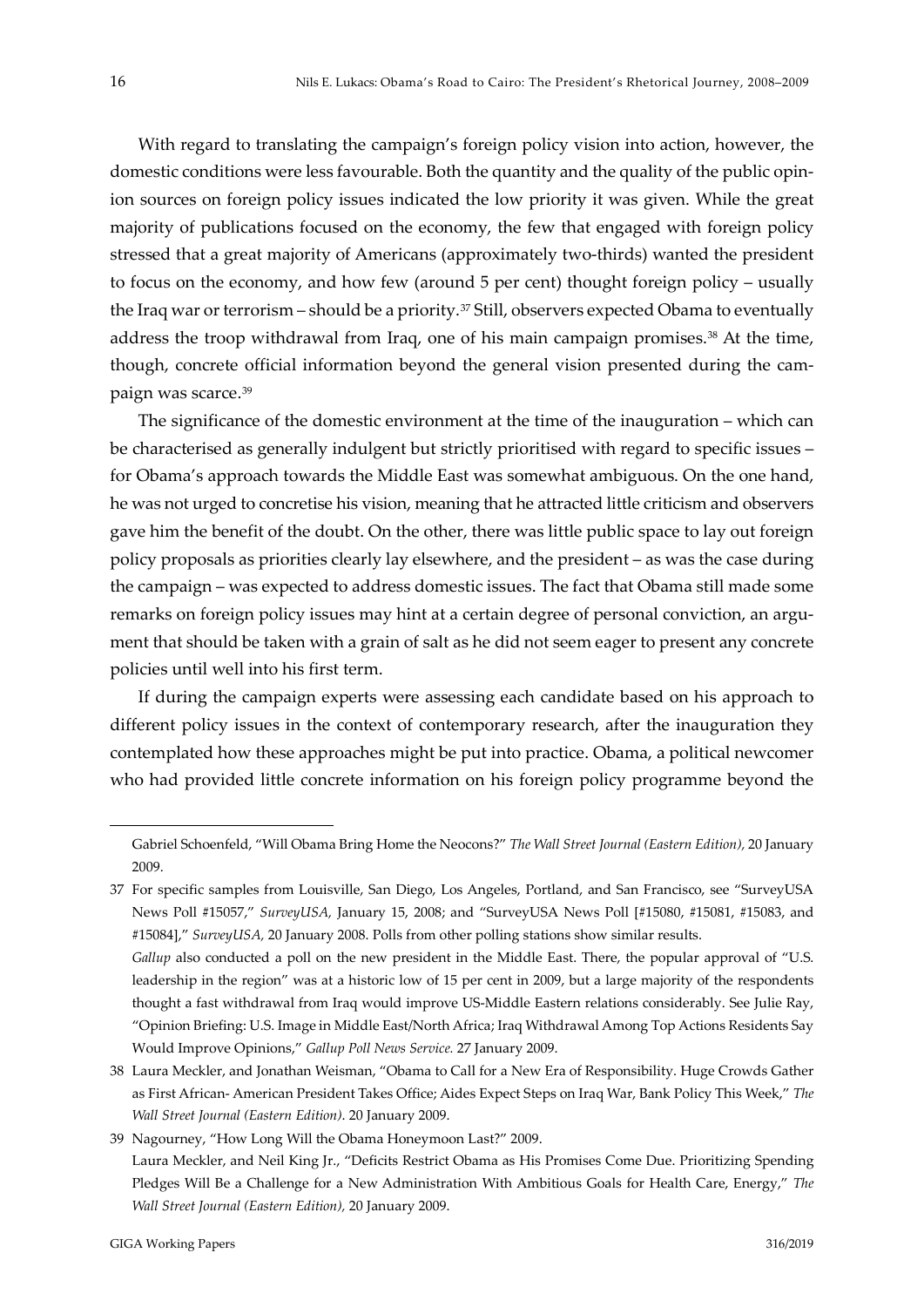broad vision, appeared particularly susceptible to policy recommendations – at least if they did not run completely counter to his steadfastly advanced general vision of an inclusive approach towards the region.[40](#page-16-0) Although it might be challenging to assess the motivations behind Obama's approach based on these rather speculative recommendations, they provide valuable complementary insights into how the new president was perceived.

Regarding the situation on the ground, little had changed in US foreign policy in the Middle East since the campaign. With Obama's move to the White House, the US withdrawal from Iraq seemed almost certain. The harsh judgement of the previous administration's handling of the issue and the dim prospect of Iraq transitioning into a sustainable democracy in the near future made continuing the military mission a difficult position to sustain.[41](#page-16-1) The details of the withdrawal, however, were still up for debate. Meanwhile, the situation in Afghanistan and Iran had changed little. Obama was expected to initiate diplomatic outreach to Iran at some point, and regarding Afghanistan, experts assumed he would attempt to implement a surge and exit strategy similar to the one in Iraq.<sup>42</sup> The Israeli-Palestinian conflict, however, featured two major developments by the time of Obama's inauguration. First, there had just been a three-week armed conflict in Gaza (known as the Gaza war, 2008–2009) that ended in a unilateral Israeli ceasefire on 18 January 2009, and second, the general elections scheduled in Israel for February that year were already casting their shadow. Both developments were featured in the expert assessments of the issue.

When the new administration took office, the bulk of the academic discussion shifted to what could be translated into policy under the new leadership. As the withdrawal from Iraq seemed inevitable and Obama kept repeating his promise, some voices urged him not to discard but to build on the achievements of the previous administration (especially with regard to improving the security situation in Iraq), or even to adopt a modified version of Bush's freedom agenda.[43](#page-16-3) With regard to Afghanistan and the issue of terrorism, a field where Obama felt compelled to take a strong position, experts reiterated the stages for a potential surge and exit strategy there: identifying potential negotiation partners within the complex Afghanistan

<span id="page-16-0"></span><sup>40</sup> One of the most detailed foreign policy recommendation with regard to the Middle East was published by the Council on Foreign Relations as early as January 2009 and included possible policy outlines for the four key issues in the Middle East, see Rucgard N. Haas, and Martin Indyk, "Beyond Iraq. A New U.S. Strategy for the Middle East," *Foreign Affairs* 88, no. 1 (2009): 41-58.

<span id="page-16-1"></span><sup>41</sup> Jeremy Pressman, "Power without Influence: The Bush Administration's Foreign Policy Failure in the Middle East," *International Security* 33, no. 4 (2009): 149-179.

*Bruce E. Moon, "Long Time Coming: Prospects for Democracy in Iraq," International Security 33, no. 4 (2009): 115-148.*

<span id="page-16-2"></span><sup>42</sup> Nathaniel C. Fick, and John A. Nagl, "Counterinsurgency Field Manual: Afghanistan Edition," *Foreign Policy,* no. 170 (2009): 42-47.

<span id="page-16-3"></span><sup>43</sup> David Price, "Global Democracy Promotion: Seven Lessons for the New Administration." *The Washington Quarterly* 32, no. 1 (2009): 159-170.

Michele Dune, "The Baby, the Bathwater, and the Freedom Agenda in the Middle East." *The Washington Quarterly* 32, no. 1 (2009): 129-141.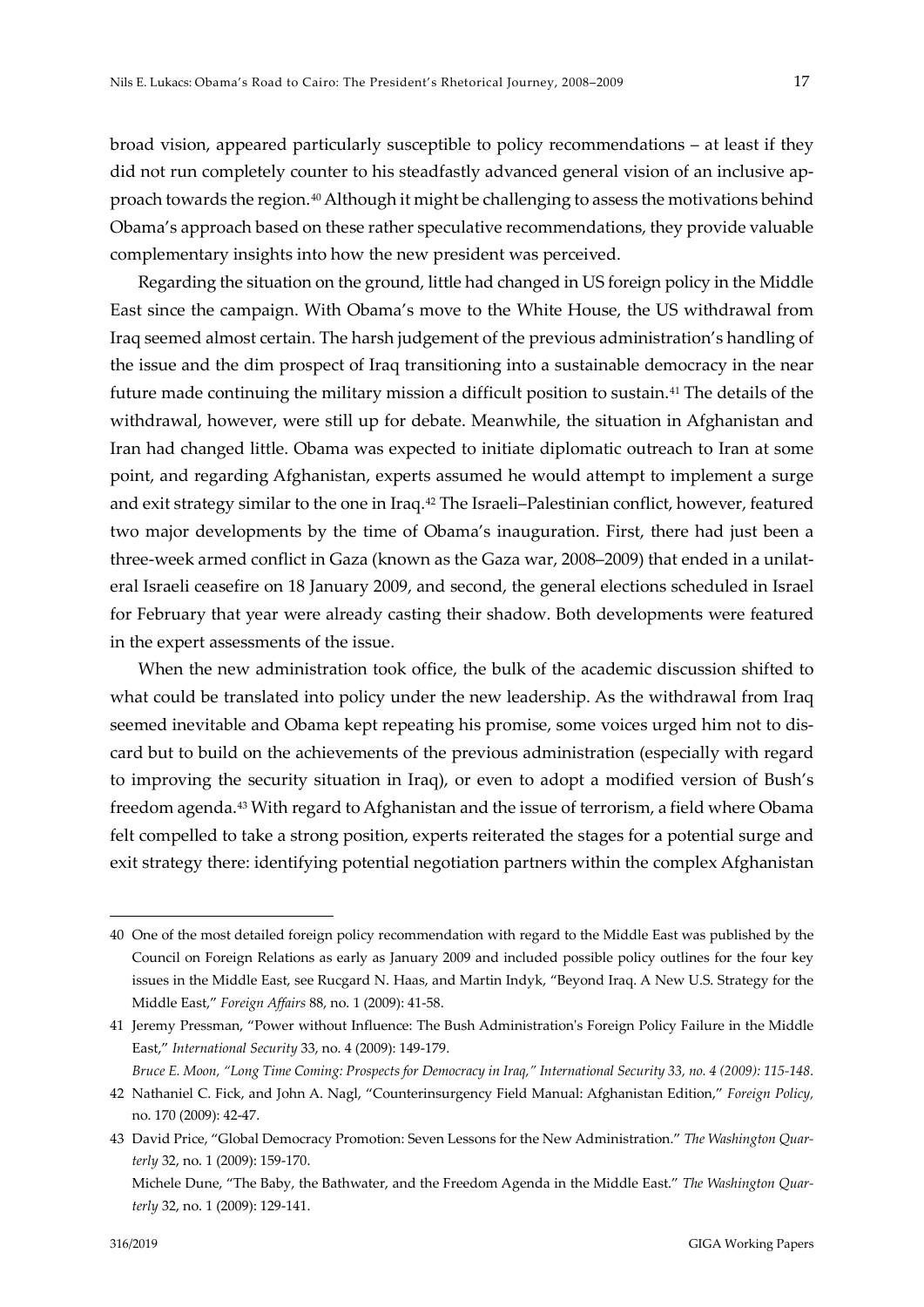insurgency (based on the experience in Iraq, most likely tribal leaders); increasing US military presence and simultaneously initiating talks; and, finally, drawing out fighters from the militarised wings.[44](#page-17-0) Concerning Iran, where Obama had vowed to follow a diplomatic approach, the new president encountered the most intellectual resistance, as some analysts pointed out that the irresponsive regime in Teheran would merit a more aggressive course.[45](#page-17-1) However, most acknowledged that in light of the upcoming Iranian elections in summer 2009, a tough US stance might play into the hardliner's hands, while outreach might support more moderate elements – an assessment that had proven correct in the past.[46](#page-17-2) Lastly, there were still very few official reports on how Obama would address the Israeli–Palestinian conflict. The recent developments in Gaza and the upcoming Israeli elections, however, saw experts push Obama to aim for a timely settlement of the conflict via the familiar (i.e. Israeli) channels.[47](#page-17-3) Alternatively, some experts saw Obama's tenure as a possibility to diverge from the Israeli-centred approach, to focus more on the Palestinian side, and thus to address the perceived structural imbalance of prior initiatives.[48](#page-17-4) Although a minority position, this approach may have influenced Obama on his road to Cairo.

It cannot be stressed enough how little concrete information Obama had provided up to this point regarding his foreign policy programme. Apart from the scattered references during the inaugural address and some official acts in the interim period – the appointment of his former opponent in the primaries, Hillary Clinton, as secretary of state, with the task of finding a lasting solution in the Israeli–Palestinian conflict, and of Robert Gates from the Bush administration as the secretary of defense, in charge of ending the war in Iraq and refocusing on Afghanistan, both of which hint at a rather inclusive approach $49$  – much was yet to be defined. On the other hand, it is remarkable how the academic (and public) discourse shifted towards the general approach that Obama had defined during the campaign and continued to champion. Thus, having successfully framed US engagement in Iraq as an expensive and ultimately futile endeavour that ran counter to national interests, by the beginning of 2009 he had received considerable support for the execution of his most prominent foreign policy promise, which envisioned the transfer of responsibilities to the Iraqi government.<sup>[50](#page-17-6)</sup> A similar argument

<span id="page-17-0"></span><sup>44</sup> Daniel Byman, "Talking with Insurgents: A Guide for the Perplexed." *The Washington Quarterly* 32, no. 2 (2009): 125-137.

<span id="page-17-1"></span><sup>45</sup> Reuel M. Gerecht, "The End of Nuclear Diplomacy," *American Enterprise Institute*. August 21, 2008. Dalia D. Keye, and Frederic Wehrey, "Containing Iran?: Avoiding a Two- Dimensional Strategy in a Four-Dimensional Region," *The Washington Quarterly* 32. no. 3 (2009): 37-53.

<span id="page-17-2"></span><sup>46</sup> Abbas Milani, "Obama's Existential Challenge to Ahmadinejad," *The Washington Quarterly* 32. no. 2 (2009): 64 and 74-77.

<span id="page-17-3"></span><sup>47</sup> "Prospects for A Two-State Solution," *Center for American Progress,* 23 March 2009.

<span id="page-17-4"></span><sup>48</sup> Walter R. Mead, "Change They Can Believe In. To Make Israel Safe, Give Palestinians Their Due." *Foreign Affairs*  88. no. 1 (2009): 59-76.

<span id="page-17-5"></span><sup>49</sup> Barack Obama, "Nomination of Key National Security Team Members," *American Rhetoric,* 1 December 2008.

<span id="page-17-6"></span><sup>50</sup> Katie White, and Steve Bowden, "Exiting Iraq Responsibly," *Center for American Progress,* 17 March 2009.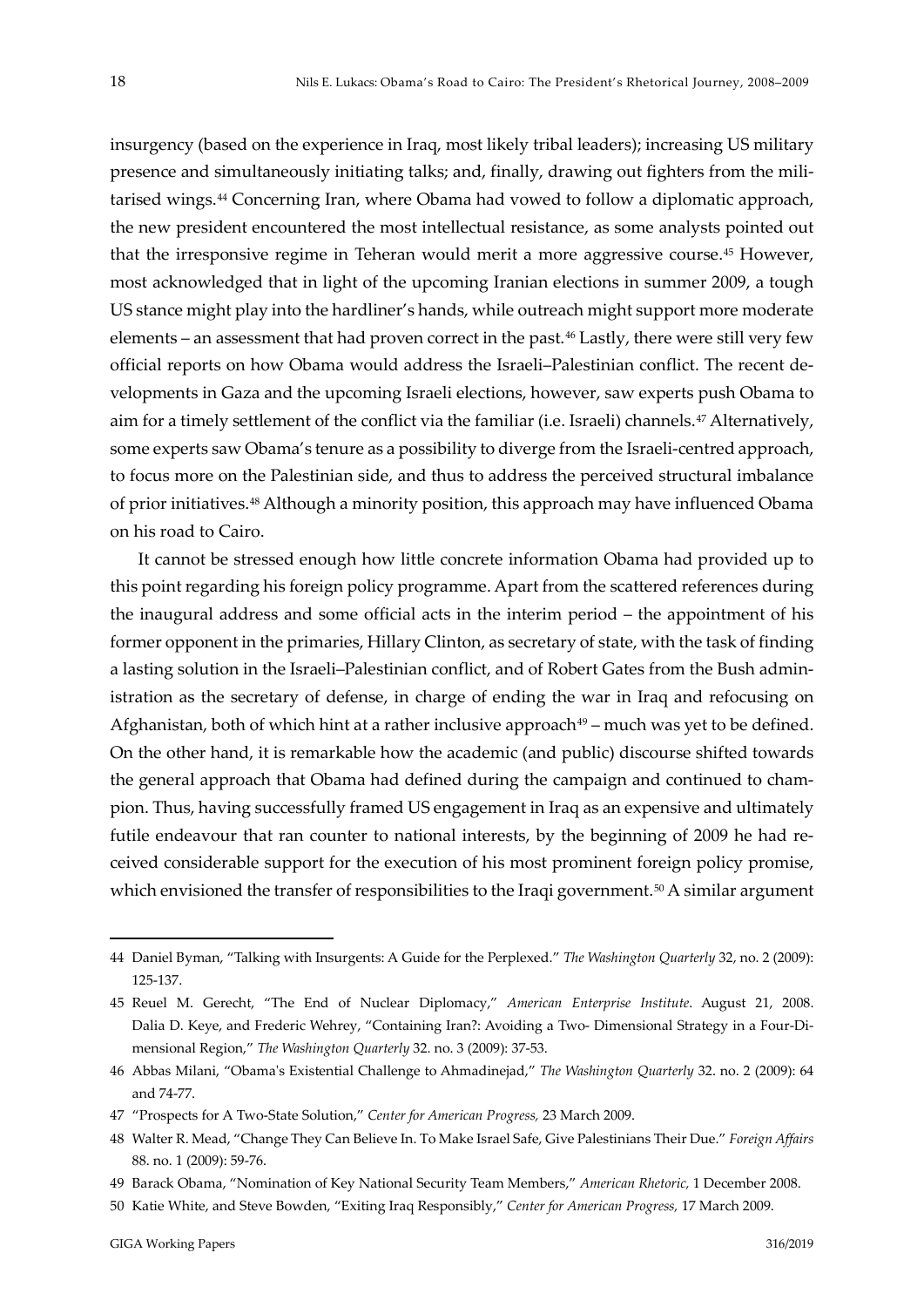holds for attempts to reach out to Teheran on a diplomatic level. The issue not only concerned vital US security concerns, but a successful agreement on the nuclear question might also make it possible to address questions regarding the regional power balance, Iran's support for terrorist organisations, and its notorious threats against Israel, making Obama's argument for diplomacy a well-timed one. The grounds for his proposed approach towards Afghanistan, on the other hand, had not altered much since the campaign. On the contrary, the partial removal of the pressure to address the issue of terrorism during the campaign, and the absence of clear incentives for increased engagement in the Hindu Kush, interest-based or personal, made Obama's faithfulness to his war-of-necessity versus war-of-choice dichotomy a peculiar factor in his Middle East policy. Finally, Obama's approach to the Israeli–Palestinian conflict was hardest to grasp, as he had not addressed the issues during any high-profile speech at that point. It is true that it was not a central US foreign policy issue during the campaign, but neither was it in 2009. Still, Obama called Palestinian president Mahmoud Abbas on the first day of his presidency and subsequently dispatched the special envoy George Mitchell to the region. With few US interests at stake and little to gain politically, the sudden initiative, as well as the personal effort and the political capital that Obama expended addressing the conflict, are the main reasons the issue is included in this analysis. However, the motivation behind this effort remains to be determined.

#### *3.3 The Cairo Speech – A New Beginning*

The third moment that defined Obama's approach towards the Middle East was undoubtedly his speech to "Muslims around the world" from Cairo University in June 2009.<sup>51</sup> Looking at the wider context, the event was very carefully set up. Focusing on Obama's Middle East approach in retrospect, the rhetorical moments and performative actions that characterised the first half-year of his presidency seem like a grand rehearsal for the landmark speech in Cairo. During his television interview with the Arab news station *al-Arabiya* on 26 January 2009, while focusing thematically on the Arab Peace Plan, Obama introduced many key rhetorical features such as the responsibility theme and the focus on equal partnership that would be reiterated in Cairo half a year later.<sup>[52](#page-18-1)</sup> In two addresses to US troops who had been serving in Iraq, Obama seized the opportunity to officially communicate the details of the US withdrawal.<sup>[53](#page-18-2)</sup> And in a speech to the Turkish parliament in April, he courted regional allies for his comprehensive approach to the Middle East, and also introduced the "mutual interest and mutual respect" theme that would define his outreach in Cairo two months later.<sup>[54](#page-18-3)</sup> In this context, Obama's

<span id="page-18-0"></span><sup>51</sup> Barack Obama, "A New Beginning: Speech at Cairo University," *American Rhetoric,* 4 June 2009.

<span id="page-18-1"></span><sup>52</sup> Barack Obama, "Al-Arabiya Television Interview With Hisham Melhem," *American Rhetoric,* 26 January 2009.

<span id="page-18-2"></span><sup>53</sup> Barack Obama, "Responsibly Ending the War in Iraq (Camp Lejeune)," *American Rhetoric,* 27 February 2009. Barack Obama, "Address to Multi-National Forces Serving in Iraq," *American Rhetoric,* 7 April 2009.

<span id="page-18-3"></span><sup>54</sup> Barack Obama, "Address to the Turkish Parliament," *American Rhetoric,* 6 April 2009.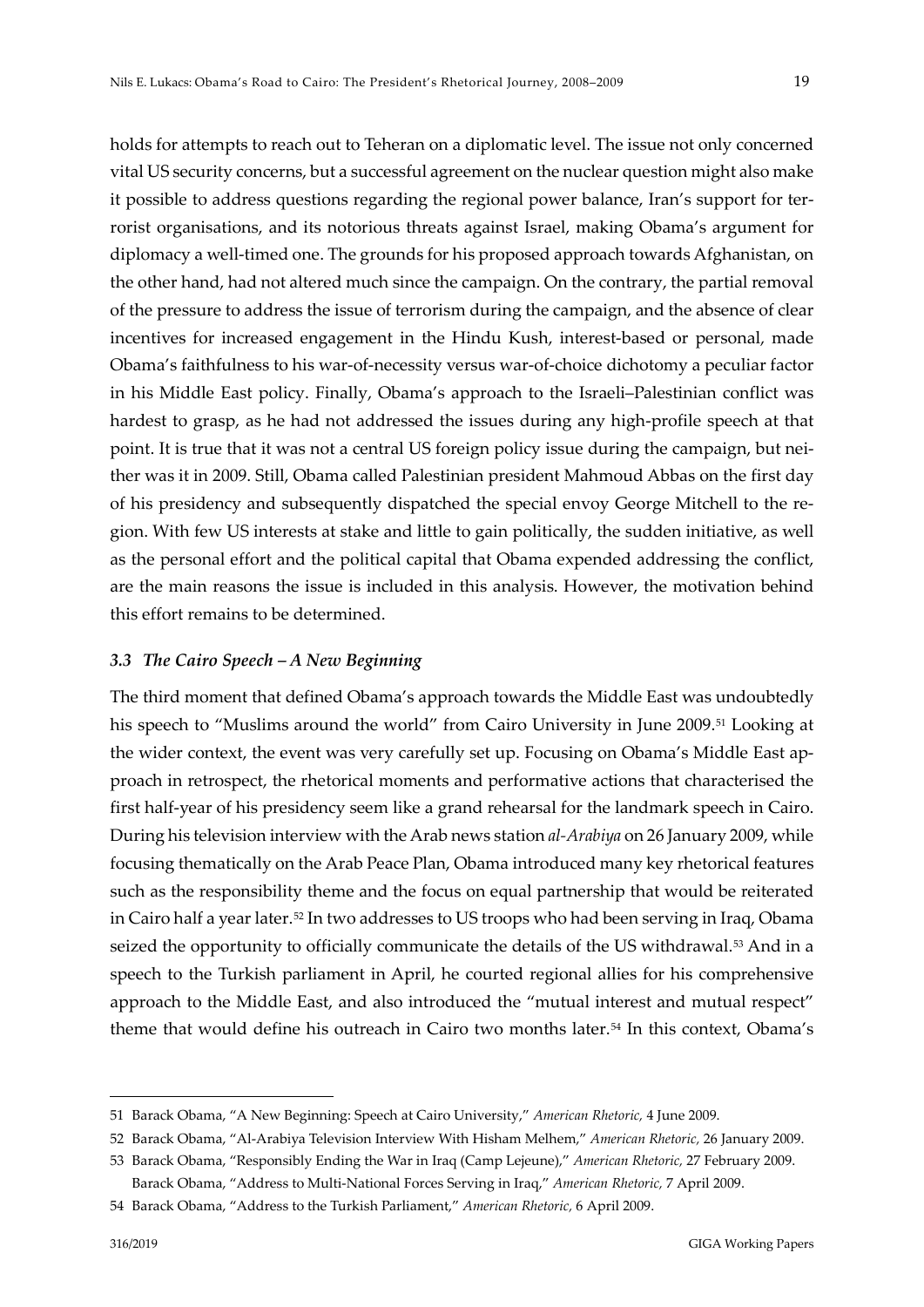address in the Egyptian capital can be read as part of a long and carefully planned discursive shift that was designed to address the many issues in the region.

With regard to this study's inquiry into the rhetorical patterns, it is worth nothing that the Cairo speech was the first non-domestic event under close inspection. The target audience, by the president's definition, was an international one, though the domestic impact of the speech was critical, as described below. This shift thus provides the opportunity to assess whether the change in the target audience was followed by a change in discourse, either thematically or rhetorically, bearing in mind that these audiences would be directly affected by Obama's proposed "new beginning" in the region. Again, it is expected that issues rooted in articulated US interests and congruent with Obama's personal values were able to make the transition more seamlessly. However, newly raised topics might also be of interest.

Regarding the content of the Cairo address itself, the speech did not add any substantial points to Obama's Middle East foreign policy discourse, at least for those observers who had followed the president's appearances regularly. However, for the general audience in the United States and the Middle East, the prominent speech was perceived as novelty not only because of Obama's unprecedented move to hold it in an Arab capital, but also in terms of the content.

Approximately a quarter of the one-hour address was an extensive introduction, where Obama discussed at length the history of Islam, its relationship to the West, and the United States' and his own connection to the religion. His core ideological message was that instead of defining the relationship between the United States and the Muslim world through past differences, the issues ought to be addressed in a partnership based on "mutual interests and mutual respect." Again, shared responsibilities were a core theme, which Obama had carried over to Cairo from the electoral campaign and his first speech as president.

Having set up a discourse of tolerance, respect, and shared responsibilities, Obama was poised to address the seven "hard" issues that, in his opinion, posed the greatest challenges in the Middle East at the time, three of which had been frequently recurring topics in his speeches. The first was violent extremism (16:20). Obama was eager to stress that the United States was not and would never be at war with Islam, but would resolutely fight terrorism. He used the opportunity to address the wars in Afghanistan (a war of necessity) and Iraq (a war of choice), and underlined his commitment to withdraw US troops from Iraq according to schedule and to transfer the resources to Afghanistan to fight the continued terrorist threat there. The second source of tension which Obama addressed was the "situation between Israelis, Palestinians and the Arab world" (24:30), which had not yet played a major role in his addresses to US audiences during the previous year but continued to be a key concern to Muslims around the world. The president was careful to acknowledge the past suffering and legitimate aspirations on both sides of the conflict and voiced his support for a two-state solution. Thirdly, he addressed the issue of nuclear weapons, making direct reference to Iran (34:05). Having clearly laid out Washington's position on nuclear proliferation, Obama reached out to the Iranian government and again focused on moving forward under conditions of responsibility and mutual respect. The fourth issue was democracy (36:50). The topic was guided by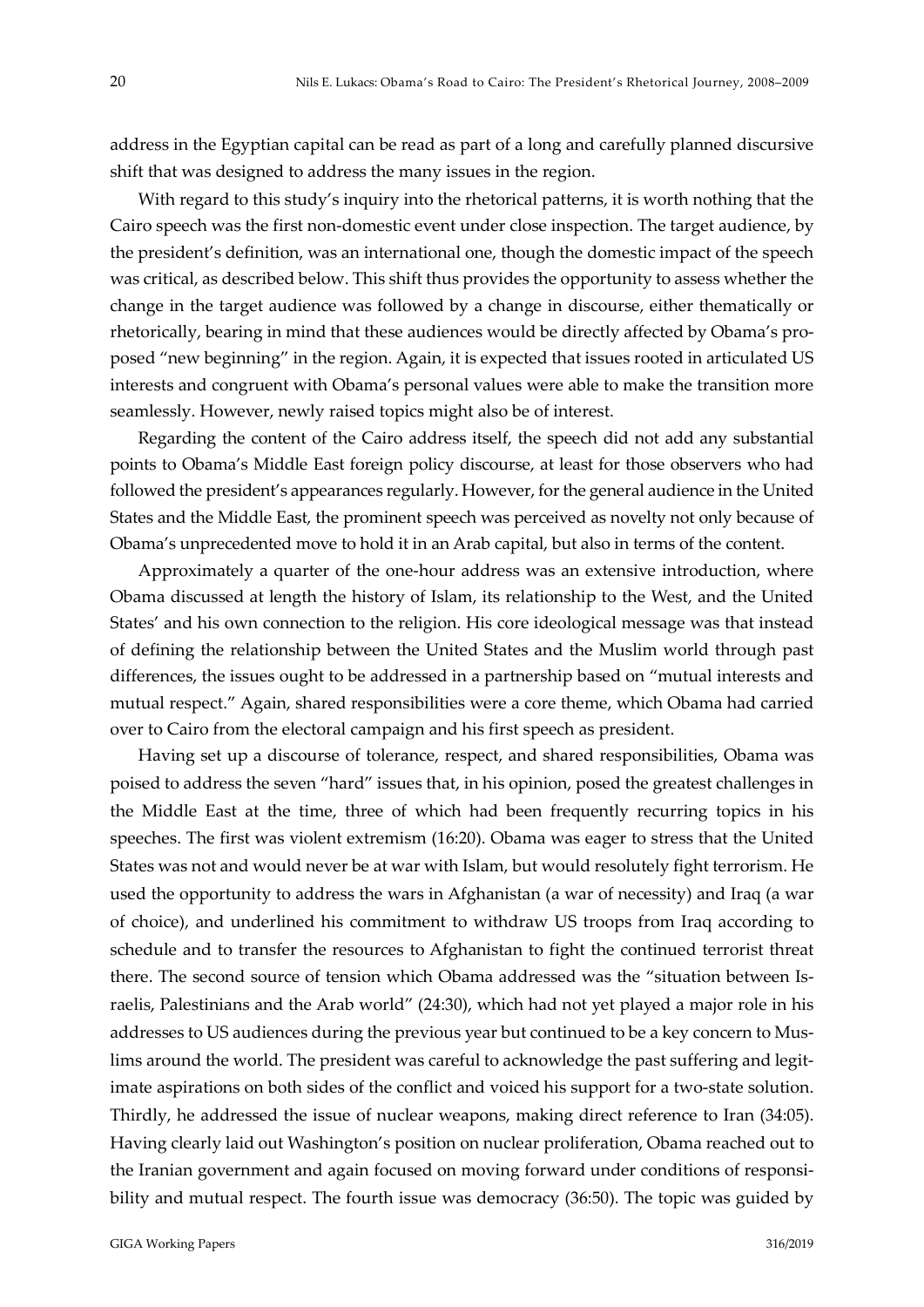the controversial US mission in Iraq and Obama was careful not to appear paternalistic, questioning the viability of suggesting or imposing a particular system of government on other nations. Still, he vowed his support for human rights and democratic governments. Three "new" issues, which so far had not taken centre stage in Obama's addresses, followed. They were religious freedom (40:30), women's rights (43:30), and economic development and opportunities (45:50). Wrapping up the speech, Obama reiterated that all these challenges must be met in partnership (50:10).

Like the previous two key moments of Obama's approach towards the Middle East, the Cairo address cannot be looked at in isolation. If anything, the carefully staged event of Obama's trip to Egypt – supported by the State Department's aggressive advertising campaign to disseminate the speech<sup>[55](#page-20-0)</sup> – moved the sidelined foreign policy issues back into the centre of the United States' domestic political discourse, which was still heavily dominated by the economic crisis.

Taking a look at media publications and polling data in relation to the event, a number of particularities and short- and long-term developments are notable. The main question raised in newspapers in and outside the United States on the eve of the speech was what Obama would say during his long-awaited speech to the Muslim world. Polls indicating a growing negative view of Muslims by Americans and a record low in the perception of the United States in the Middle East had long underlined the need for such a discursive intervention.[56](#page-20-1) Thus, US news outlets were eager to let the American public know the issues that people from the Middle East expected to hear about in the speech from the US president. The list ranged from address-ing poverty to an increased commitment to promote democracy in the region.<sup>[57](#page-20-2)</sup> Furthermore, commentators almost unanimously stressed the need to address the Israeli–Palestinian conflict in a speech to a majority Muslim audience.<sup>58</sup> Naturally, the issue was most controversially discussed in the aftermath, inside and outside the United States. Obama's "equal approach"

<span id="page-20-0"></span><sup>55</sup> The State Department launched a website specifically for the speech, where the transcript of the address was translated into 13 languages and sent to subscribers via text message for free. Laura Meckler, "U.S. Tempers Hopes for Obama Speech," *The Wall Street Journal (Eastern Edition),* 4 June 2009. Jeff Zeleny, and Helen Cooper, "Rival Messages As Obama Lands In the Mideast," *The New York Times,* 4 June 2009.

<span id="page-20-1"></span><sup>56</sup> Julie Ray, and Mohamed Younis, "Approval of U.S. Leadership Up in Some Arab Countries; Most Remain Low Overall; More Palestinians Disapprove than Before," *Gallup Poll News Service,* 1 June 2009. Frank Newport, "Americans Still Say Muslims Have Negative View of U.S. Most Americans Say Muslim-West Relations Are Important to Them," *Gallup Poll News Service*, 3 June 2009.

<span id="page-20-2"></span><sup>57</sup> Abdulkareem Al-Eryani, "What the Muslim World Wants to Hear From Obama: A Poverty Plan," *The New York Times,* 3 June 2009.

Ayman Nour, "What the Muslim World Wants to Hear From Obama: Rigged to Lose," *The New York Times*, 3 June 2009.

<span id="page-20-3"></span><sup>58</sup> Gerald F. Seib, "What Should Obama Say in Egypt?" *The Wall Street Journal (Eastern Edition),* 2 June, 2009. Margaret Coker, and Ashraf Khalil, "World News: Obama Must Address Skeptics in Cairo," *Wall Street Journal (Eastern edition),* 3 June 2009.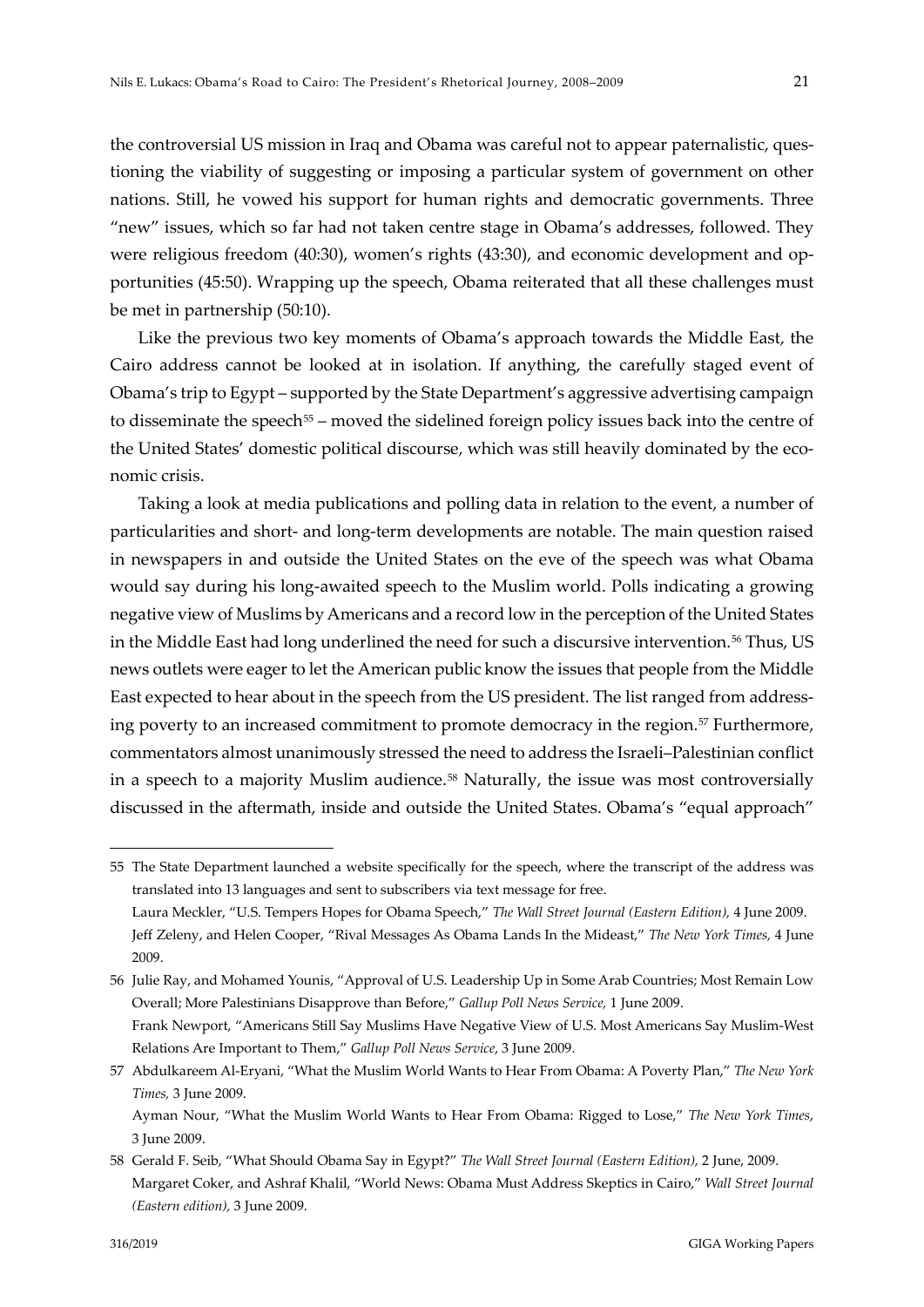and direct words for Israel – though welcomed by observers in the Middle East – were perceived as unusually blunt in the United States.[59](#page-21-0) But even if the approach was criticised by more conservative American commentators and right-wing constituencies in Israel, $60 \text{ most}$  $60 \text{ most}$ commentators saw the potential value of the address to help resolve the issue and conceded that an even-handed approach would inevitably anger some elements on both sides.<sup>[61](#page-21-2)</sup> Furthermore, (Muslim) viewers generally liked the US president's honest and respectful approach, his understanding of Islamic and Middle Eastern culture, his overall message of tolerance, $62$  as well as his forthright reference to historical differences and ongoing conflicts in the region.<sup>[63](#page-21-4)</sup>

From a long-term perspective, however, the main reservation about the landmark address in Cairo was whether action would follow the president's words,<sup>[64](#page-21-5)</sup> a question that remained open in the immediate aftermath of the speech.[65](#page-21-6) In this regard, the speech had no notable immediate effects; there was no spike in either Obama's gradually declining domestic approval rating with regard to handling foreign policy issues, nor in the United States' standing in the Middle East.<sup>[66](#page-21-7)</sup>

Still, the immense media coverage of the event certainly helped create a favourable discourse, one of the necessary conditions for the Obama administration to address the challenges in the region. In this artificial context, however, the symbolic message of the speech widely overshadowed all other aspects, making it difficult to assess the motivation behind Obama's approach. Hence the need to look behind the scenes at the development of his approach to each particular issue. What can be said with certainty about the public perception of Obama's Cairo speech is that the prominent stage on which he presented his ambitious Middle East foreign policy vision would make it difficult for him to back-pedal from his rhetorical pledge, thus indicating a certain degree of commitment beyond opportunistic motives. That the topic

<span id="page-21-4"></span>63 Slackman, "Across the Mideast, Praise and Criticism for Obama."

<span id="page-21-0"></span><sup>59</sup> Jeff Zeleny, and Alan Cowell, "Addressing Muslims, a Blunt Obama Takes On Mideast Issues," *The New York Times,* 5 June 2009.

<span id="page-21-1"></span><sup>60</sup> "Barack Hussein Bush," *Wall Street Journal (Eastern edition),* 5 June 2009. Charles Levinson, "Obama In The Middle East: In Israel, Reaction to Remarks on Palestinian Conflict Is Mixed," *The Wall Street Journal (Eastern Edition),* 5 June 2009.

<span id="page-21-2"></span><sup>61</sup> Michael Slackman, "Across the Mideast, Praise and Criticism for Obama," *The New York Times,* 5 June 2009.

<span id="page-21-3"></span><sup>62</sup> Coker, "Obama In The Middle East: Many Muslims Praise Tone of Speech, but Call for Action."

<span id="page-21-5"></span><sup>64</sup> Michael Slackman, "On Eve of Obama's Visit, Egyptians Crave Deeds More Than Words," *The New York Times,* 4 June 2009.

<span id="page-21-6"></span><sup>65</sup> Helene Cooper, "Muslims Will Judge Obama by Actions More Than Words," *The New York Times,* 5 June 2009. Coker, "Obama In The Middle East: Many Muslims Praise Tone of Speech, but Call for Action."

<span id="page-21-7"></span><sup>66</sup> Frank Newport, "Little Change in U.S. Obama Approval After Cairo Speech; Gallup Poll Daily Tracking Shows Obama Approval at 62% for June 5-7," *Gallup Poll News Service,* 4 June 2009.

<sup>&</sup>quot;Obama's Ratings Slide Across the Board," Pew Research Center, 30 July 2009.

<sup>&</sup>quot;YouGov/Economist Poll May 17-19, 2009," YouGov, 19 May 2009.

<sup>&</sup>quot;YouGov/Economist Poll September 4-8, 2009," YouGov, 8 September 2009.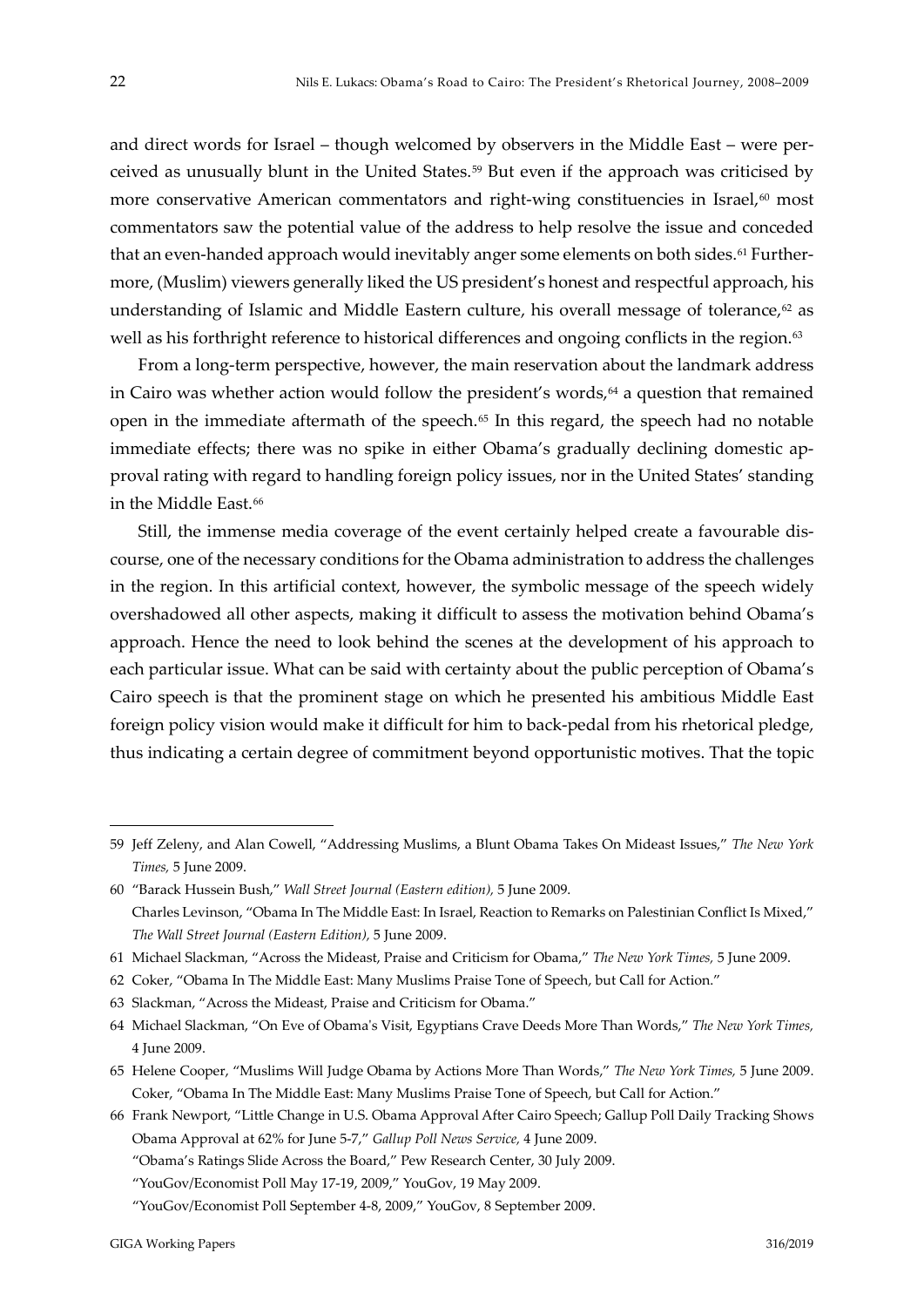of foreign policy in the Middle East retreated from the limelight soon after, however, underlines the fact that the Cairo speech was certainly no magic bullet in addressing the many issues but rather a discursive support measure.

The Cairo speech certainly gave new momentum to the expert discourse on Obama's Middle East foreign policy. During the period in question, this discourse had evolved from criticism of the Bush presidency, through an episode consisting primarily of speculative recommendations for the new president, to assessments of how the window of opportunity created by the charismatic president's discursive interventions could be used most efficiently. However, apart from the general elections in Israel in February and Iran in June, where the particular results were anticipated in advance, the half-year after the inauguration did not see any fundamental changes in the conditions on the ground that would have led experts to reassess their take on the topic. By the summer of 2009, the withdrawal of US troops from Iraq was underway and Obama had had the opportunity to present the schedule domestically and internationally, meaning that the proposed refocusing of political and military resources on Afghanistan was also starting to materialise. On the Iran nuclear issue, however, the deadlock with Teheran continued after the anticipated re-election of incumbent president Mahmoud Ahmadinejad and his hard-line government.<sup>[67](#page-22-0)</sup> Lastly, on the Israeli–Palestinian front, neither side was showing genuine interest in addressing the long-term impasse, which had been further entrenched by the recent violent clashes in Gaza. Additionally, the new Israeli government under Prime Minister Benjamin Netanyahu and the Likud party was expected to clash with Obama's vision on the Middle East, not only with regard to the Palestinian question.<sup>[68](#page-22-1)</sup>

The period surrounding Obama's landmark speech in Cairo was probably when intellectual support within his own country – although far from unanimous – was at its peak. Voicing widespread support for the ongoing withdrawal, experts elaborated extensively on the US role in a post-occupation Iraq, suggesting activities such as the future training of Iraqi security forces;[69](#page-22-2) a so-called "diplomatic surge," which was to include the political reconciliation of

<span id="page-22-0"></span><sup>67</sup> "Results of a New Nationwide Public Opinion Survey of Iran before the June 12, 2009 Presidential Elections," *New American Foundation,* 8 June 2009.

<sup>&</sup>quot;Pre-election Iranian poll showed Ahmadinejad support," *Reuters,* 15 June 2009.

<span id="page-22-1"></span><sup>68</sup> Jonathan Marcus, "The 2009 Israeli Election: A Bump in the Road to Peace?" *The Washington Quarterly* 32, no. 3 (2009): 55-69.

Although some argued that the two new heads of state were both keen to avoid an early collision, Obama because he was busy on many fronts at home and internationally and was weary of a rupture with Tel Aviv in the face of the envisioned peace talks, and Netanyahu because he wished to avoid a quarrel with a new and popular US president at the outset; see David Frum, "Why Obama and Netanyahu Will Get Along," *American Enterprise Institute,* 23 May 2009.

<span id="page-22-2"></span><sup>69</sup> Brian Katulis, and Emily Hogin, "Rethinking "Advising and Training" in Iraq," *Center for American Progress,* 14 July 2009.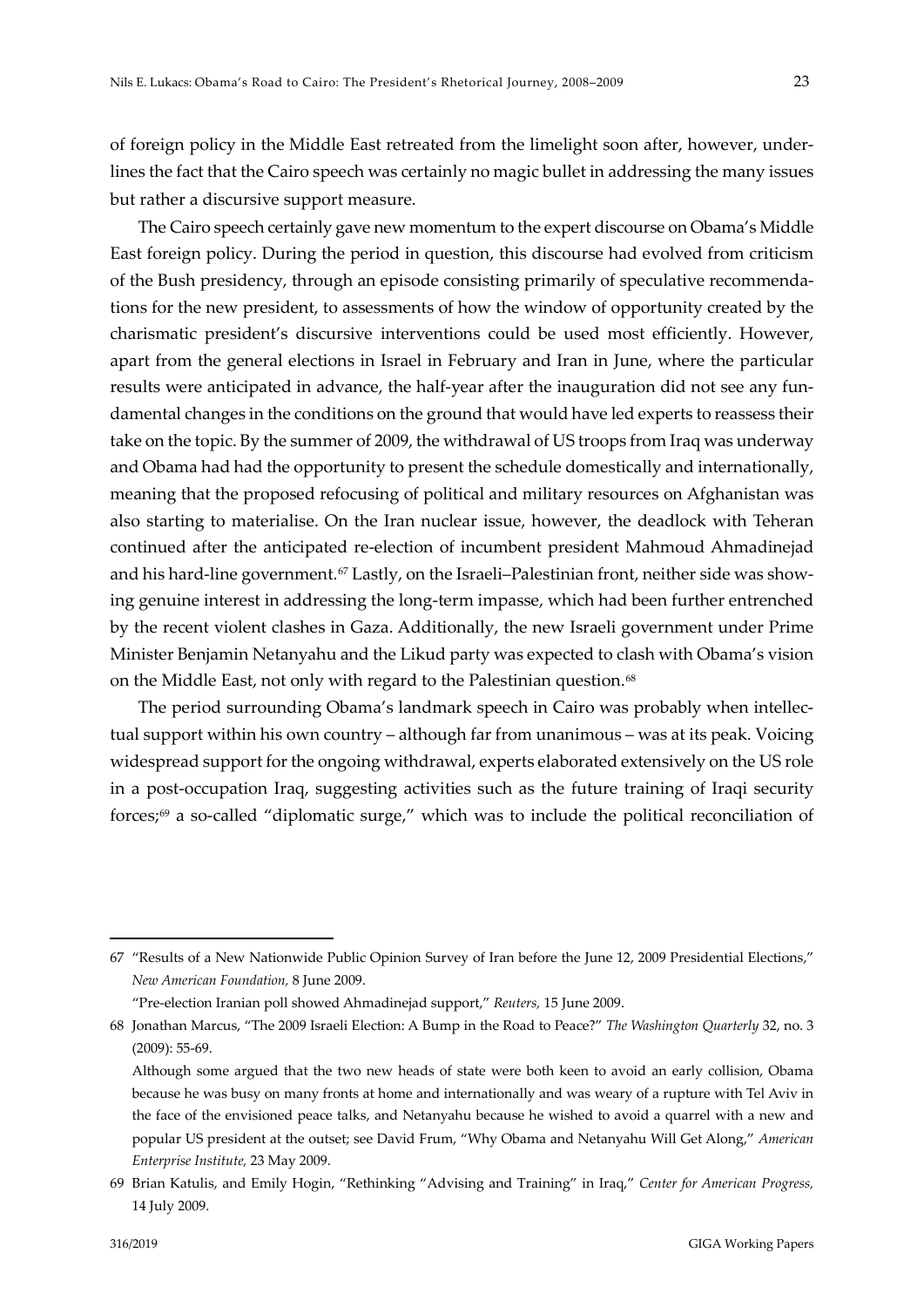different factions; the material and intellectual reconstruction of the country; and Iraq's reintegration in the region.[70](#page-23-0) Regarding reservations about a potential deterioration in Iraq's security situation in Iraq following the US withdrawal, however, historical precedents as well as the political climate in the United States made a redeployment of US combat troops rather unlikely.[71](#page-23-1) The biggest reservations with regard to Obama's approach in Afghanistan, on the other hand, concerned the geographic and demographic differences from Iraq, which could potentially make the copy-and-paste policy unviable.[72](#page-23-2) The need for a political surge, as well as nation-building measures in addition to the military surge,[73](#page-23-3) led some analysts to suggest that the United States would be better off withdrawing from Afghanistan altogether and focusing on selective counterterrorism missions if there were no substantial security improve-ments in the near future.<sup>[74](#page-23-4)</sup> Equal reservations were expressed with regard to Obama's approach towards Iran. The election results, as well as Obama's public condemnation of the government crackdown on the ensuing protests, made the direct negotiations proposed in Cairo rather unlikely in the near future. Hence, analysts focused on alternative strategies to contain Iran's regional ambitions.[75](#page-23-5) With regard to the Israeli–Palestinian conflict, it was widely acknowledged that Obama's initiative had provided a favourable political climate on the discourse level. However, as conditions on the ground proved unfavourable for direct engagement, pundits argued that the Obama administration should work to extend the window of opportunity he had created and then engage on actions that would bolster the legitimacy of the Palestinian government and facilitate comprehensive negotiations.[76](#page-23-6)

As mentioned above, Obama did not add any substantial points to his foreign policy approach in the Middle East in his Cairo address. In an interview two days before the speech, he even sought to contain expectations by stressing that the speech was meant to increase diplomatic room to manoeuvre in region and that he was not going to present drastic new approaches to old issues.[77](#page-23-7) With regard to the framing of the different issues when speaking to the Muslim world, however, some particularities are worth noting. Most importantly, there was the controversial order in which Obama addressed the different topics, arguably representing a balance between US and the presumed Muslim priorities. That he started with violent extremism, generally seen as a unifier and core concern of both the American and Middle

<span id="page-23-0"></span><sup>70</sup> Brian Katulis, "After Redeployment from Iraqi Cities," *Center for American Progress,* 30 June 2009.

<span id="page-23-1"></span><sup>71</sup> David M. Edelstein, "Exit Lessons: The Search Is on for Graceful Strategies for Exiting Iraq and Afghanistan. Apart from Victory, History Suggests, There Are None," *The Wilson Quarterly* 33, no. 1 (2009): 34-40.

<span id="page-23-2"></span><sup>72</sup> Steven Simon, "Can the Right War Be Won?" *Foreign Affairs* 88, no. 4 (2009): 137.

<span id="page-23-3"></span><sup>73</sup> Jason Campbell, Michael O'Hanlon, and Jeremy Shapiro, "How to Measure the War," *Policy Review*, no. 157 (2009): 19 and 23.

Fotini Christia, and Michael Semple, "Flipping the Taliban," *Foreign Affair* 88. no. 4 (2009): 34-45.

<span id="page-23-4"></span><sup>74</sup> Edelstein, "Exit Lessons," 34-40.

<span id="page-23-5"></span><sup>75</sup> Milani, "Obama's Existential Challenge to Ahmadinejad," 63-78. Keye, and Wehrey, "Containing Iran?" 37-53.

<span id="page-23-6"></span><sup>76</sup> Brian Katulis, "Window of Opportunity for a Two-State Solution," *Center for American Progress,* 15 July 2009.

<span id="page-23-7"></span><sup>77</sup> Thomas L. Friedman, "Obama on Obama," *The New York Times,* 3 June 2009.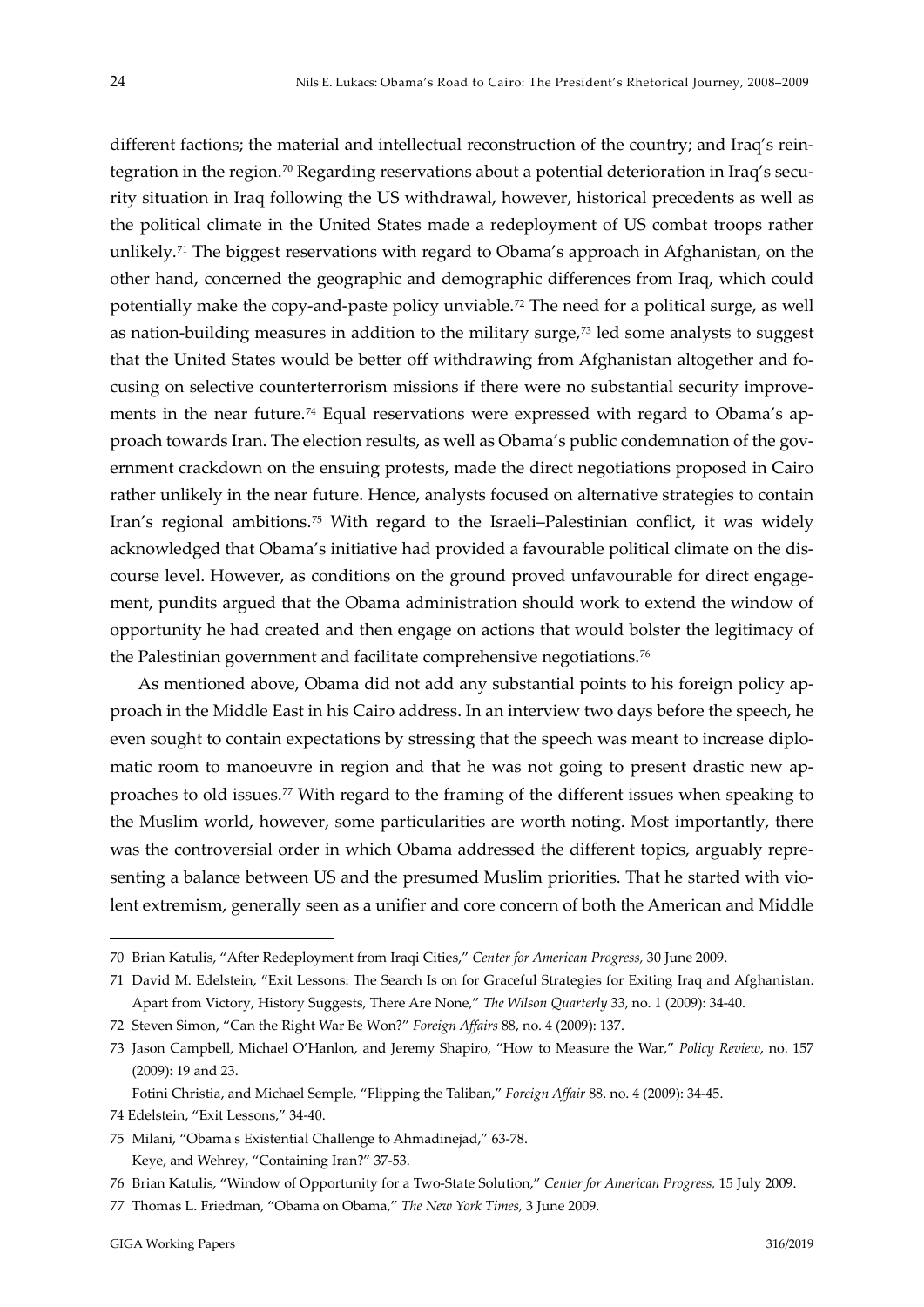Eastern publics, seems natural. However, the president's logic of equating the threat of global terrorism with the war in Afghanistan had by that point started to unravel. That he addressed the Israeli–Palestinian conflict second was certainly due to the audience, as the issue had not been in the limelight in Obama's previous speeches. On the other hand, the direct appeal to the Iranian government – though likely rooted in genuine conviction – can be seen as more of a symbolic gesture, as the administration had little hope that the offer of direct engagement would be taken up anytime soon. In this regard, the Cairo environment was suitable to apply international pressure on Iran to resolve the nuclear issue – a necessary precondition for the tightened international sanctions that would soon follow. Lastly, the issue of the Iraq war, which was even more unpopular in the Middle East than in the United States, was effectively sidelined in the Cairo speech. With the US occupation of the country soon to be history, there was no need to address the topic extensively and it was mainly used for illustrative purposes regarding issues such as terrorism or democracy promotion.

### <span id="page-24-0"></span>*4 Obama: Idealist, Pragmatist, or Opportunist?*

When President Barack Obama put down the microphone after his hour-long address in the Cairo University auditorium, the questions about its implications and the likelihood of political follow-up echoed around the world. As Obama's unprecedented discursive intervention left its mark on the discourse on US engagement in the Middle East, the "why" question remained. Obama's supporters and critics alike have played down the initiative as the idealistic vision of a young, inexperienced politician; as a calculated return to a pragmatic, interestbased US foreign policy after the ill-fated Iraq intervention; or as opportunistic calculation aimed at gaining political capital in and outside the USA. Gideon Rose, the current editor of *Foreign Affairs*, in his assessment of Obama and his two terms in office, once described the president as an "ideological liberal with a conservative temperament," countering the allegations of both "softheaded idealism" and "cold-blooded realism."[78](#page-24-1)

In assessing the underlying motivations behind Obama's foreign policy in the Middle East, this study follows a similar line of argument. In the previous sections, a primary-source-based historical account of the corresponding foreign policy discourse has been established, taking into account both its sender (Obama) and primary addressees (the US public). The following evaluation examines the dynamics between rhetoric and perception to identify indicators of the different underlying motivators for Obama's discursive intervention.

Regarding *idealistic motives*, this paper argues that Obama showed a considerable degree of personal commitment to the key pillars of his foreign policy approach towards the Middle East. This claim is supported by a series of indicators of such an underlying motivation for the foreign policy programme.

<span id="page-24-1"></span><sup>78</sup> Gideon Rose, "What Obama Gets Right. Keep Calm and Carry the Liberal Order On," *Foreign Affairs* 94, no. 5 (2015): 2.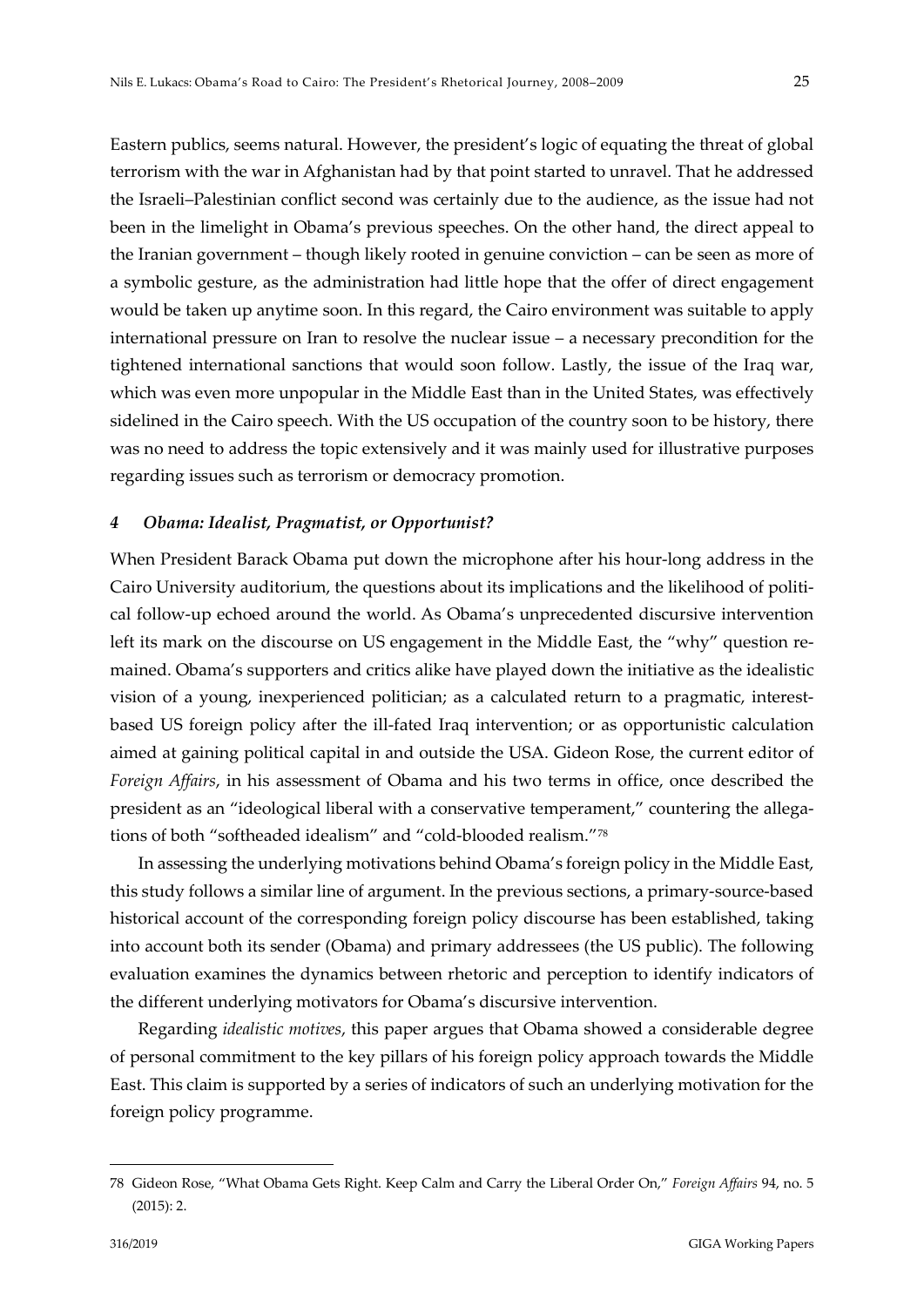First, there are the convictions that Obama carried over from before he ran for president. In general, these included themes such as responsibility and his preference for negotiated solutions over the use of force. In particular, however, it was Obama's early opposition, when he was still a senator, to the war in Iraq that indicated his position on US foreign policy in the Middle East. He subsequently became a strong advocate of a timely withdrawal during the 2008 campaign and during his presidency.

Second, Obama addressed the different issues with a notable persistence, not only the war in Iraq, which he opposed from the beginning, but also the other contemporary issues that defined US foreign policy in the Middle East during the period analysed. At every possible occasion, he stood behind his approach to fight terrorism at the source by improving the security situation in Afghanistan, and vowed that a negotiated agreement with Iran could be reached without starting another war in the Middle East. The exception here is the Israeli– Palestinian conflict, which was only addressed after Obama moved into the White House in January 2009. However, the four Middle East issues this study has focused on accompanied Obama's presidency well beyond the formative time period analysed here.

A third factor that indicates idealistic motives is the absence of immediate benefits from addressing a certain issue. According to this line of argument, peace in the Middle East and therefore addressing the Palestinian question marginally impacted US interests, but there was little political advantage to be gained domestically by addressing the stalled peace process and confronting pro-Israeli constituencies in the United States. The potential legacy of a US president who achieved a comprehensive long-term solution to the conflict hardly counts as a strategic gain during midterm elections, thus hinting at alternative motives.

A final set of indicators for idealistic motives concerns the conviction with which certain approaches were advanced, despite opposing interests. Of course, there was healthy debate on all the issues with representatives of different interests from various sides; however, it was in his diplomatic outreach to Iran, as well as his even-handed approach to the Israeli–Palestinian conflict, that Obama encountered the most resistance. The latter inevitably put pressure on Israel, as Obama urged both parties to make concessions, while the outreach aimed at thawing the relationship with Iran worried not only Tel Aviv but also other US allies in the region such as Saudi Arabia.

Concerning the *pragmatic reasoning* behind Obama's approach, this study argues that issues that aligned with long-standing core US interests in the Middle East and/or dealt with contemporary concerns rooted in national or specific interests were addressed more consistently and that the proposed approaches were therefore more likely to be translated into sustainable policy outlines. The profound interaction between such interests and the formulation of a foreign policy agenda is supported via the illustration of those points where Obama's approach on the Middle East aligned with articulated US interests.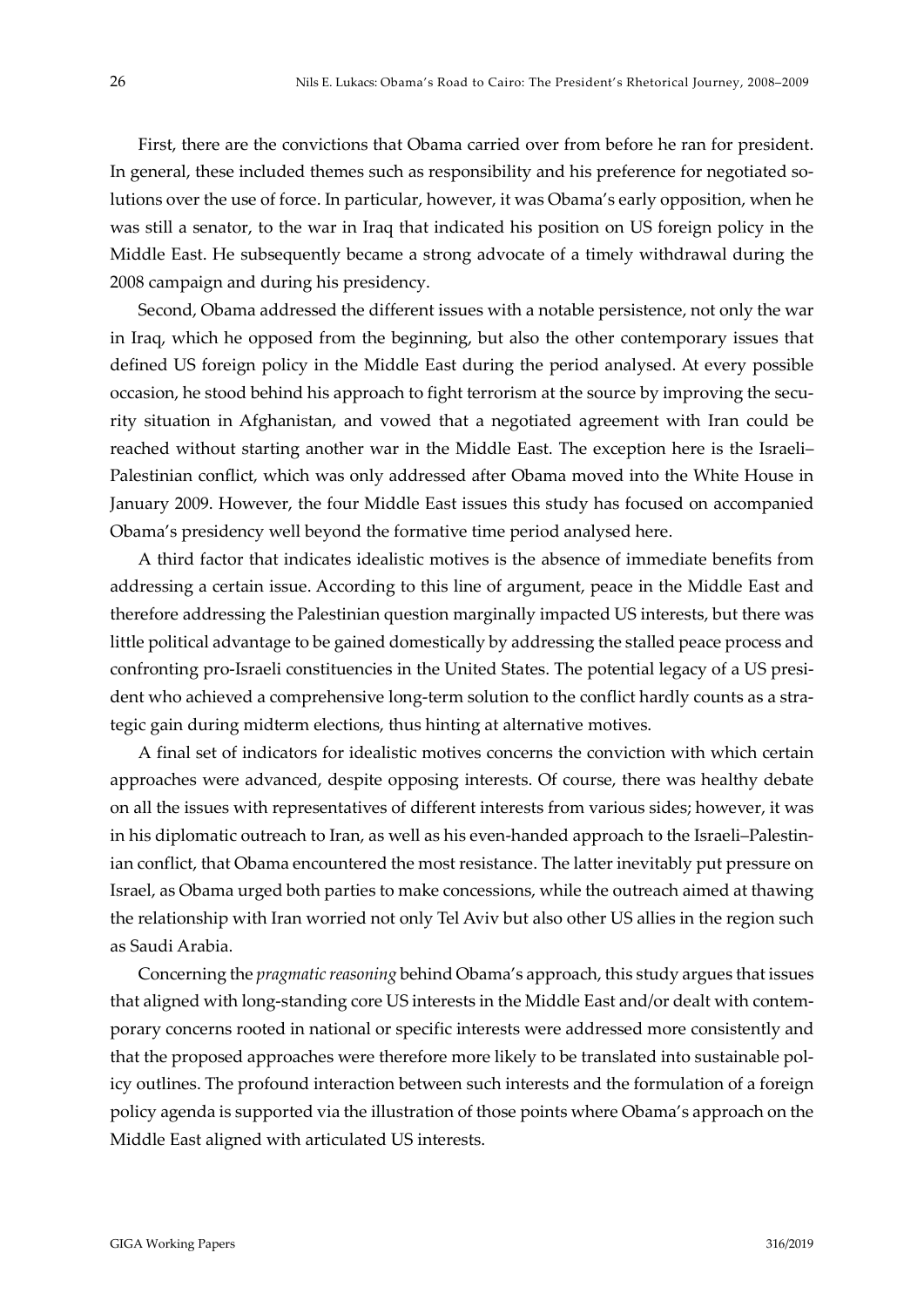It is useful for this analysis to distinguish between vital US interests in the Middle East and complementary interests, long-standing or recently formulated, that influenced Obama's approach towards the region. First, assessing how the issues at hand correlated with the three core US interests in the Middle East (geopolitical calculations, security concerns, and natural resources), which scholars have identified in the context of Cold War studies,[79](#page-26-0) provides initial insights on the historical continuities of Obama's approach.

With respect to geopolitical calculations, the addressing of Teheran's nuclear ambitions was most directly linked to this core US interest, as a nuclear Iran would threaten the regional power balance. With neither of the other issues, however, were the underlying geopolitical calculations as pronounced. A weak case for containment directed at Iran could be made for the US engagement in Afghanistan; however, Obama's opposition to the US military mission in Iraq – which also shares a large border with Iran – calls this into question. Regarding the Iraq war, on the other hand, one could even argue that the mission hurt the United States' geopolitical position in the region, hence making Obama's proposed withdrawal somewhat align with this core US interest.

With regard to US security concerns, this core national interest is intuitively linked to the issue of terrorism. However, although terrorism threatened the lives of US citizens and those of its allies, it never posed a threat to the physical integrity of the United States, Israel, or other regional allies. As Obama's support for the US engagement in Afghanistan stemmed from his linking of the mission with the issue of terrorism, the lack of vital US interests in fighting the latter made the entire case for the president's approach on this issue a rather weak one. Similarly, the low-level warfare that characterised the Israeli–Palestinian conflict, although undesirable and definitely worth addressing, had long ceased to pose an existential threat to Israel, the main US ally in the region. Iran's nuclear ambitions, on the other hand, posed an existential threat to the United States, as well as to Israel and other allies in the region, making it one of Washington's main security concerns.

Regarding natural resources, it was again Iran's regional ambitions that threatened this core US interest in the region, because of the former's ability to obstruct the flow of crude oil from the Gulf States. Arguably, a weaker case in this regard could be made for addressing the issue of terrorism, or against the withdrawal of troops from (oil-rich) Iraq.

In a second step, some complementary national and specific interests that influenced Obama's approach towards the Middle East are worth noting. Most pressing, and most prominently argued by Obama, were the economic interests of the United States. Obama was ex-

<span id="page-26-0"></span><sup>79</sup> Rashid Khalidi, *Sowing Crisis: The Cold War and American Dominance in the Middle East.* (Boston: Beacon Press, 2010), 9.

John Lewis Gaddis, *We Now Know: Rethinking Cold War History*. (Oxford: Clarendon Press, 1998), 155-158 and 163-170.

Michael C. Hudson, "The United States in the Middle East," in *International Relations of the Middle East,* ed. by Louise Fawcett, 4th ed. (Oxford: Oxford University Press, 2016), 321-343.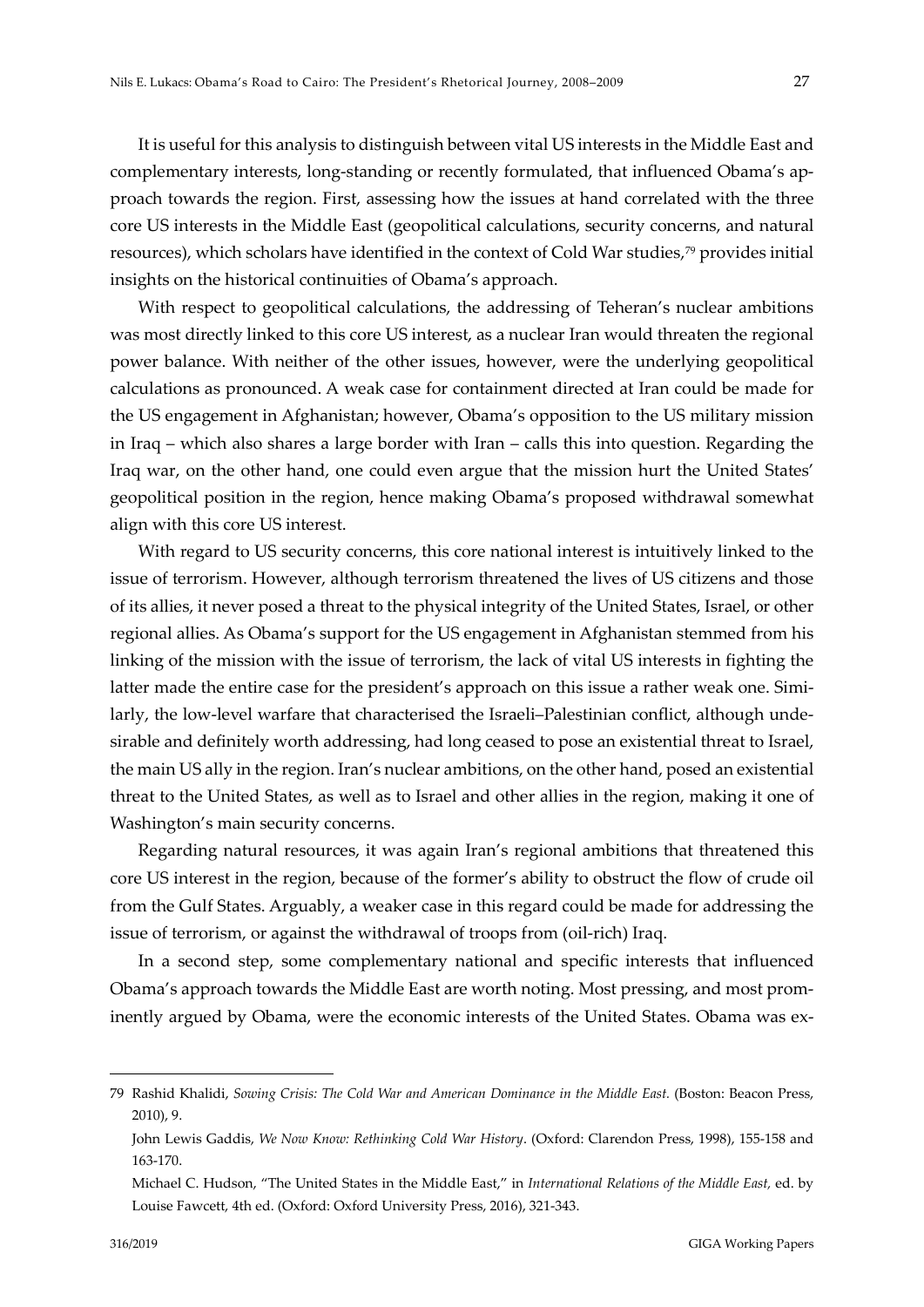pected to address the economic crisis at home, and any foreign policy expenditures that impeded these efforts were therefore up for reconsideration. Additionally, Obama had early on advocated a general redirection of focus to economic opportunities in the Asia-Pacific region (the so-called "pivot to Asia"), which he argued would better serve US interests than fighting prolonged (and futile) wars in the Middle East. Thus, regarding the Iraq war, fiscal considerations and the possibility of using the resources that would be freed up by disengagement to address other issues in and outside the region (e.g. the war in Afghanistan) were very prominent in Obama's argument. Additionally, a weaker case in this regard could be made for business interests in Iran materialising in the wake of a potential détente.

With respect to further contemporary interests, voters' concern for physical security, especially in the post-9/11 American society, also shaped the discourse on US foreign policy in the Middle East, especially regarding terrorism. Again, however, Obama's linking of international terrorism with the war in Afghanistan only held in the discursive environment he helped to maintain, but hardly withstood the scrutiny of an analytical inquiry.

Then there were the various interest groups, with their specific agendas shaping the decision-making process in the United States. Most prominently in the sphere of foreign policy in the Middle East were the various pro-Israeli lobby groups, among which the American Israel Public Affairs Committee (AIPAC) arguably had the most profound impact on US politics in the region. However, although Obama repeatedly stated that Israel's security was in the interest of his administration and of the United States, his approach rarely aligned with AIPAC's agenda (or that of pro-Palestinian lobby groups for that matter), whether concerning the approach towards Iran, terrorism, or the Palestinian question. Thus in most cases, these interest groups consisted of forces opposing Obama's approach, rather than supportive ones. However, as observers acknowledged in the wake of the Cairo speech, Obama's approach would inevitably displease elements on all sides, putting the argument on partisan interest groups into perspective.[80](#page-27-0)

Lastly, the United States' standing in the region and its resulting soft power can also be included in this assessment of the interests behind Obama's approach towards the Middle East. Addressing the Israeli–Palestinian conflict thus certainly weighed heavily in the equation, as did asserting US credibility by bringing the instigators of the 2001 terrorist attacks to justice. Ending the unpopular US mission in Iraq can also be added to the list, as can preventing an Iranian nuclear bomb through negotiation. Although US soft power in the region is hard to grasp, it can be considered an underlying interest to all four key issues. Arguably, this was articulated most directly in Obama's interview prior to the Cairo speech, when he stated that the initiative was designed to increase the USA's room to manoeuvre in the region.<sup>[81](#page-27-1)</sup>

<span id="page-27-0"></span><sup>80</sup> Slackman, "Across the Mideast, Praise and Criticism for Obama."

<span id="page-27-1"></span><sup>81</sup> Friedman, "Obama on Obama."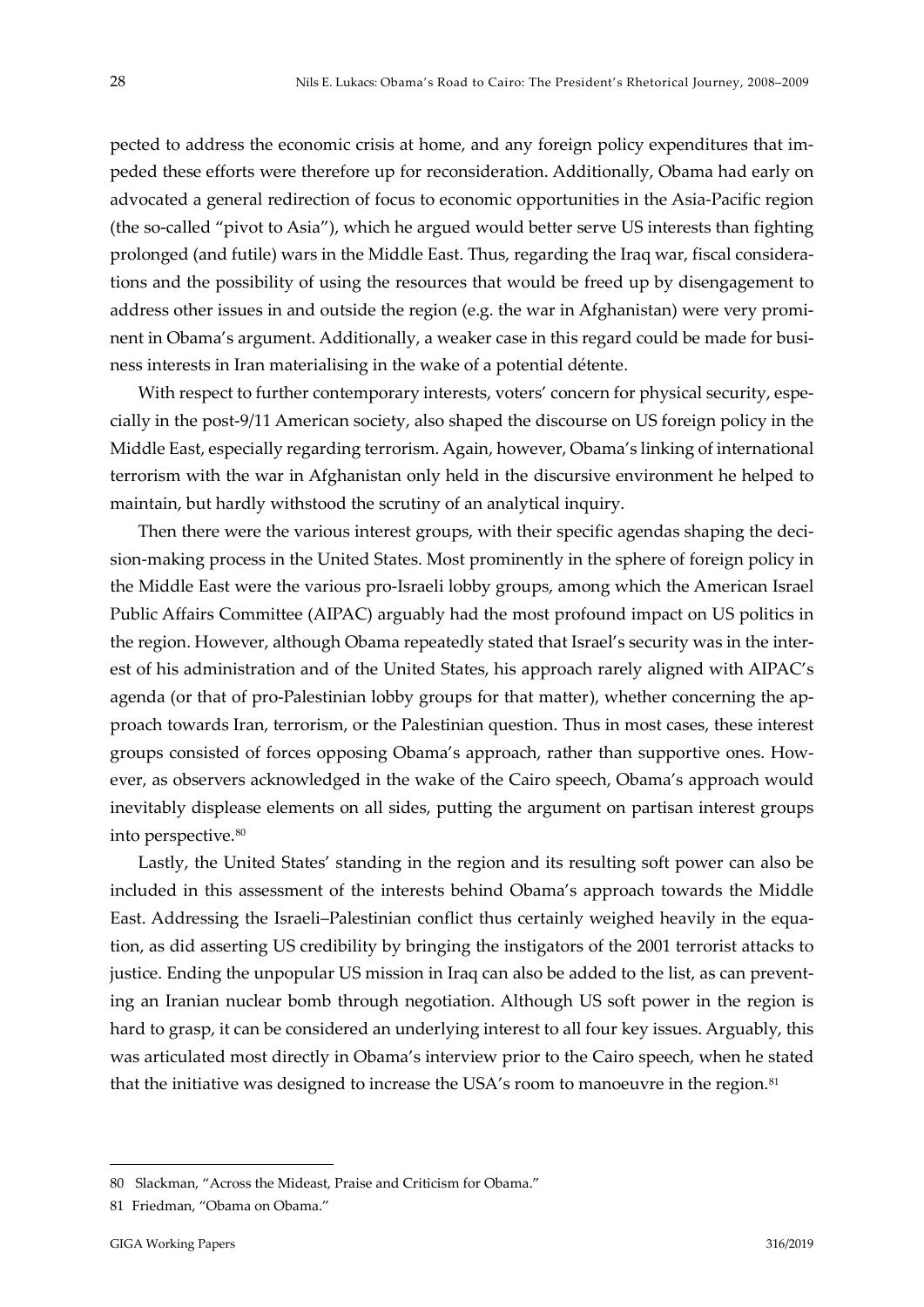With regard to the *opportunistic motives* behind Obama's Middle East policy, this paper argues that the key issues that Obama addressed in Cairo and elsewhere were rooted in more than campaign calculations, but that some auxiliary issues were included primarily to gain support for the main programme. This claim is based on the fact that the indicators for such underlying motivations are scarce, at least in the data analysed for this study. However, there are some particularities to this general observation that are worth noting.

First, isolated instances of an issue being addressed usually hint at more short-term political calculations. Some issues raised during the Cairo speech might fall into this category. Obama's pledge to address social issues (in this case, women's rights and religious freedom) and to support comprehensive economic investment in the region thus have to be taken with a grain of salt, as they had not previously featured in his foreign policy programme and did not make headlines in the aftermath either. The same goes for the promotion of democratic values in the region. However, it was Obama's pledge to address the Israeli–Palestinian question that generated the most suspicion among experts and commentators, as the issue only made it into his public Middle East discourse after his inauguration. The fact that the conflict featured so prominently in the Cairo address without having been a regular part of Obama's regularly articulated Middle East agenda during the preceding year indeed raises a number of questions.

As a second line of argument regarding indicators of opportunistic calculations, it thus makes sense to look at supporting measures to the rhetorical moments. In this regard, the analysis argues that although the Israeli–Palestinian conflict was a late addition to Obama's Middle East programme, it had been consistently addressed after the inauguration. Additionally, the rhetorical approach was supported by extensive flanking measures. When Obama arrived in Egypt in 2009, too many resources and too much political capital had been spent on addressing the Palestinian question for it to be a token issue aimed at wooing the Muslim audience in Cairo. That the administration's engagement with the issue continued after Cairo supports this claim. Conspicuously, however, this was not the case for either the social or the economic issues addressed in Cairo; they received no notable supporting measures beyond the rhetoric.

The last category which hints at opportunistic motives concerns the suspiciously high degree of congruence between Obama's stated positions and the political orientation or goals of the respective audiences. Undoubtedly, this was the case for addressing the Israeli–Palestinian question in Cairo, as well as the pledge for social and economic investment. However, there are other such instances which at first glance might fall under this category. The primary ex-ample is Obama's addresses to AIPAC.<sup>[82](#page-28-0)</sup> However, while he usually bent his argument so that his take on US foreign policy in the Middle East aligned with the positions of the powerful pro-Israeli interest group in general terms, he did not yield the basic principles of his vision,

<span id="page-28-0"></span><sup>82</sup> Barack Obama, "Obama's Remarks at AIPAC," *The New York Times*, 4 June 2008.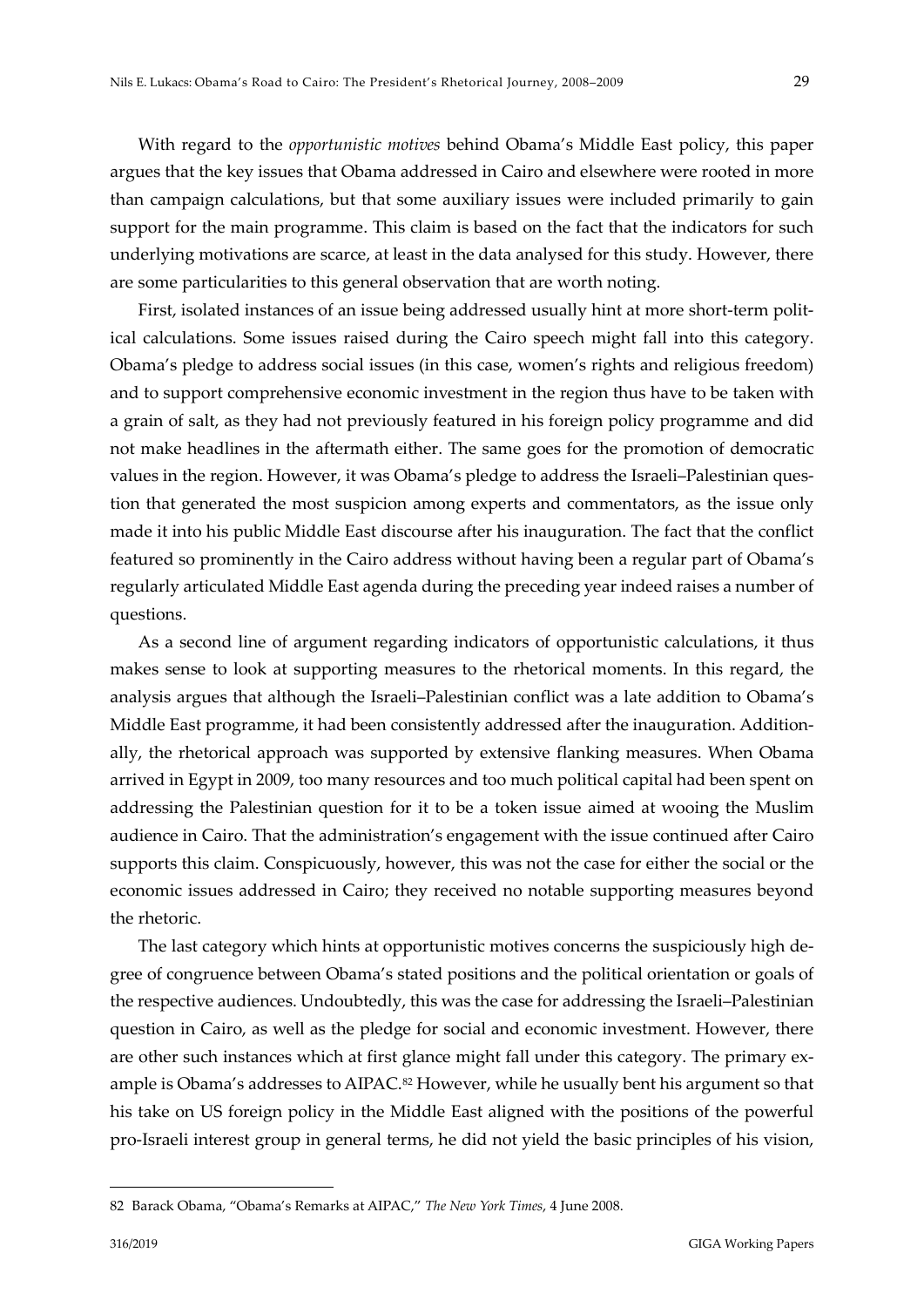thus making it difficult to draw definite conclusions. Similarly, Obama's consistent pledges to fight terrorism despite the debatable logic of connecting the issue to the war in Afghanistan, as demonstrated throughout the paper, hint at political calculations. If anything, these episodes underline the blurry distinction between calculations of political expedience and the serving of special interests.

#### <span id="page-29-0"></span>**5 Conclusion**

Obama's landmark speech in Cairo in 2009 sparked a lively debate on US foreign policy in the Middle East. Ten years later, the extensive research on Obama's foreign policy has validated his supporters and critics alike with regard to the question of whether the former president managed to follow up on his ambitious vision and lofty rhetoric. This study, however, has taken a step back and asked *why* Obama dedicated a considerable amount of his administration's resources to outlining a "new beginning" between the United States and the Middle East in the first place.

Filling this argumentative gap, this paper has argued that the main underlying motivations behind Obama's attempt to translate his Middle East foreign policy vision into political action were personal conviction and the representation of US national interests. By looking at indicators of idealistic, pragmatic, and opportunistic motivations in an extensive collection of contemporary public sources, the paper has supported this claim with regard to all four key pillars of Obama's Middle East agenda – the withdrawal from Iraq, terrorism, Iran's nuclear programme, and the Israeli–Palestinian conflict – albeit to significantly varying degrees for the different issues. Fittingly, this variation correlates with the frequency with which the different issues featured in Obama's speeches, as well as the public and academic discourse.

The thematic case that most strongly supports this hypothesis is Obama's approach to the Iranian nuclear programme, where he managed to follow up on his vision with political action, resulting in one of his most lauded foreign policy achievements. The vital US interest in preventing an Iranian nuclear weapon operated as a powerful catalyst to Obama's approach. A similar case can be made for Iraq, where the fiscal interests in the timely withdrawal of US troops from Iraq supported the subsequent execution of Obama's key foreign policy campaign promise. Other issues, however, were passed on to the next administration. This was the case with terrorism and its connection to the war in Afghanistan, a seemingly endless concern that threatens American lives but not necessarily the country's vital interests, and the resolution of the Israeli–Palestinian conflict, which, although in the interest of the United States and Israel under certain conditions, is not a vital concern for either nation and will be remembered as a "missed opportunity" instead of the envisioned breakthrough.

Therefore, although the analysis has identified a pronounced personal commitment to his vision on the part of the president, the absent realist foundation for the latter two issues made them far less likely to be translated into policies that would show progress and yield tangible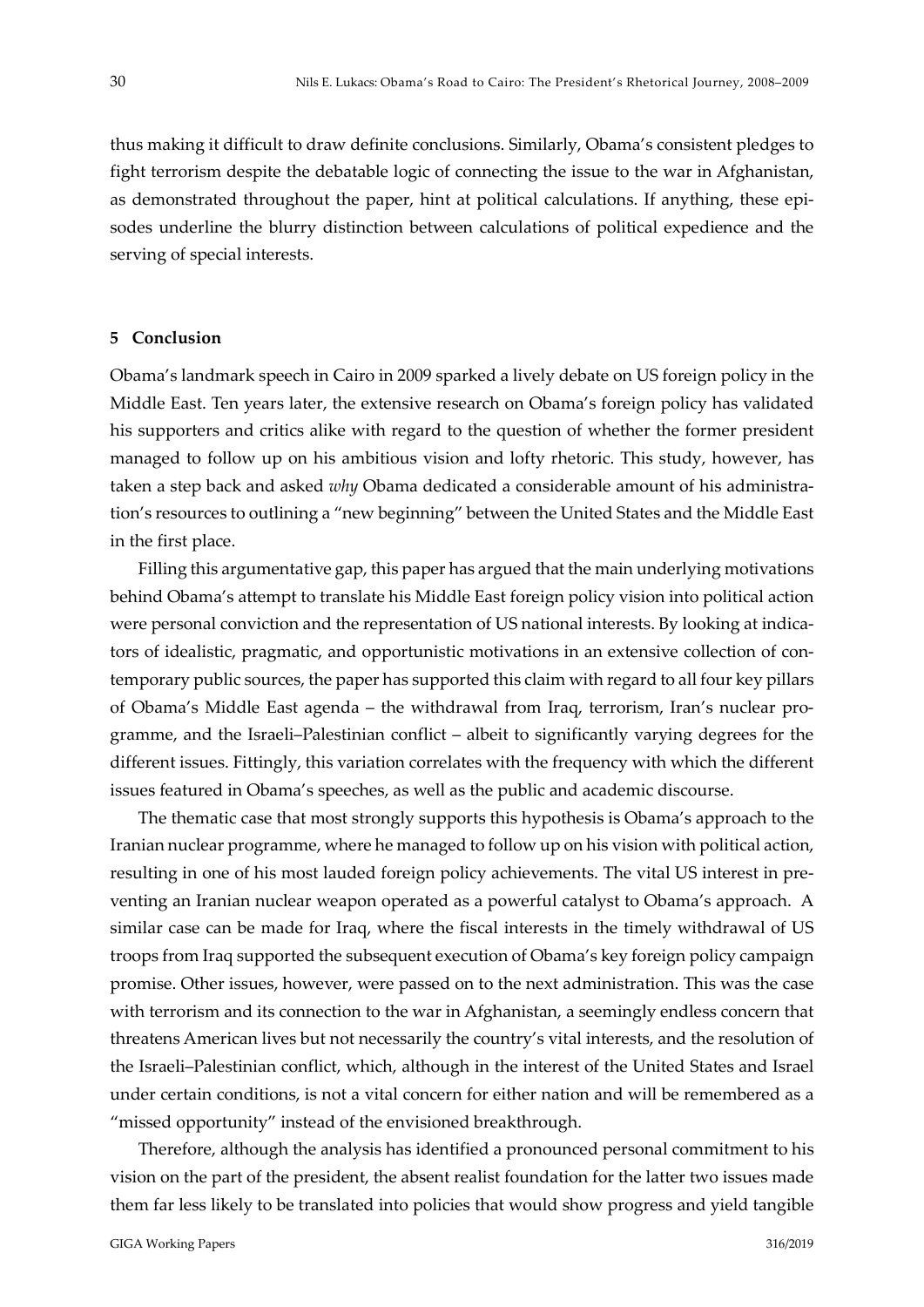results. In other words, where Obama managed to align the issues with the formulated national interests of the United States, he was able to follow up on the promises he made during the Cairo speech in 2009. Where this realist foundation was weak or missing, the ambitious vision would eventually yield to the conditions on the ground, which, when Obama moved into the White House, were far from ideal. At home, Obama's government enjoyed widespread public support, but was expected to focus on urgent domestic issues, and his honeymoon period, which was already showing signs of fatigue in the summer of 2009, would inevitably end. Internationally, the issues in question had reached a stalemate on many fronts well before Obama became president, making time one of the most valuable as well as volatile commodities in the eventual execution of the ambitious vision.

In this regard, the findings of this study run counter to retrospective criticism alleging that Obama's ambitious "new beginning" for the Middle East was mainly formulated for political expedience but was never translated into actual policies, an argument that featured prominently in Secretary of State Mike Pompeo's recent address at Cairo University, 10 years after Obama's speech.[83](#page-30-0) As discussed at the beginning of the paper, these allegations received heightened attention in 2011, when the geopolitical situation in the Middle East had changed considerably in the wake of the Arab Uprisings, and were based on the claim that the so-called Arab Spring had provided a (missed) opportunity for President Obama to follow up on the many promises he had made in Cairo two years before.

However, the *implementation* of Obama's foreign policy approach towards the Middle East is left to further research. This study has focused on the rhetorical framing of this approach and the public and intellectual environment during the formative period between summer 2008 and 2009 in order to shed light on the underlying motivation for the president's commitment to his ambitious approach, and has thus defined one important variable in the equation. In this regard, the strength of the very thematically focused and primary-source-based historical inquiry also defines its limitations. However, although the motivation variable, as defined in this study, is by no means sufficient to assess Obama's Middle East policy as a whole, it provides a solid foundation for approaching the topic using more comprehensive research designs which take into account other factors, such as the historical implications of the different issues or the volatile geopolitical dynamics of the region. While this study has analysed the origin of Obama's vision, a comprehensive assessment of President Obama's Middle East legacy would have to include such additional variables. Obama certainly built a solid argumentative and receptive base for his approach. How his vision was transformed into US foreign policy and whether the "new beginning based on mutual interests and mutual respect" was a shot worth taking will be subject to further inquiries.

<span id="page-30-0"></span><sup>83</sup> Michael R. Pompeo, "A Force for Good: America Reinvigorated in the Middle East," *U.S. Department of State*, 10 January 2019.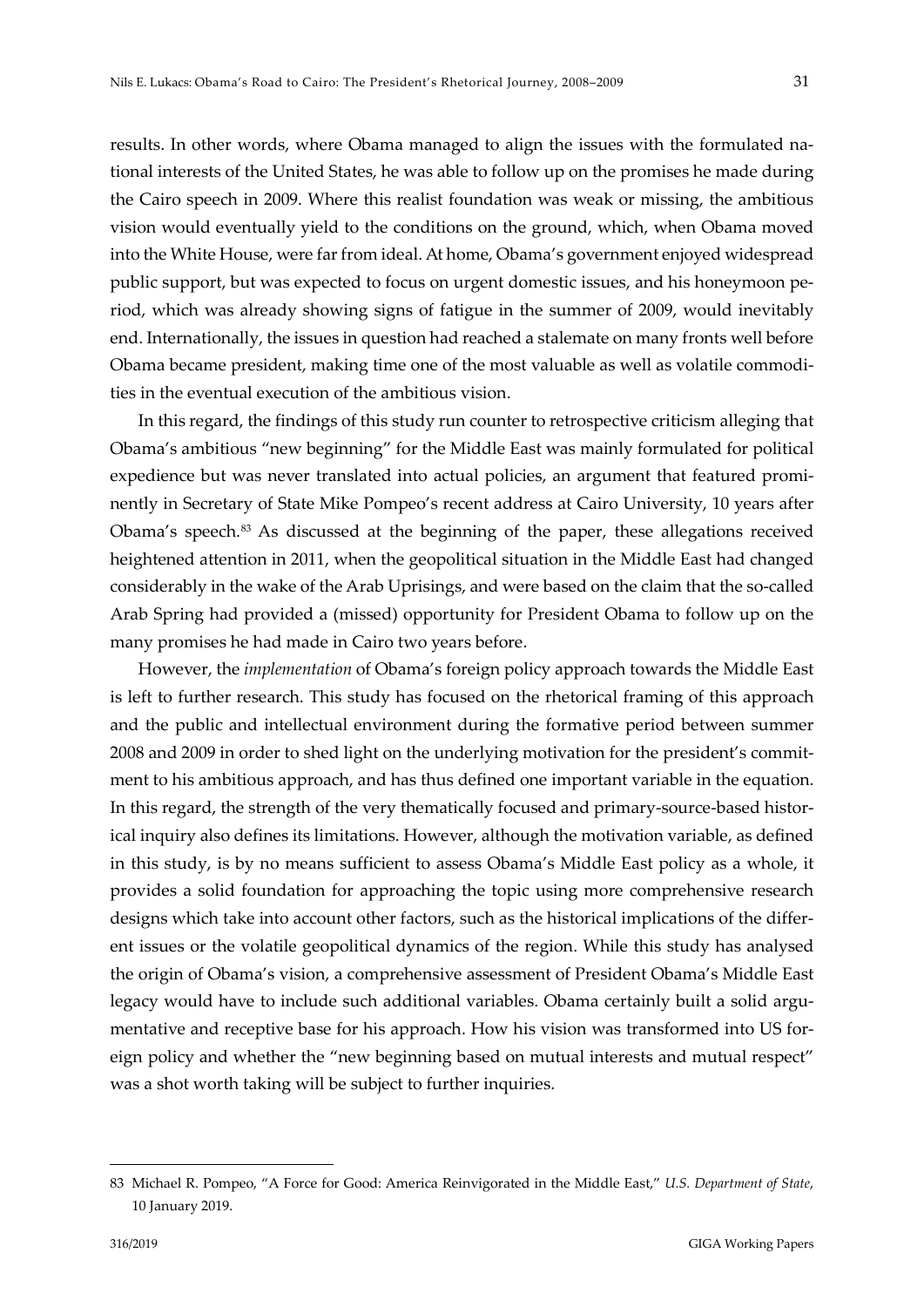#### <span id="page-31-0"></span>**Appendix I:**

#### **Sources**

*Speeches (by date)*

- Obama, Barack. ["Presidential Candidacy Announcement.](https://www.americanrhetoric.com/speeches/barackobamacandidacyforpresident.htm)" *American Rhetoric*. 10 February 2007. <www.americanrhetoric.com/barackobamaspeeches.htm> (15 May 2017).
- Obama, Barack. "Senate Speech Iraq Federalism Amendment." *American Rhetoric*. 13 March 2007. <www.americanrhetoric.com/barackobamaspeeches.htm> (15 May 2017).
- Obama, Barack. "Iraq War After 4 Years." *American Rhetoric*. 21 March 2007. <www.americanrhetoric.com/barackobamaspeeches.htm> (15 May 2017).

Obama, Barack. "Iowa Caucus Victory Speech." *American Rhetoric*. 3 January 2008. <www.americanrhetoric.com/barackobamaspeeches.htm> (15 May 2017).

- Obama, Barack. "More Perfect Union." *American Rhetoric*. 18 March 2008. <www.americanrhetoric.com/barackobamaspeeches.htm> (15 May 2017).
- Obama, Barack. "Democratic Nomination Victory Speech." *American Rhetoric*. 3 June 2008. <www.americanrhetoric.com/barackobamaspeeches.htm> (15 May 2017).
- Obama, Barack. "Obama's Remarks at AIPAC." *The New York Times.* 4 June 2008. <www.nytimes.com/2008/06/04/us/politics/04text-obama-aipac.html>.
- Obama, Barack. "Berlin Address." *American Rhetoric*. 24 July 2008. <www.americanrhetoric.com/barackobamaspeeches.htm> (15 May 2017).
- Obama, Barack. "Democratic Convention Presidential Nomination Acceptance Address." *American Rhetoric*. 28 August 2008. <www.americanrhetoric.com/barackobamaspeeches.htm> (15 May 2017).
- Obama, Barack. "President-Elect Victory Speech." *American Rhetoric*. 4 November 2008. <www.americanrhetoric.com/barackobamaspeeches.htm> (15 May 2017).
- Obama, Barack. "Nomination of Key National Security Team Members." *American Rhetoric*. 1 December 2008. <www.americanrhetoric.com/barackobamaspeeches.htm> (15 May 2017).
- Obama, Barack. "Presidential Inaugural Address." American Rhetoric. 20 January 2009. <www.americanrhetoric.com/barackobamaspeeches.htm> (15 May 2017).
- Obama, Barack. "Al-Arabiya Television Interview With Hisham Melhem." American Rhetoric. 26 January 2009. <www.americanrhetoric.com/barackobamaspeeches.htm> (15 May 2017).
- Obama, Barack. "First Presidential Prime Time Presser." American Rhetoric. 9 February 2009. <www.americanrhetoric.com/barackobamaspeeches.htm> (15 May 2017).
- Obama, Barack. "State of the Nation 2009." *American Rhetoric*. 24 February 2009. <www.americanrhetoric.com/barackobamaspeeches.htm> (15 May 2017).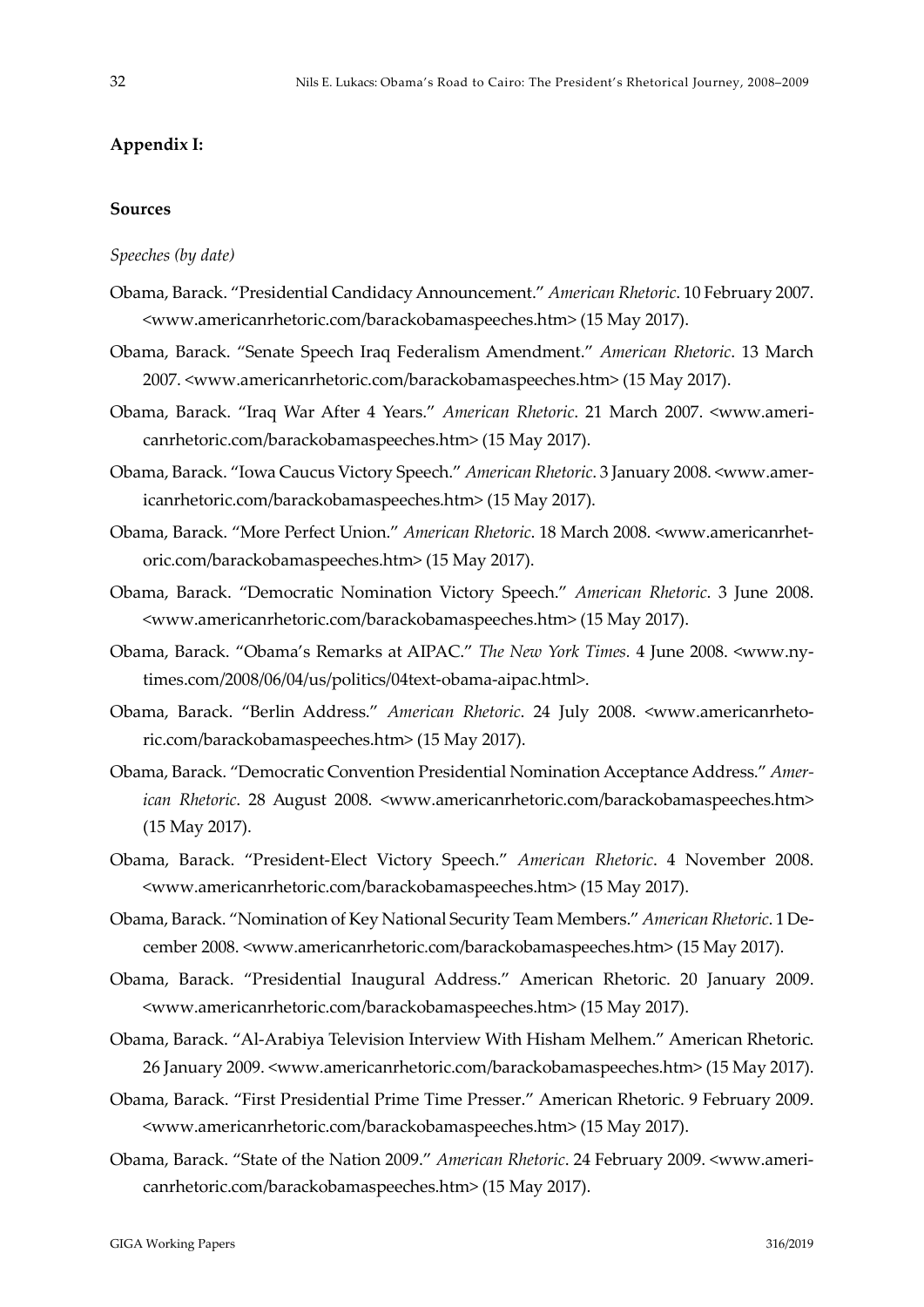- Obama, Barack. "Responsibly Ending the War in Iraq (Camp Lejeune)." *American Rhetoric*. 27 February 2009. <www.americanrhetoric.com/barackobamaspeeches.htm> (15 May 2017).
- Obama, Barack. "G20 Remarks and Presser 2009." *American Rhetoric*. 2 April 2009. <www.americanrhetoric.com/barackobamaspeeches.htm> (15 May 2017).
- Obama, Barack. "Strasbourg Town Hall." *American Rhetoric*. 3 April 2009. <www.americanrhetoric.com/barackobamaspeeches.htm> (15 May 2017).
- Obama, Barack. "Hradany Square Prague." *American Rhetoric*. 5 April 2009. <www.americanrhetoric.com/barackobamaspeeches.htm> (15 May 2017).
- Obama, Barack. "Address to the Turkish Parliament." *American Rhetoric*. 6 April 2009. <www.americanrhetoric.com/barackobamaspeeches.htm> (15 May 2017).
- Obama, Barack. "Address to Multi-National Forces Serving in Iraq." *American Rhetoric*. 7 April 2009. <www.americanrhetoric.com/barackobamaspeeches.htm> (15 May 2017).
- Obama, Barack. "CIA First Speech." *American Rhetoric*. 20 April 2009. <www.americanrhetoric.com/barackobamaspeeches.htm> (15 May 2017).
- Obama, Barack. "Holocaust Days of Remembrance." *American Rhetoric*. 23 April 2009. <www.americanrhetoric.com/barackobamaspeeches.htm> (15 May 2017).
- Obama, Barack. "White House Correspondents Dinner First." *American Rhetoric*. 9 May 2009.<www.americanrhetoric.com/barackobamaspeeches.htm> (15 May 2017).
- Obama, Barack. "National Security National Archives." *American Rhetoric*. 21 May 2009. <www.americanrhetoric.com/barackobamaspeeches.htm> (15 May 2017).
- Obama, Barack. "Cyber Infrastructure US." *American Rhetoric*. 29 May 2009. <www.americanrhetoric.com/barackobamaspeeches.htm> (15 May 2017).
- Obama, Barack. "Buchenwald Concentration Camp." *American Rhetoric*. 4 June 2009. <www.americanrhetoric.com/barackobamaspeeches.htm> (15 May 2017).
- Obama, Barack. "A New Beginning: Speech at Cairo University." *American Rhetoric*. 4 June 2009. <www.americanrhetoric.com/barackobamaspeeches.htm> (15 May 2017).
- Obama, Barack. "Dignity and Courage of Iranians." *American Rhetoric*. 23 June 2009. <www.americanrhetoric.com/barackobamaspeeches.htm> (15 May 2017).
- Obama, Barack. "Third Major Press Conference." *American Rhetoric*. 23 June 2009. <www.americanrhetoric.com/barackobamaspeeches.htm> (15 May 2017).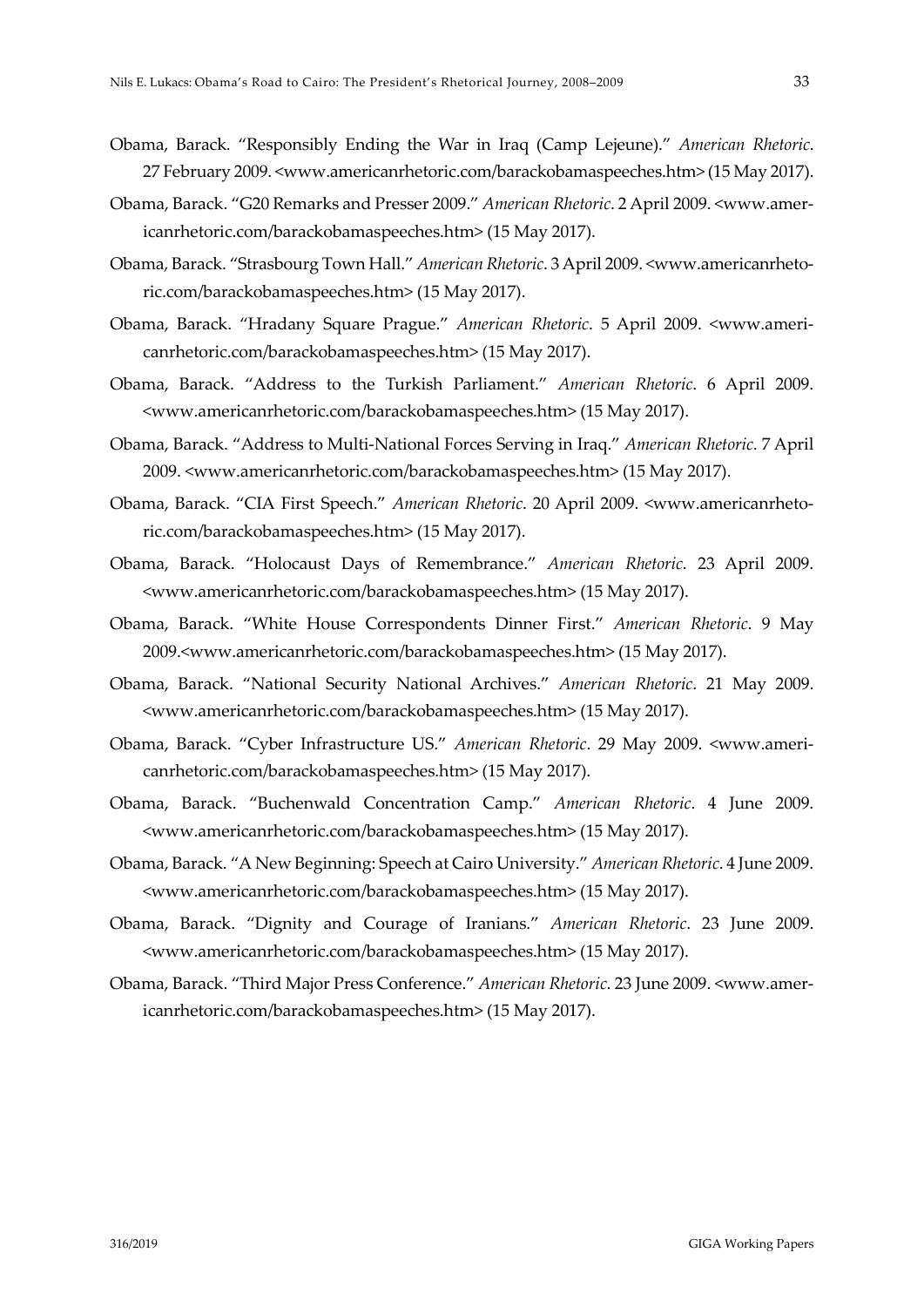#### *Newspapers*

- Al-Eryani, Abdulkareem. "What the Muslim World Wants to Hear From Obama: A Poverty Plan." *The New York Times*. 3 June 2009. 10 July 2017 <go.galegroup.com/ps/i.do? p=AONE&sw=w&u=hamburg&v=2.1&id=GALE%7CA201001062&it=r&asid=7fbbad7f29a b829852c8ac7958bad699> (10 July 2017).
- "Barack Hussein Bush." *Wall Street Journal (Eastern edition).* 5 June 2009. <https://search. proquest.com/docview/399055988?accountid=11262> (10 July 2017).
- Brooks, David. "The Politics of Cohesion." *The New York Times*. 20 January 2009. <go.galegroup.com/ps/i.do? p=AONE&sw=w&u=hamburg&v=2.1&id=GALE%7CA192333754&it=r& asid=928ce4e60363f5973303a0a3089b0a56> (10 March 2017).
- Calmes, Jackie. "For Obama, a Challenge to Clarify his Message and Define Himself." *The New York Times*. 27 August 2008. <go.galegroup.com/ps/i.do? p=AONE&sw=w&u=hamburg& v=2.1&id=GALE%7CA183889522&it=r&asid=5be6567c71706d4a527878122727140f> (06 June 2017).
- Coker, Margaret/Khalil, Ashraf. "World News: Obama Must Address Skeptics in Cairo." *Wall Street Journal (Eastern edition).* 03 June 2009 <https://search.proquest.com/docview/ 399080667?accountid=11262> (10 July 2017).
- Coker, Margaret. "Obama In The Middle East: Many Muslims Praise Tone of Speech, but Call for Action." *Wall Street Journal (Eastern edition).* 5 June 2009. <https://search.proquest.com/ docview/399059210?accountid=11262> (10 July 2017).
- Cooper, Helene. "Muslims Will Judge Obama by Actions More Than Words." *The New York Times*. 5 June 2009. <go.galegroup.com/ps/i.do? p=AONE&sw=w&u=hamburg&v=2.1&id= GALE%7CA201117635&it=r&asid=5f547094dcafd0a640a0a4fb59a49f86> (10 July 2017).
- Cooper, Michael. "McCain Distances Himself from Bush and Jabs Obama." *The New York Times*. 4 June 2008. <go.galegroup.com/ps/i.do? p=AONE&sw=w&u=hamburg&v=2.1&id= GALE%7CA179685747&it=r&asid=a9184360117d989fff7b3ff34f49edac> (06 June 2017).
- Cooper, Michael. "McCain Sharpens his Foreign Policy Attacks on Obama." *The New York Times*. 3 June 2008. <go.galegroup.com/ps/i.do? p=AONE&sw=w&u=hamburg&v=2.1&id= GALE%7CA179637337&it=r&asid=024e1c8e594dee5d3fca5095510a7245> (06 June 2017).
- Edelstein, David M. "Exit Lessons: The Search Is on for Graceful Strategies for Exiting Iraq and Afghanistan. Apart from Victory, History Suggests, There Are None." *The Wilson Quarterly*. Vol. 33. No. 1. (2009): 34–40.
- Friedman, Thomas L. "Obama on Obama." *The New York Times*. 3 June 2009. <go.galegroup.com/ps/i.do? p=AONE&sw=w&u=hamburg&v=2.1&id=GALE%7CA201001109&it= r&asid=28697e7b78f5c57b45e073aead06ddf1> (03 June 2017).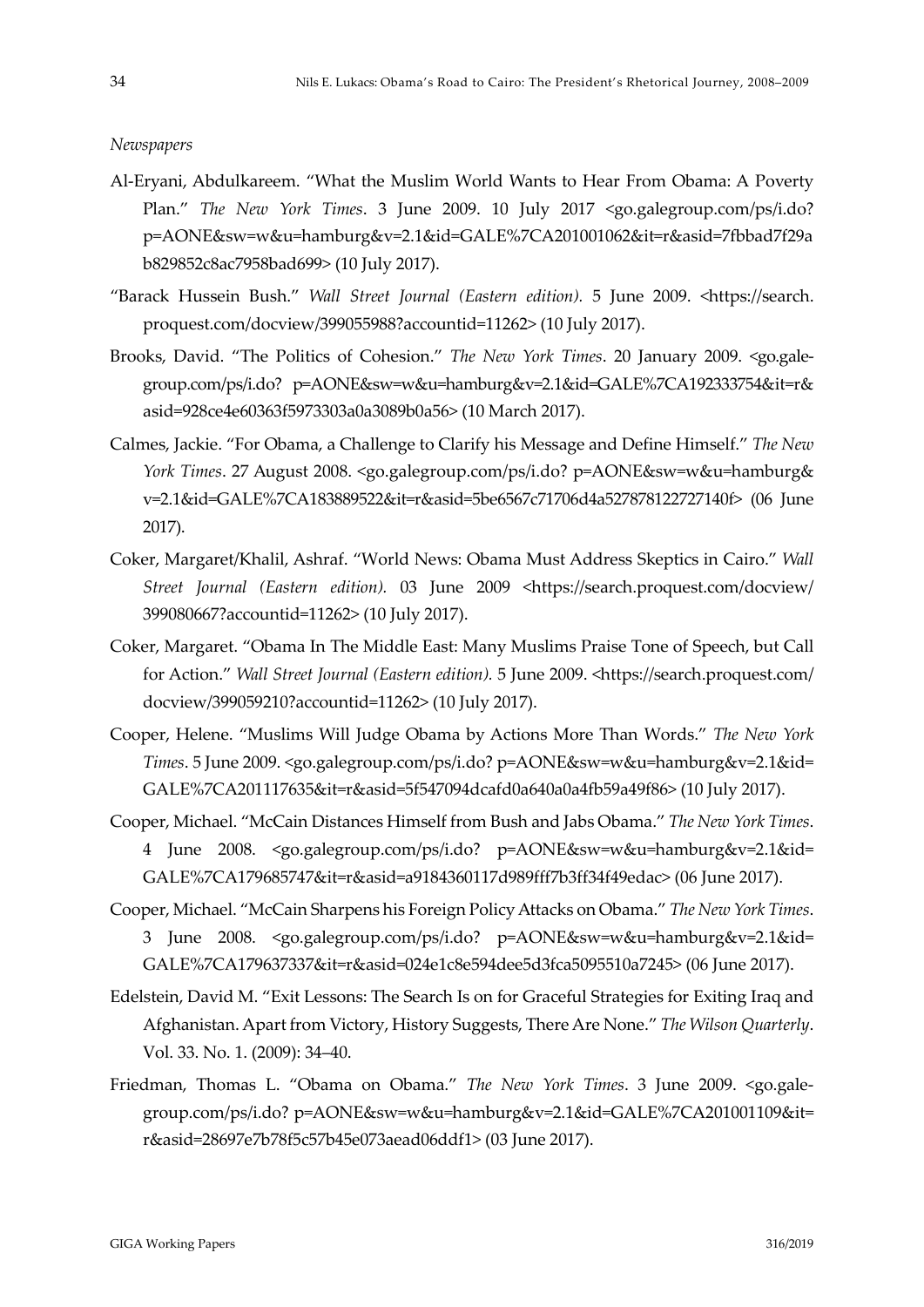- Johnson, Kirk. "McCain Country Warms to its New President." *The New York Times*. 20 January 2009. <go.galegroup.com/ps/i.do? p=AONE&sw=w&u=hamburg&v=2.1&id=GALE% 7CA192333858&it=r&asid=8fa491f151a593969c4382d8c70cf58a> (10 July 2017).
- Levinson, Charles. "Obama In The Middle East: In Israel, Reaction to Remarks on Palestinian Conflict Is Mixed." *The Wall Street Journal (Eastern Edition).* 5 June 2009. <https://search. proquest.com/docview/399109763?accountid=11262> (10 July 2017).
- Lynch, Timothy J./Singh, Robert S. "Don't Expect a Big Change in U.S. Foreign Policy." *The Wall Street Journal (Eastern Edition)*. 2 June 2008. <https://search.proquest.com/docview/ 399008165?accountid=11262> (04 June 2017).
- Meckler, Laura. "Campaign '08: McCain, Obama Kick Off Groundbreaking Battle; Amid War in Iraq And Economic Woes, Promises of Change." *The Wall Street Journal (Eastern Edition)*. 4 June 2008. <https://search.proquest.com/docview/399023096?accountid=11262> (06 June 2017).
- Meckler, Laura. "U.S. Tempers Hopes for Obama Speech." *The Wall Street Journal (Eastern Edition)*. 4 June 2009. <https://search.proquest.com/docview/399074617?accountid=11262> (04 June 2017).
- Meckler, Laura/King Jr., Neil. "Deficits Restrict Obama as His Promises Come Due. Prioritizing Spending Pledges Will Be a Challenge for a New Administration With Ambitious Goals for Health Care, Energy." *The Wall Street Journal (Eastern Edition)*. 20 January 2009. <https://search.proquest.com/docview/399086807?accountid=11262> (20 March 2017).
- Meckler, Laura/Weisman, Jonathan. "Obama to Call for a New Era of Responsibility. Huge Crowds Gather as First African- American President Takes Office; Aides Expect Steps on Iraq War, Bank Policy This Week." *The Wall Street Journal (Eastern Edition)*. 20 January 2009. <https://search.proquest.com/docview/399073186?accountid=11262> (10 March 2017).
- Nagourney, Adam. "How Long Will the Obama Honeymoon Last?" *The New York Times*. 20 January 2009. <go.galegroup.com/ps/i.do? p=AONE&sw=w&u=hamburg&v=2.1&id= GALE%7CA192333896&it=r&asid=58a0bf410d61c4b16d93a6a08e7e58e8> (10 March 2017).
- Nagourney, Adam/Zeleny, Jeff. "Framing Goals, Obama Takes the Fight to McCain." *The New York Times*. 29 August 2008. <go.galegroup.com/ps/i.do? p=AONE&sw=w&u=hamburg &v=2.1&id=GALE%7CA184166110&it=r&asid=6e389e1f362ca2896011a07f5ff91af3> (06 June 2017).
- Nour, Ayman. "What the Muslim World Wants to Hear From Obama: Rigged to Lose." *The New York Times*. 3 June 2009. <go.galegroup.com/ps/i.do? p=AONE&sw=w&u=hamburg &v=2.1&id=GALE%7CA201001059&it=r&asid=237f1331e3ea049850d5655cd72ab032> (10 July 2017).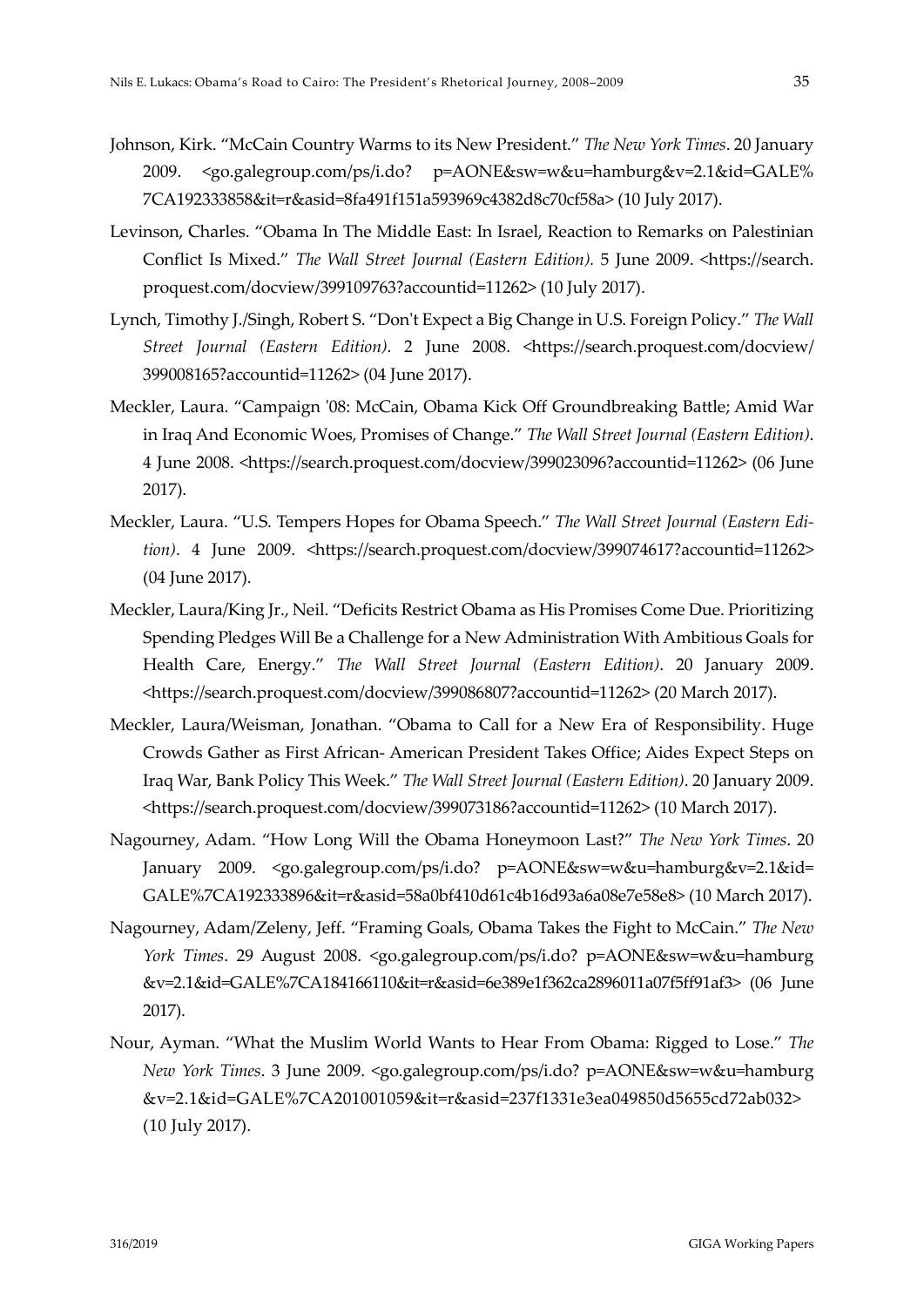- "Pre-election Iranian poll showed Ahmadinejad support." *Reuters*. 15 June 2009. <www.reuters.com/article/us-iran-election-poll-sb/pre-election-iranian-poll-showed-ahmadinejad-support-idUSTRE55E3RO20090615> (18 November 2017).
- Timiraos, Nick. "Democratic Convention: Obama to Emphasize His Contrast to McCain, Bush; Acceptance Speech Will Try to Portray Out-of-Touch Rival." *The Wall Street Journal (Eastern Edition)*. 28 August 2008. <search.proquest.com/docview/399133106?accountid=11262> (06 June 2017).
- "The Opacity of Hope." *The Wall Street Journal (Eastern Edition)*. 20 January 2009. <https://search.proquest.com/docview/399102377?accountid=11262> (10 March 2017).
- Schoenfeld, Gabriel. "Will Obama Bring Home the Neocons?" *The Wall Street Journal (Eastern Edition*). 20 January 2009. <https://search.proquest.com/docview/399131799?accountid= 1262> (10 March 2017).
- Seib, Gerald F. "What Should Obama Say in Egypt?" *The Wall Street Journal (Eastern Edition)*. 2 June 2009. <https://search.proquest.com/docview/399123497?accountid=11262> (10 July 2017).
- Senor, Dan. "Biden Wanted to Break Up Iraq." *The Wall Street Journal (Eastern Edition)*. 29 August 2008. <https://search.proquest.com/docview/399107428?accountid=11262> (06 June 2017).
- Slackman, Michael. "Across the Mideast, Praise and Criticism for Obama." *The New York Times*. 5 June 2009. <go.galegroup.com/ps/i.do? p=AONE&sw=w&u=hamburg&v=2.1&id= GALE%7CA201117462&it=r&asid=ffc2d2f02612d840b854c5a32daf4cdf> (10 July 2017).
- Slackman, Michael. "On Eve of Obama's Visit, Egyptians Crave Deeds More Than Words." *The New York Times*. 4 June 2009. <go.galegroup.com/ps/i.do? p=AONE&sw=w&u=hamburg &v=2.1&id=GALE%7CA201067060&it=r&asid=b906d14b5698e26ff33ccd063c948dae> (10 July 2017).
- Zeleny, Jeff/Cowell, Alan. "Addressing Muslims, a Blunt Obama Takes On Mideast Issues." *The New York Times*. 5 June 2009. <go.galegroup.com/ps/i.do? p=AONE&sw=w&u=hamburg&v =2.1&id=GALE%7CA201117631&it=r&asid=23c201471c56ac8a4f5e8e5c10aceeef> (10 July 2017).
- Zeleny, Jeff/Cooper, Helen. "Rival Messages As Obama Lands In the Mideast." *The New York Times*. 4 June 2009. <go.galegroup.com/ps/i.do?p=AONE&sw=w&u=hamburg&v=2.1&id= GALE%7CA201067099&it=r&asid=1c8e7a18e879acc2d7997f8e0113bde3> (10 July 2017).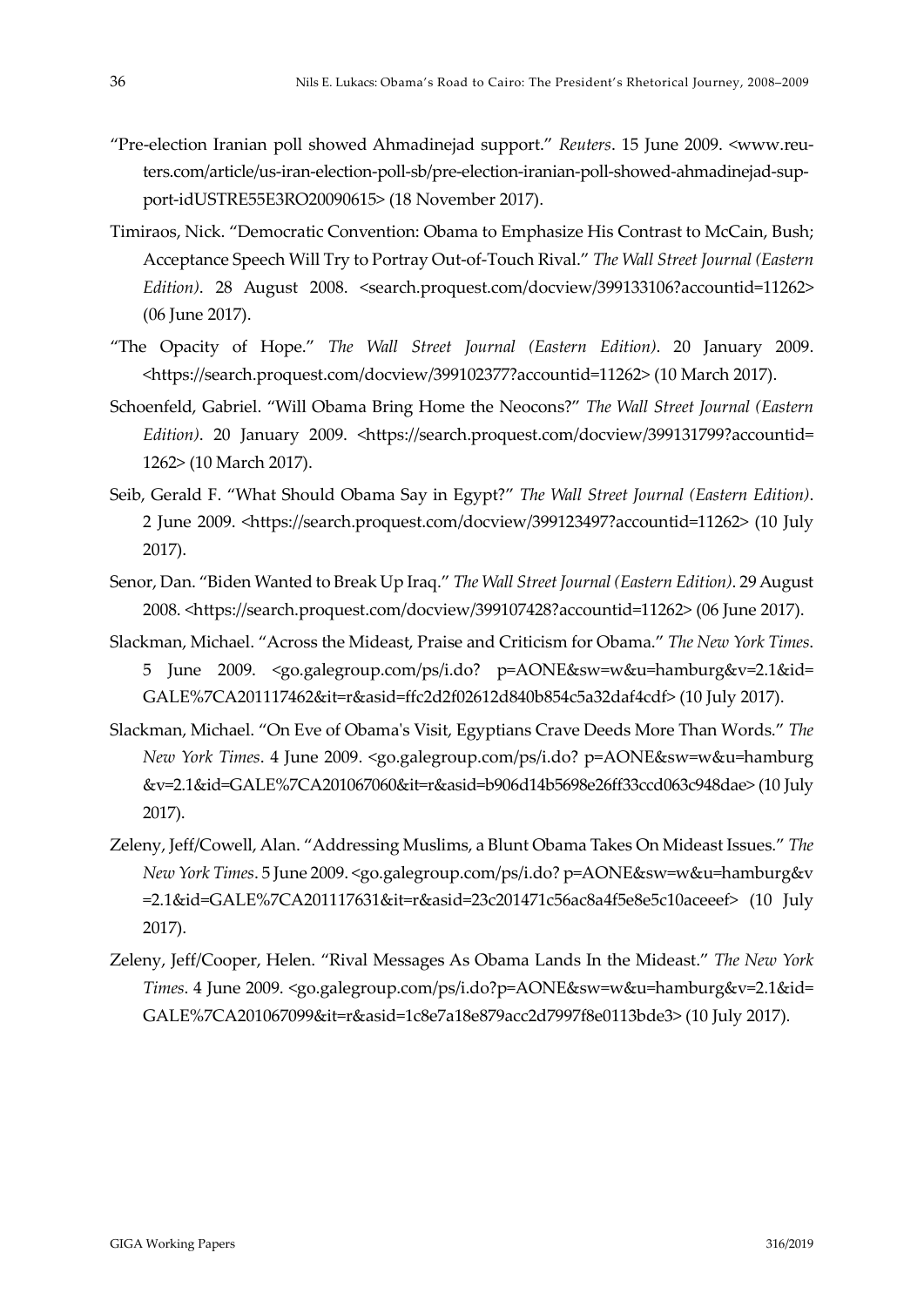#### *Opinion Polls*

- Jones, Jeffrey. "What History Foretells for Obama's First Job Approval Rating; Gallup to track Obama's job approval rating daily." *Gallup Poll News Service*. 22 January 2009. <http://uk.gallup.com/content/?CI=18313> (29 March 2017).
- "McCain Gains On Issues, But Stalls As Candidate Of Change." *Pew Research Center*. 18 September 2008. <http://www.people-press.org/2008/09/18/mccain-gains-on-issues-but-stalls-ascandidate-of-change/> (06 June 2017).
- Newport, Frank. "Americans Still Say Muslims Have Negative View of U.S. Most Americans Say Muslim-West Relations Are Important to Them." *Gallup Poll News Service.* 3 June 2009. <go.galegroup.com/ps/i.do? p=AONE&sw=w&u=hamburg&v=2.1&id=GALE%7CA201 617738&it=r&asid=20f910977103d21e67f3a7b488b14aaf> (10 July 2017).
- Newport, Frank. "Bush Job Approval at 28%, Tied for Lowest of Administration; President's Approval Numbers Static for the Last Two Months." *Gallup Poll News Service*. 2 June 2008. <http://uk.gallup.com/content/?CI=18313> (06 June 2017).
- Newport, Frank. "General Election Shaping Up as Change vs. Experience; Many Americans at Same Time Give Generic Reasons for Candidate Support." *Gallup Poll News Service*. 4 June 2008. <http://uk.gallup.com/content/?CI=18313> (06 June 2017).
- Newport, Frank. "Little Change in U.S. Obama Approval After Cairo Speech; Gallup Poll Daily Tracking Shows Obama Approval at 62% for June 5-7." *Gallup Poll News Service.* 4 June 2009. <go.galegroup.com/ps/i.do?p=AONE&sw=w&u=hamburg&v=2.1&id=GALE%7CA 202021121&it=r&asid=8a0f179ddb813686efa0c394b33afe91> (10 July 2017).
- "Obama Leads McCain 52% to 46% in Campaign's Final Days." *Pew Research Center*. 2 November 2008. <www.people-press.org/2008/11/02/obama-leads-mccain-52-to-46-in-campaignsfinal-days/> (06 June 2017).
- "Obama's Ratings Slide Across the Board." *Pew Research Center*. 30 July 2009. <www.peoplepress.org/2009/07/30/obamas-ratings-slide-across-the-board/> (10 July 2017).
- Ray, Julie. "Opinion Briefing: U.S. Image in Middle East/North Africa; Iraq Withdrawal Among Top Actions Residents Say Would Improve Opinions." *Gallup Poll News Service.* 27 January 2009. <http://uk.gallup.com/content/?CI=18313> (06 June 2017).
- Ray, Julie/ Younis, Mohamed. "Approval of U.S. Leadership Up in Some Arab Countries; Most Remain Low Overall; More Palestinians Disapprove than Before." *Gallup Poll News Service.* 1 June 2009. <http://uk.gallup.com/content/?CI=18313> (10 July 2017).
- "Results of a New Nationwide Public Opinion Survey of Iran before the June 12, 2009 Presidential Elections." *New American Foundation.* 8 June 2009. <www.terrorfreetomorrow.org/ upimagestft/TFT%20Iran%20Survey%20Report%200609.pdf> (18 November 2017).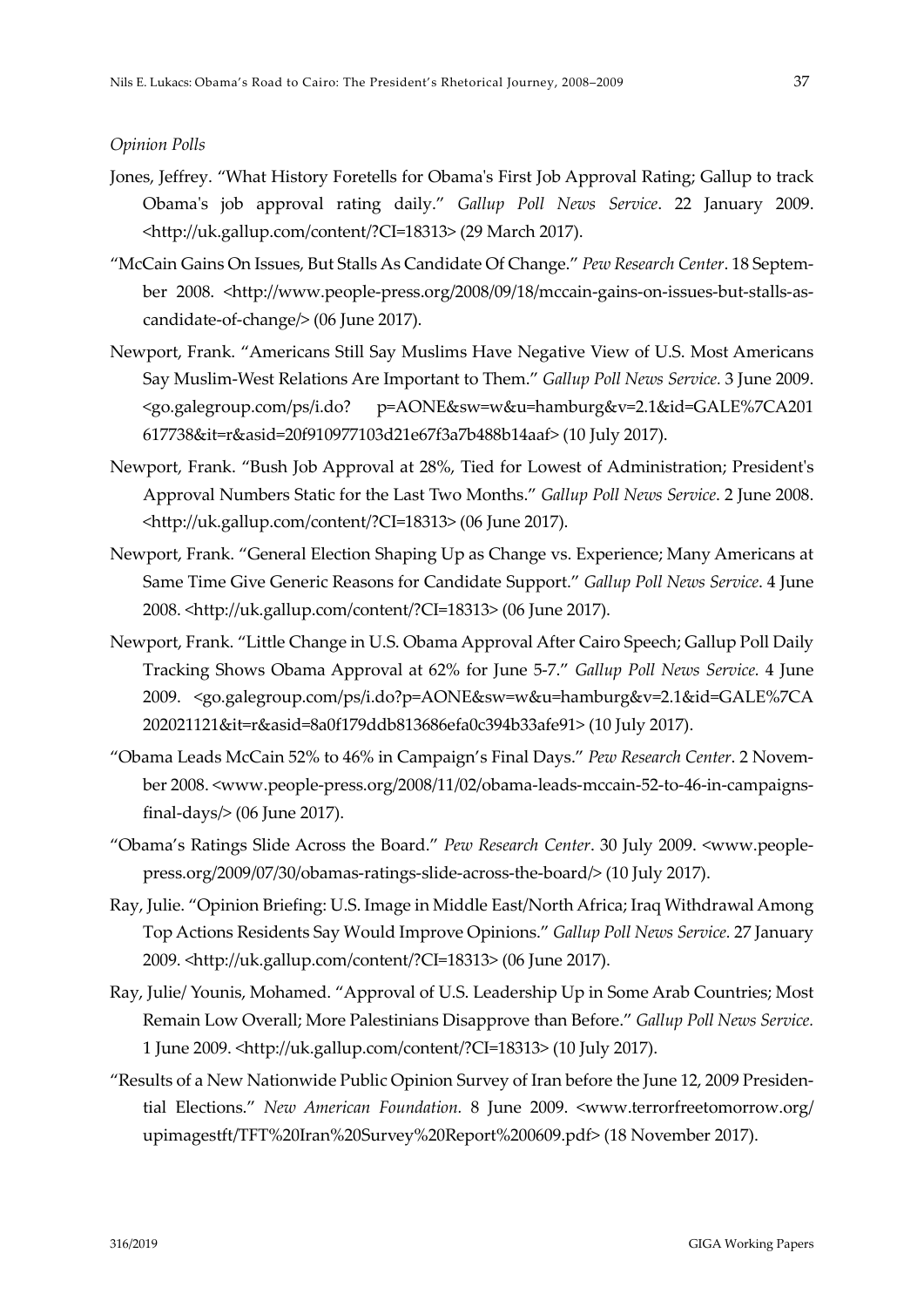- Saad, Lydia. "Obama Starts With 68% Job Approval; One of the Better Initial Ratings of Post World War II Presidents." *Gallup Poll News Service*. 24 January 2009. <http://uk.gallup.com/content/?CI=18313> (27 March 2017).
- "SurveyUSA Election Poll [#14236-#14250]." *SurveyUSA*. 15 August 2008. <www.surveyusa.com/PollHistory.aspx?d=20088> (06 June 2017).
- "SurveyUSA Election Poll #14348." *SurveyUSA*. 9 September 2008. <www.surveyusa.com/ PollHistory.aspx?d=20088> (06 June 2017).
- "SurveyUSA News Poll #15057." *SurveyUSA*. 15 January 2008. <www.surveyusa.com/client/PollReport.aspx?g=e4baf731-3b9a-4c8e-a225-26fe4e9814db> (06 June 2017).
- "SurveyUSA News Poll [#15080, #15081, #15083, and #15084]." *SurveyUSA*. 20 January 2008. <www.surveyusa.com/client/PollReport.aspx?g=3d2edb79-8750-4a66-808a-98b39a03a4a5> (06 June 2017).
- "Talking Transition: 63% Approve of Obama's Performance." *Marist Poll*. 17 December 2008. <http://maristpoll.marist.edu/wp-content/misc/usapolls/US081217.pdf> (29 March 2017).
- "YouGov/Economist Poll March 29-31, 2009." *YouGov*. 31 March 2009. <https://d25d2506sfb94s. cloudfront.net/cumulus\_uploads/document/lm0lmzzl25/ECON0003\_TABS\_W10.pdf>. (29 March 2017).
- "YouGov/Economist Poll May 17-19, 2009." *YouGov*. 19 May 2009. <https://d25d2506sfb94s. cloudfront.net/cumulus\_uploads/document/nlhskbbgff/Tabs.pdf> (10 July 2017).
- "YouGov/Economist Poll September 4-8, 2009." *YouGov*. 8 September 2009. <https:// d25d2506sfb94s.cloudfront.net/cumulus\_uploads/document/2oa8qphw65/econTabs\_200 90904.pdf> (10 July 2017).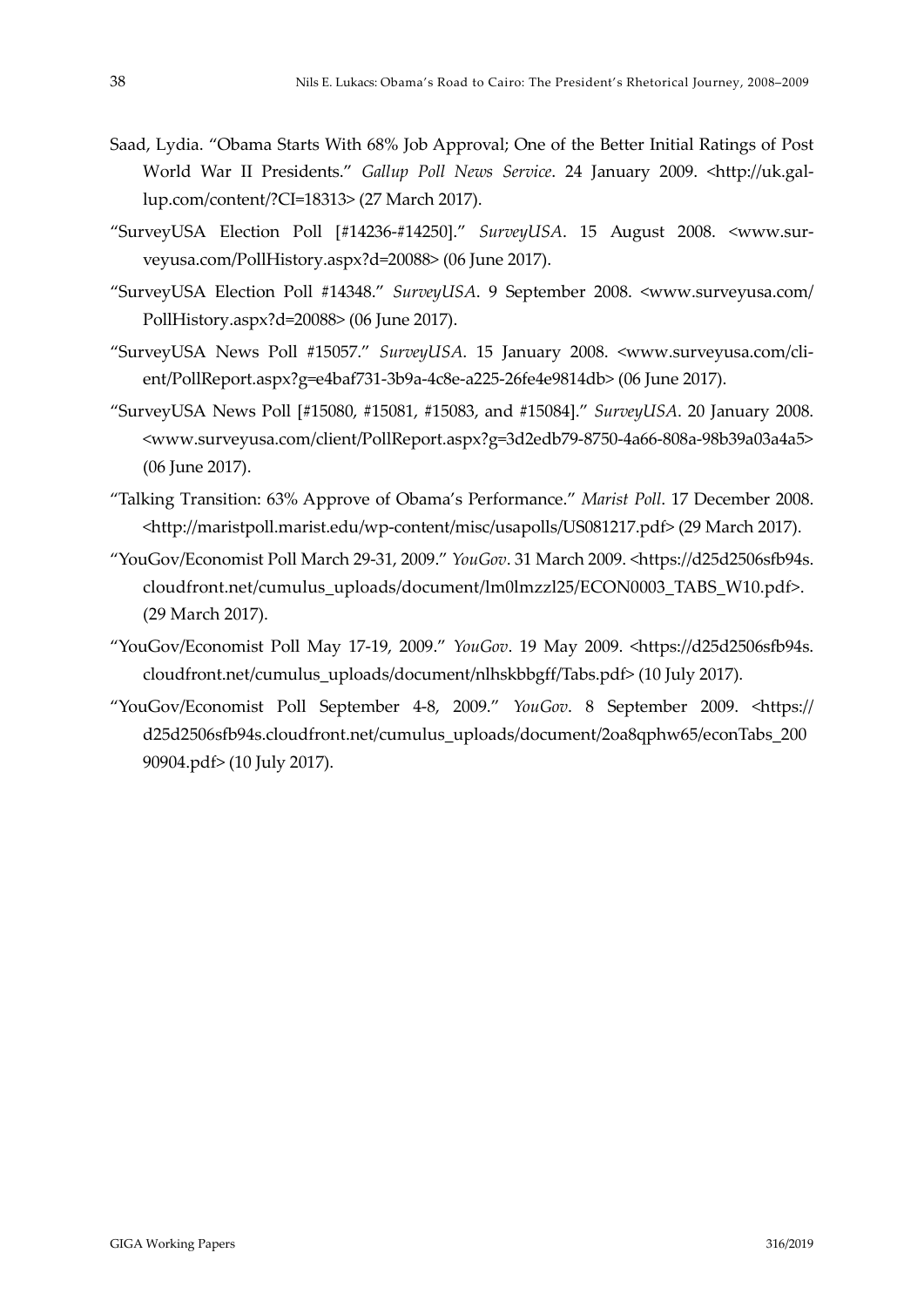#### *Think Tank Publications*

- Abrahms, Max. "What Terrorists Really Want: Terrorist Motives and Counterterrorism Strategy." *International Security.* Vol. 32. No. 4. (2008): 78-105.
- Banai, Moran. "Ask the Expert: President Obama's Approach to the Israeli-Palestinian Conflict." *Center for American Progress*. 23 June 2009. <www.americanprogress.org/issues/security/

news/2009/06/23/6244/ask-the-expert-president-obamas-approach-to-the-israeli-palestinianconflict/> (10 July 2017).

- Biddle, Stephen/O'Hanlon, Michael E./Pollack, Kenneth M. "How to Leave a Stable Iraq." *Foreign Affairs.* Vol. 87. No. 5. (2008): 40-58.
- Brose, Christian. "The Making of George W. Obama." *Foreign Policy*. No. 170. (2009): 53-55.
- Byman, Daniel. "Talking with Insurgents: A Guide for the Perplexed." *The Washington Quarterly*. Vol. 32. No. 2. (2009): 125-137.
- Campbell, Jason/O'Hanlon, Michael/Shapiro, Jeremy. "How to Measure the War." *Policy Review.* No. 157. (2009): 15–30; 19 ff and 23 ff.
- Christia, Fotini/Semple, Michael. "Flipping the Taliban." *Foreign Affairs.* Vol. 88. No. 4. (2009): 34-45.
- Dune, Michele. "The Baby, the Bathwater, and the Freedom Agenda in the Middle East." *The Washington Quarterly*. Vol. 32. No. 1. (2009): 129-141.
- Eilstrup-Sangiovanni, Mette/Jones, Culvert. "Assessing the Dangers of Illicit Networks: Why Al-Qaida May Be Less Threatening than Many Think." *International Security.* Vol. 33. No. 2. (2008): 7-44.
- Fick, Nathaniel C./ Nagl, John A. "Counterinsurgency Field Manual: AFGHANISTAN EDITION." *Foreign Policy*. No. 170. (2009): 42-47.
- Flournoy, Michèle A./Brimley, Shawn. "The Defense Inheritance: Challenges and Choices for the Next Pentagon Team. " *The Washington Quarterly*. Vol. 31. No. 4. (2008): 59-76.
- Frum, David. "Why Obama and Netanyahu Will Get Along." *American Enterprise Institute*. 23 May 2009.
- Gerecht, Reuel M. "The End of Nuclear Diplomacy." *American Enterprise Institute*. 21 August 2008. <www.aei.org/publication28502> (25 May 2017).
- Haas, Rucgard N./Indyk, Martin. "Beyond Iraq. A New U.S. Strategy for the Middle East." *Foreign Affairs*. Vol. 88. No. 1. (2009): 41-58.
- Holbrooke, Richard. "The Next President." *Foreign Affairs*. Vol. 87. No. 5. (2008): 2-24.
- Jacobson, Michael. "Sanctions against Iran: A Promising Struggle." *The Washington Quarterly*. Vol. 31. No. 3. (2008): 69-88.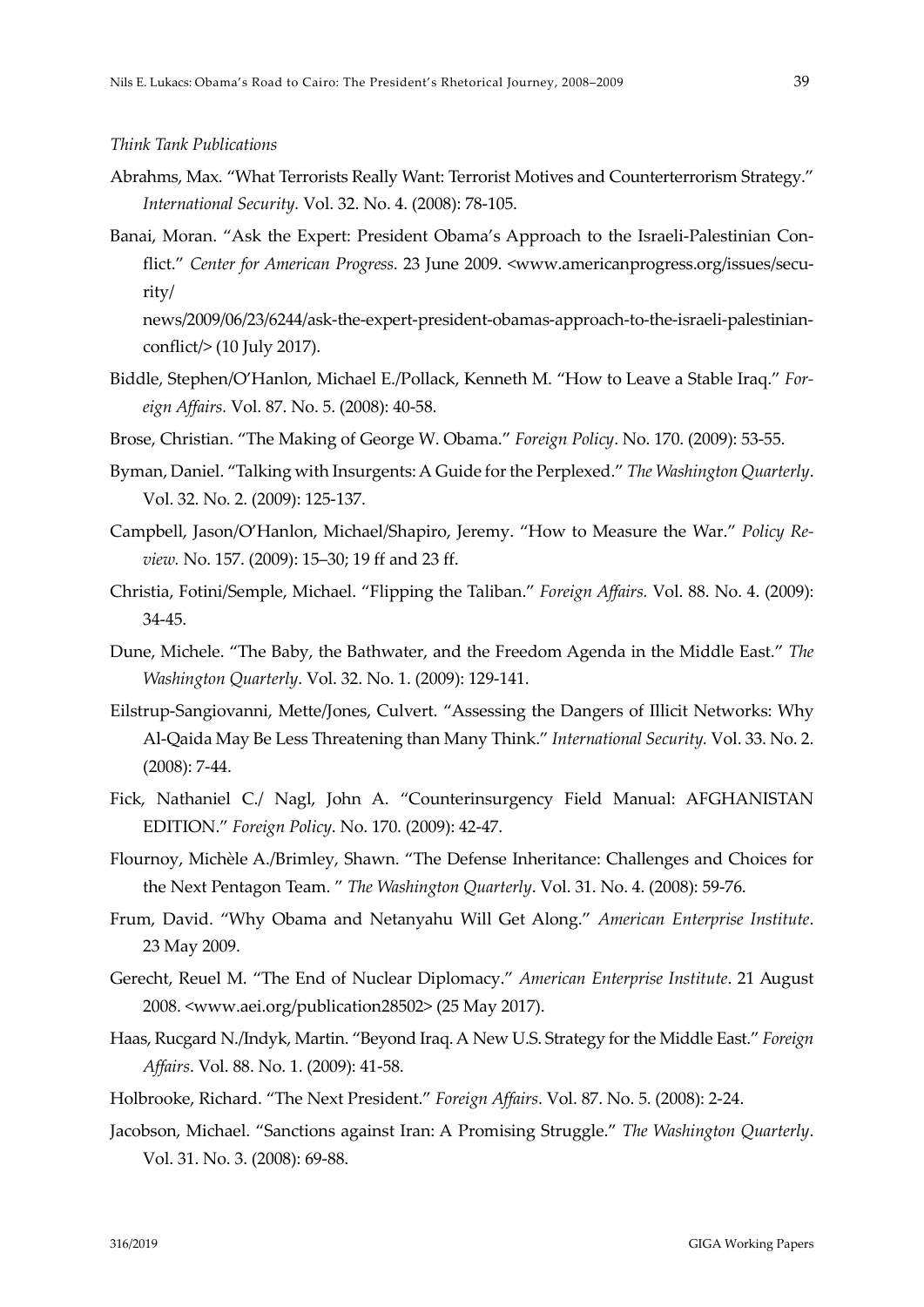- Jones, Seth G. "The Rise of Afghanistan's Insurgency: State Failure and Jihad." *International Security.* Vol. 32. No. 4. (2008): 7-40.
- Kahl, Colin H./Odom, William E. "When to Leave Iraq." *Foreign Affairs.* Vol. 87. No. 4. (2008): 151-157.
- Katulis, Brian. "After Redeployment from Iraqi Cities." *Center for American Progress*. 30 June 2009.
- Katulis, Brian. "Window of Opportunity for a Two-State Solution." *Center for American Progress*. 15 July 2009.
- Katulis, Brian/Hogin, Emily "Rethinking "Advising and Training" in Iraq." *Center for American Progress*. 14 July 2009.
- Kessler, Glenn. "Fix This Middle Eastern Mess." *The Washington Quarterly*. Vol. 31. No. 4. (2008): 135-142.
- Keye, Dalia D./Wehrey, Frederic. "Containing Iran?: Avoiding a Two-Dimensional Strategy in a Four-Dimensional Region." *The Washington Quarterly*. Vol. 32. No. 3. (2009): 37-53.
- Lynch, Marc. "Politics First" *Foreign Affairs.* Vol. 87. No. 6. (2008): 152-155.
- Marcus, Jonathan. "The 2009 Israeli Election: A Bump in the Road to Peace?" *The Washington Quarterly*. Vol. 32. No. 3. (2009): 55-69.
- Mead, Walter R. "Change They Can Believe In. To Make Israel Safe, Give Palestinians Their Due." *Foreign Affairs.* Vol. 88. No. 1. (2009): 59-76.
- Milani, Abbas. "Obama's Existential Challenge to Ahmadinejad." *The Washington Quarterly*. Vol. 32. No. 2. (2009): 63-78.
- Miller, Aaron D. "The Long Dance: Searching for Arab-Israeli Peace." *Wilson Quarterly*. Vol 32. No. 2. (2008): 38-44.
- Moon, Bruce E. "Long Time Coming: Prospects for Democracy in Iraq." *International Security*. Vol. 33. No. 4. (2009): 115-148.
- Nance, Malcom. "How (Not) to Spot a Terrorist." *Foreign Policy*. No. 166 (2008): 74-76.
- Pecastaing, Camille. "Review: A Brief History of a Future War with Iran." Review of Iran, Les Choix des Armes? by François Heisbourg. *Foreign Policy*. No. 168 (2008): 112-114.
- Pressman, Jeremy. "Power without Influence: The Bush Administration's Foreign Policy Failure in the Middle East." *International Security*. Vol. 33. No. 4. (2009): 149-179.
- Price, David. "Global Democracy Promotion: Seven Lessons for the New Administration." *The Washington Quarterly*. Vol. 32. No. 1. (2009): 159-170.
- "Prospects for A Two-State Solution." *Center for American Progress*. 23 March 2009. <www.americanprogress.org/issues/security/news/2009/03/23/5755/prospects-for-a-two-state-solution/> (25 May 2017).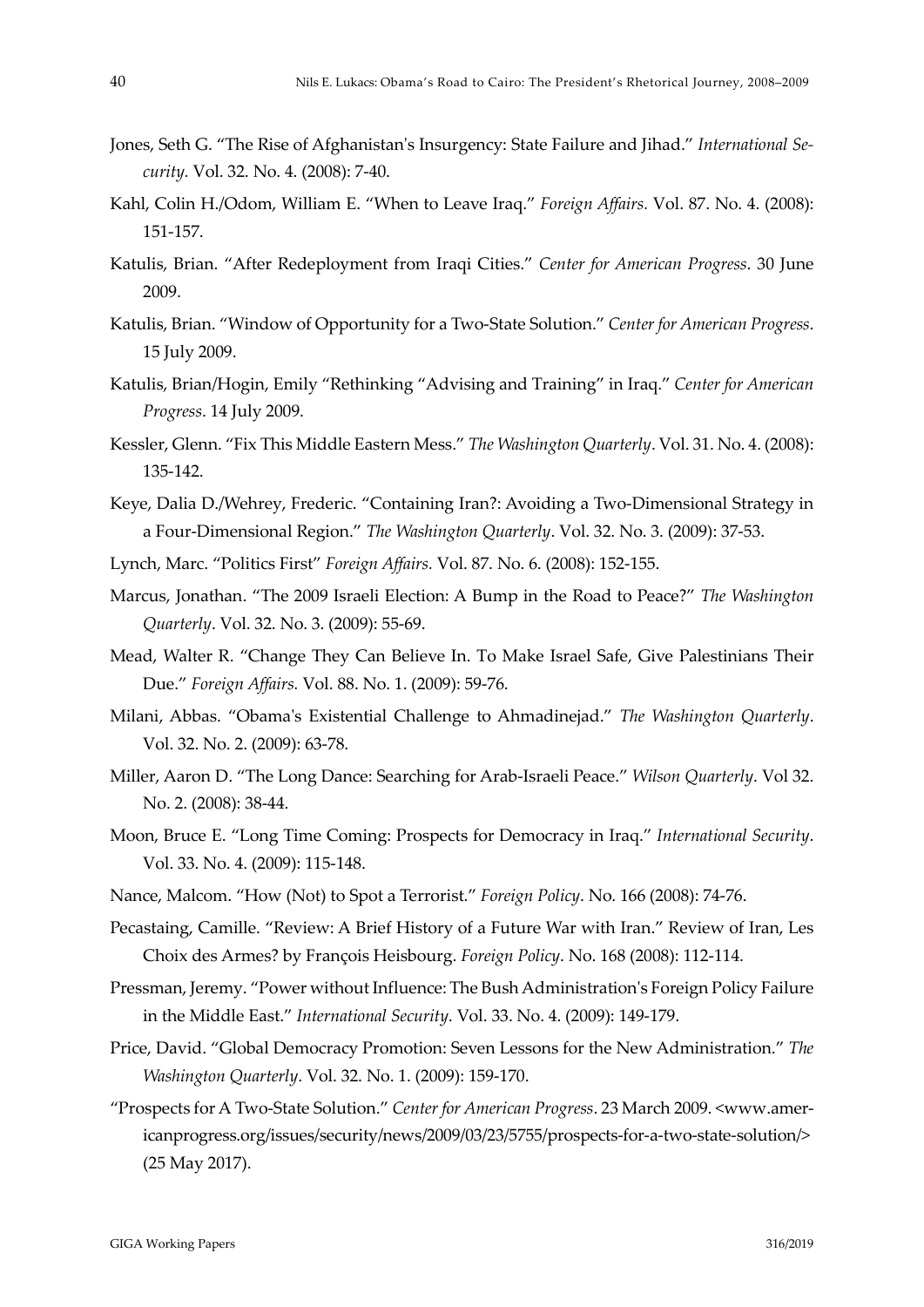- Rose, Gideon. "What Obama Gets Right. Keep Calm and Carry the Liberal Order On." *Foreign Affairs*. Vol. 94. No. 5. (2015): 2-12.
- Ross, Dennis. "Statecraft in the Middle East." *The Washington Quarterly*. Vol. 31. No. 3. (2008): 7-22.
- Sageman, Marc/Hoffman, Bruce. "Does Osama Still Call the Shots?" *Foreign Affairs.* Vol. 87. No. 4. (2008): 163-167.
- Serfaty, Simon. "A Bad War Gone Worse." *The Washington Quarterly*. Vol. 31. No. 2. (2008): 165- 179.
- Shen, Dingli. "Can Sanctions Stop Proliferation?" *The Washington Quarterly*. Vol. 31. No. 3. (2008): 89-100.
- Simon, Steven. "The Price of the Surge." *Foreign Affairs.* Vol. 87. No. 3. (2008): 57-76.
- Simon, Steven. "Can the Right War Be Won?" *Foreign Affairs.* Vol. 88. No. 4. (2009): 130-137.
- Stephen, Bret. "What Obama Gets Wrong. No Retreat, No Surrender." *Foreign Affairs*. Vol. 94. No. 5. (2015): 13-16.
- "Terrorism Index." *Foreign Policy*. No. 168. (2008): 78-85.
- "Unmasking the Surge." *Wilson Quarterly*. Vol 32. No. 3. (2008): 70-71.
- White, Katie/Bowden, Steve. "Exiting Iraq Responsibly." *Center for American Progress*. 17 March 2009. <www.americanprogress.org/issues/security/news/2009/03/17/5791/exiting-iraq-responsibly $/$ > (10 July 2017).